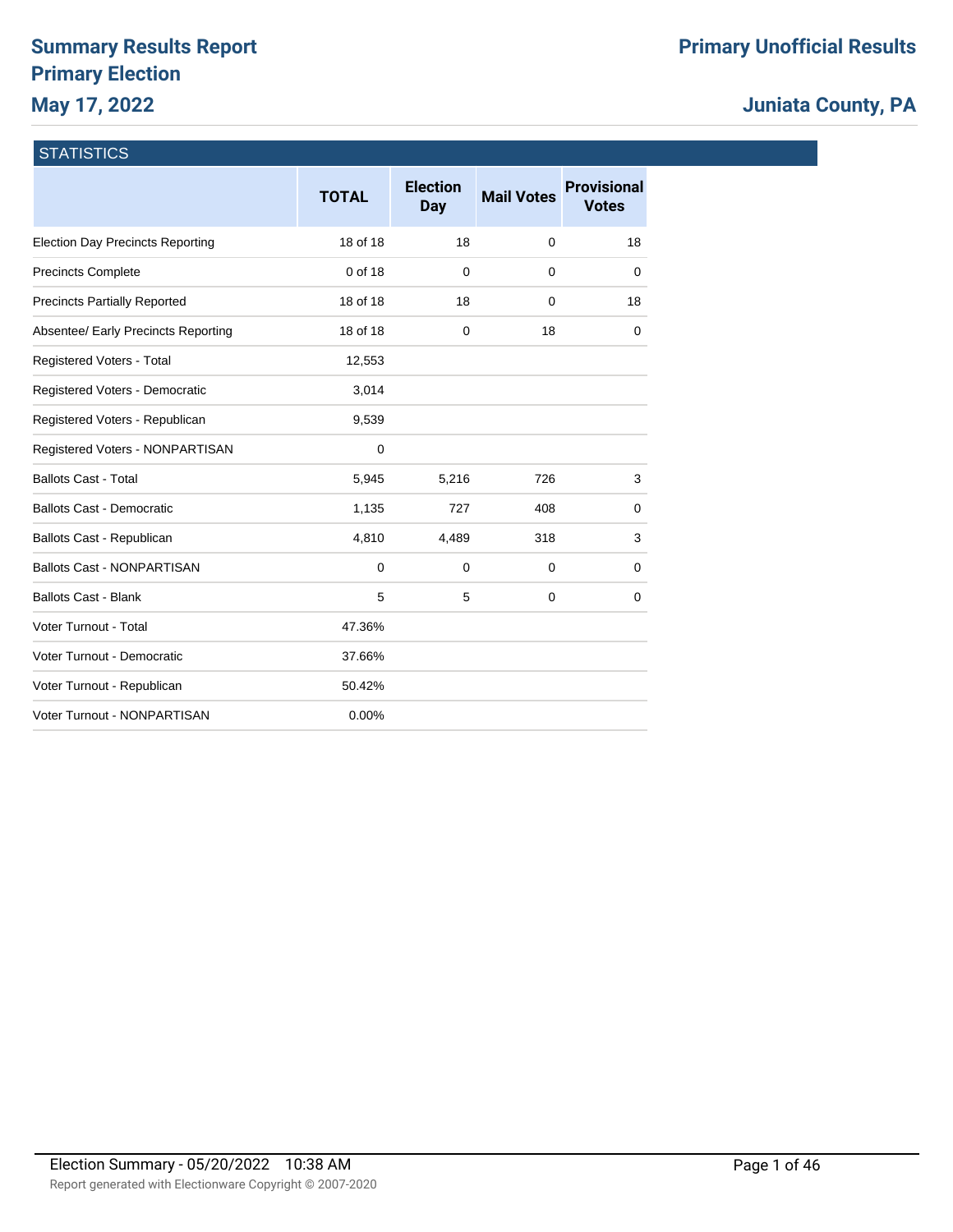### **DEM UNITED STATES SENATOR**

|                          | <b>TOTAL</b>   | <b>Election</b><br><b>Day</b> | <b>Mail Votes</b> | <b>Provisional</b><br><b>Votes</b> |
|--------------------------|----------------|-------------------------------|-------------------|------------------------------------|
| <b>ALEX KHALIL</b>       | 45             | 36                            | 9                 | $\mathbf 0$                        |
| <b>CONOR LAMB</b>        | 138            | 89                            | 49                | 0                                  |
| <b>MALCOLM KENYATTA</b>  | 33             | 25                            | 8                 | $\mathbf 0$                        |
| <b>JOHN FETTERMAN</b>    | 847            | 522                           | 325               | $\mathbf 0$                        |
| Write-In Totals          | 32             | 29                            | 3                 | $\mathbf 0$                        |
| Write-In: Kathy Barnette | 4              | 4                             | $\mathbf 0$       | $\mathbf 0$                        |
| Write-In: scattered      | 5              | 4                             | 1                 | $\mathbf 0$                        |
| Write-In: Mehmet Oz      | $\overline{7}$ | $\overline{7}$                | $\mathbf 0$       | $\mathbf 0$                        |
| Write-In: Conor Lamb     | $\mathbf{1}$   | 1                             | $\mathbf 0$       | 0                                  |
| Write-In: Carla Sands    | 9              | 8                             | 1                 | $\mathbf 0$                        |
| Write-In: John Hershey   | 2              | 2                             | $\mathbf 0$       | $\mathbf 0$                        |
| Write-In: Dave McCormick | 3              | $\overline{2}$                | $\mathbf{1}$      | $\mathbf 0$                        |
| Write-In: Jeff Bartos    | 1              | 1                             | $\Omega$          | $\mathbf 0$                        |
| Not Assigned             | $\mathbf 0$    | $\mathbf 0$                   | $\Omega$          | 0                                  |
| <b>Total Votes Cast</b>  | 1,095          | 701                           | 394               | $\mathbf 0$                        |
| Overvotes                | $\mathbf{1}$   | $\mathbf 0$                   | 1                 | $\mathbf 0$                        |
| Undervotes               | 39             | 26                            | 13                | 0                                  |
| <b>Contest Totals</b>    | 1,135          | 727                           | 408               | $\mathbf 0$                        |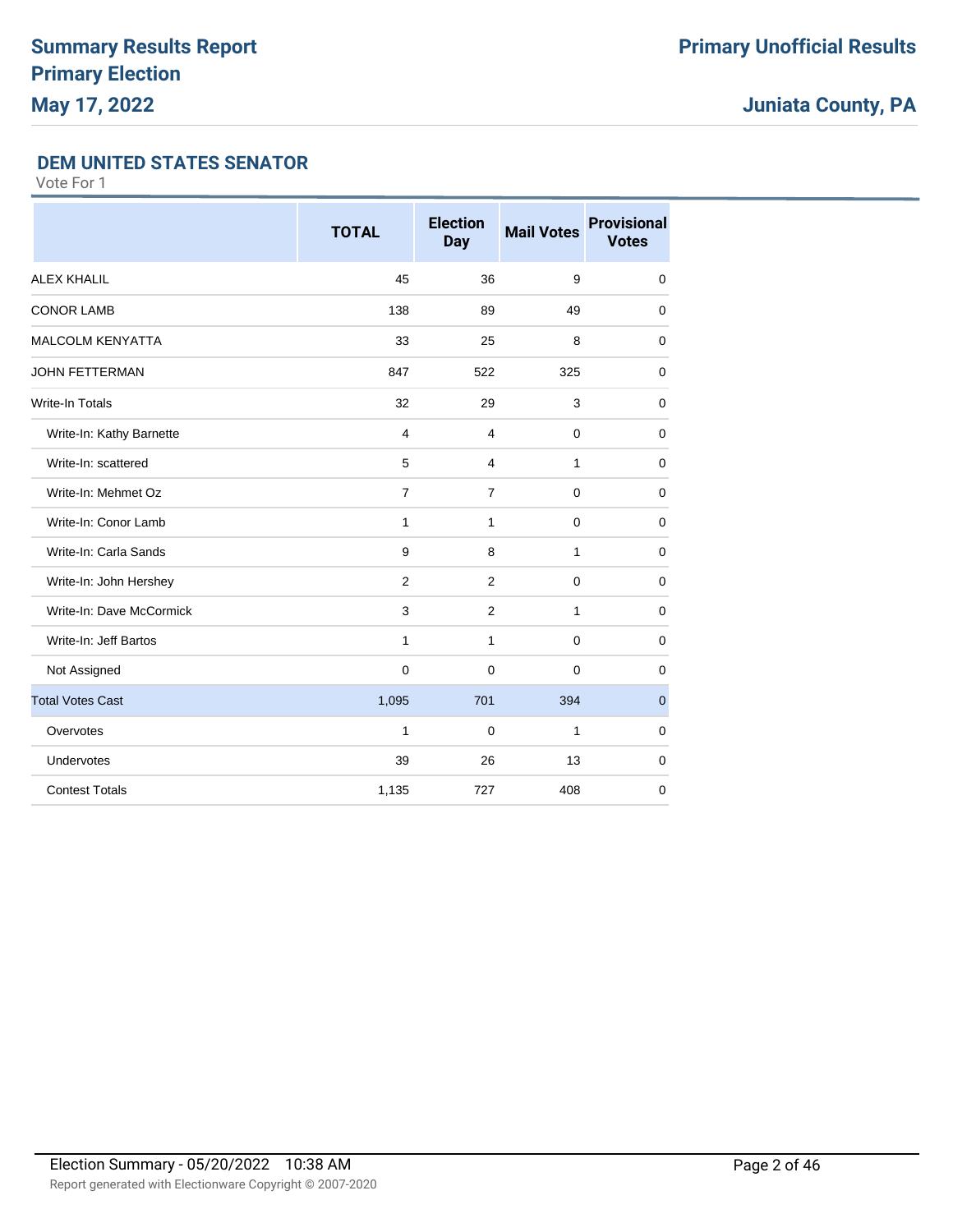### **DEM GOVERNOR**

|                          | <b>TOTAL</b>   | <b>Election</b><br><b>Day</b> | <b>Mail Votes</b> | <b>Provisional</b><br><b>Votes</b> |
|--------------------------|----------------|-------------------------------|-------------------|------------------------------------|
| <b>JOSH SHAPIRO</b>      | 1,020          | 633                           | 387               | $\mathbf 0$                        |
| <b>Write-In Totals</b>   | 51             | 44                            | $\overline{7}$    | $\mathbf 0$                        |
| Write-In: Jake Corman    | $\overline{4}$ | 2                             | $\overline{2}$    | $\mathbf 0$                        |
| Write-In: David White    | 3              | 3                             | $\Omega$          | $\mathbf 0$                        |
| Write-In: Bill McSwain   | 1              | 1                             | $\Omega$          | $\mathbf 0$                        |
| Write-In: scattered      | 11             | 10                            | 1                 | $\mathbf 0$                        |
| Write-In: Abe Stroup     | 1              | 1                             | $\mathbf 0$       | 0                                  |
| Write-In: Lou Barletta   | 3              | 3                             | $\mathbf 0$       | $\mathbf 0$                        |
| Write-In: Nche Zame      | 5              | 5                             | $\mathbf 0$       | $\mathbf 0$                        |
| Write-In: Melissa Hart   | $\overline{2}$ | $\mathbf{1}$                  | 1                 | $\mathbf 0$                        |
| Write-In: Doug Mastriano | 21             | 18                            | 3                 | 0                                  |
| Not Assigned             | $\mathbf 0$    | $\mathbf 0$                   | $\mathbf 0$       | 0                                  |
| <b>Total Votes Cast</b>  | 1,071          | 677                           | 394               | $\mathbf{0}$                       |
| Overvotes                | $\Omega$       | $\mathbf 0$                   | $\Omega$          | $\mathbf 0$                        |
| <b>Undervotes</b>        | 64             | 50                            | 14                | $\mathbf 0$                        |
| <b>Contest Totals</b>    | 1,135          | 727                           | 408               | $\mathbf 0$                        |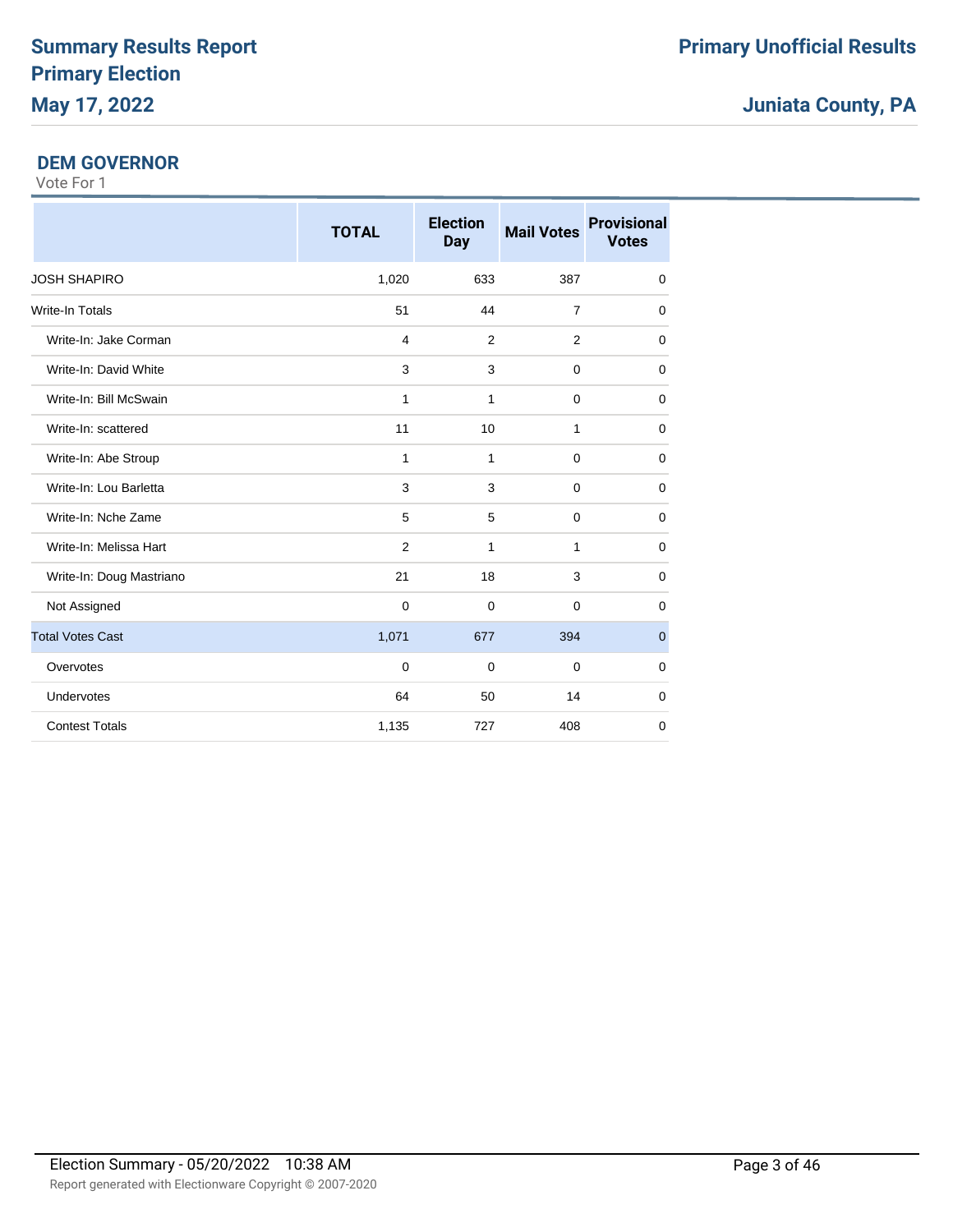### **DEM LIEUTENANT GOVERNOR**

|                                 | <b>TOTAL</b> | <b>Election</b><br><b>Day</b> | <b>Mail Votes</b> | <b>Provisional</b><br><b>Votes</b> |
|---------------------------------|--------------|-------------------------------|-------------------|------------------------------------|
| <b>AUSTIN DAVIS</b>             | 551          | 294                           | 257               | $\mathbf 0$                        |
| <b>RAY SOSA</b>                 | 202          | 157                           | 45                | $\mathbf 0$                        |
| <b>BRIAN SIMS</b>               | 236          | 168                           | 68                | $\mathbf 0$                        |
| <b>Write-In Totals</b>          | 16           | 13                            | 3                 | $\mathbf 0$                        |
| Write-In: James Earl Jones      | 5            | 3                             | $\overline{2}$    | $\mathbf 0$                        |
| Write-In: Jeff Coleman          | 2            | $\overline{2}$                | $\mathbf 0$       | $\mathbf 0$                        |
| Write-In: John Brown            | 1            | $\mathbf{1}$                  | $\mathbf 0$       | $\mathbf 0$                        |
| Write-In: Claire Schillinger    | 1            | $\mathbf{1}$                  | $\mathbf 0$       | 0                                  |
| Write-In: Carris Lewis Delrosso | 1            | $\mathbf{1}$                  | $\mathbf 0$       | $\mathbf 0$                        |
| Write-In: John Jones            | 1            | 1                             | $\mathbf 0$       | $\mathbf 0$                        |
| Write-In: scattered             | 3            | 2                             | 1                 | $\mathbf 0$                        |
| Write-In: Teddy Daniels         | 2            | $\overline{2}$                | $\mathbf 0$       | 0                                  |
| Not Assigned                    | $\mathbf 0$  | $\Omega$                      | $\Omega$          | $\mathbf 0$                        |
| <b>Total Votes Cast</b>         | 1,005        | 632                           | 373               | $\overline{0}$                     |
| Overvotes                       | 1            | $\Omega$                      | 1                 | $\mathbf 0$                        |
| Undervotes                      | 129          | 95                            | 34                | $\mathbf 0$                        |
| <b>Contest Totals</b>           | 1,135        | 727                           | 408               | $\mathbf 0$                        |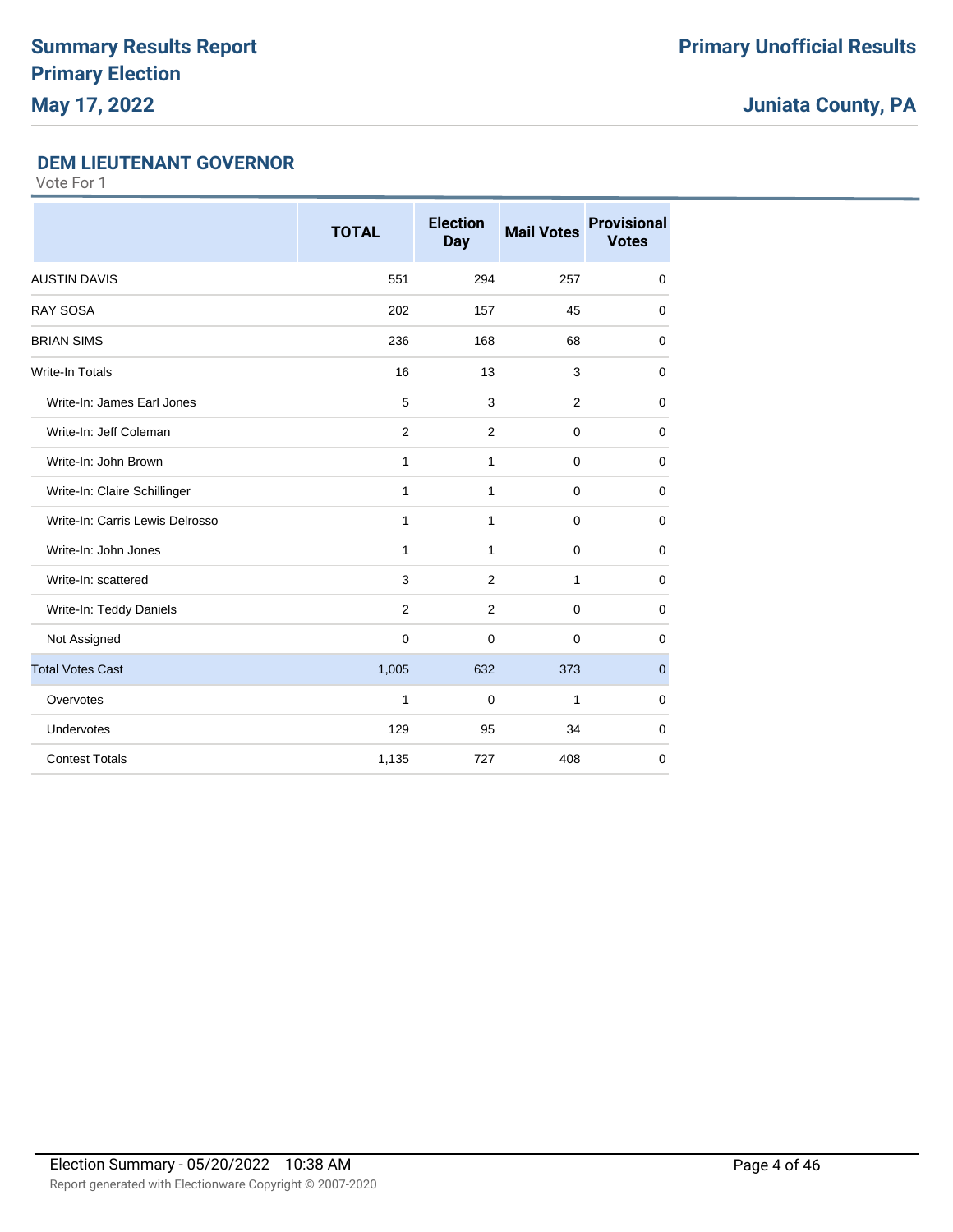#### **DEM REPRESENTATIVE IN CONGRESS 13TH DISTRICT**

|                                  | <b>TOTAL</b>     | <b>Election</b><br><b>Day</b> | <b>Mail Votes</b>       | <b>Provisional</b><br><b>Votes</b> |
|----------------------------------|------------------|-------------------------------|-------------------------|------------------------------------|
| Write-In Totals                  | 120              | 82                            | 38                      | 0                                  |
| Write-In: Dan Martin             | 1                | 1                             | 0                       | 0                                  |
| Write-In: Mark Partner           | 1                | 0                             | 1                       | 0                                  |
| Write-In: David Stetler          | 1                | 1                             | 0                       | 0                                  |
| Write-In: John Hershey           | 18               | 18                            | $\Omega$                | 0                                  |
| Write-In: Norman Love            | 1                | 1                             | 0                       | 0                                  |
| Write-In: Andrew Stroup          | 1                | 1                             | 0                       | $\mathbf 0$                        |
| Write-In: Jonathan M. Cunningham | 1                | 0                             | 1                       | 0                                  |
| Write-In: Wyatt Guillory         | 1                | 0                             | 1                       | 0                                  |
| Write-In: Todd Rowley            | 3                | 0                             | 3                       | 0                                  |
| Write-In: Mark Critz             | 56               | 35                            | 21                      | 0                                  |
| Write-In: Eric Becht             | 1                | 0                             | 1                       | 0                                  |
| Write-In: John Fetterman         | 1                | 1                             | 0                       | 0                                  |
| Write-In: Robert Bob Casey Jr    | 1                | 0                             | 1                       | 0                                  |
| Write-In: Jay G. Auker           | 1                | 1                             | 0                       | 0                                  |
| Write-In: Summer Lee             | 1                | 0                             | $\mathbf{1}$            | 0                                  |
| Write-In: Tessa Gross            | $\overline{2}$   | $\overline{2}$                | $\Omega$                | 0                                  |
| Write-In: Sandy Berrier          | 1                | 1                             | 0                       | 0                                  |
| Write-In: John Auker             | $\overline{2}$   | $\overline{2}$                | 0                       | $\mathbf 0$                        |
| Write-In: Perry Stambaugh        | 2                | 2                             | 0                       | 0                                  |
| Write-In: Teresa Long O'Neal     | 1                | 1                             | 0                       | 0                                  |
| Write-In: Joshua Guillory        | 1                | 1                             | $\pmb{0}$               | $\pmb{0}$                          |
| Write-In: scattered              | $\,6$            | 5                             | 1                       | $\mathbf 0$                        |
| Write-In: Kim Hart               | 5                | $\overline{c}$                | 3                       | 0                                  |
| Write-In: John Joyce             | $\boldsymbol{9}$ | $\overline{7}$                | $\overline{\mathbf{c}}$ | $\pmb{0}$                          |
| Write-In: Craig Paden            | $\mathbf{1}$     | 0                             | $\mathbf{1}$            | 0                                  |
| Write-In: Jonathan Mertz         | $\mathbf{1}$     | $\pmb{0}$                     | $\mathbf{1}$            | 0                                  |
| Not Assigned                     | $\pmb{0}$        | $\pmb{0}$                     | $\pmb{0}$               | $\mathbf 0$                        |
| <b>Total Votes Cast</b>          | 120              | 82                            | 38                      | $\mathbf 0$                        |
| Overvotes                        | $\pmb{0}$        | $\pmb{0}$                     | $\pmb{0}$               | 0                                  |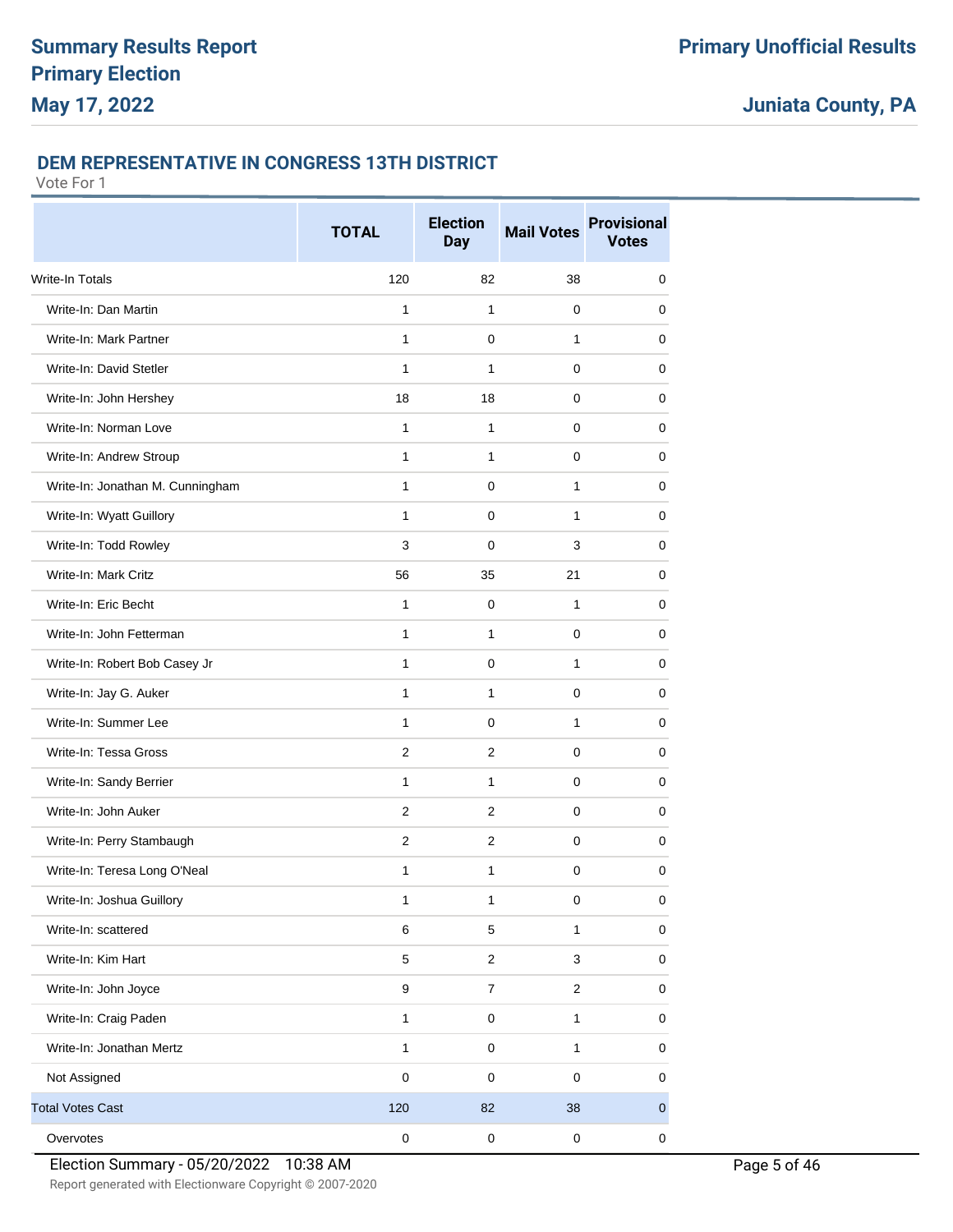### **DEM REPRESENTATIVE IN CONGRESS 13TH DISTRICT**

Vote For 1

|                       | <b>TOTAL</b> | <b>Election</b><br><b>Day</b> | <b>Mail Votes</b> | <b>Provisional</b><br><b>Votes</b> |
|-----------------------|--------------|-------------------------------|-------------------|------------------------------------|
| Undervotes            | 1.015        | 645                           | 370               |                                    |
| <b>Contest Totals</b> | 1,135        | 727                           | 408               |                                    |

### **DEM SENATOR IN THE GENERAL ASSEMBLY 30TH DISTRICT**

|                          | <b>TOTAL</b> | <b>Election</b><br><b>Day</b> | <b>Mail Votes</b> | <b>Provisional</b><br><b>Votes</b> |
|--------------------------|--------------|-------------------------------|-------------------|------------------------------------|
| <b>CAROL TAYLOR</b>      | 911          | 563                           | 348               | 0                                  |
| Write-In Totals          | 18           | 14                            | 4                 | 0                                  |
| Write-In: Judith Ward    | 9            | $\overline{7}$                | $\overline{2}$    | $\mathbf 0$                        |
| Write-In: John Hershey   | 1            | $\mathbf{1}$                  | $\mathbf 0$       | 0                                  |
| Write-In: scattered      | 6            | 4                             | 2                 | $\Omega$                           |
| Write-In: Mehmet Oz      | 1            | 1                             | $\mathbf 0$       | 0                                  |
| Write-In: Bethany Stroup | 1            | 1                             | $\mathbf 0$       | 0                                  |
| Not Assigned             | $\Omega$     | $\Omega$                      | $\Omega$          | $\Omega$                           |
| <b>Total Votes Cast</b>  | 929          | 577                           | 352               | $\mathbf 0$                        |
| Overvotes                | $\mathbf 0$  | $\mathbf 0$                   | $\mathbf 0$       | $\mathbf 0$                        |
| <b>Undervotes</b>        | 206          | 150                           | 56                | $\mathbf 0$                        |
| <b>Contest Totals</b>    | 1,135        | 727                           | 408               | $\mathbf 0$                        |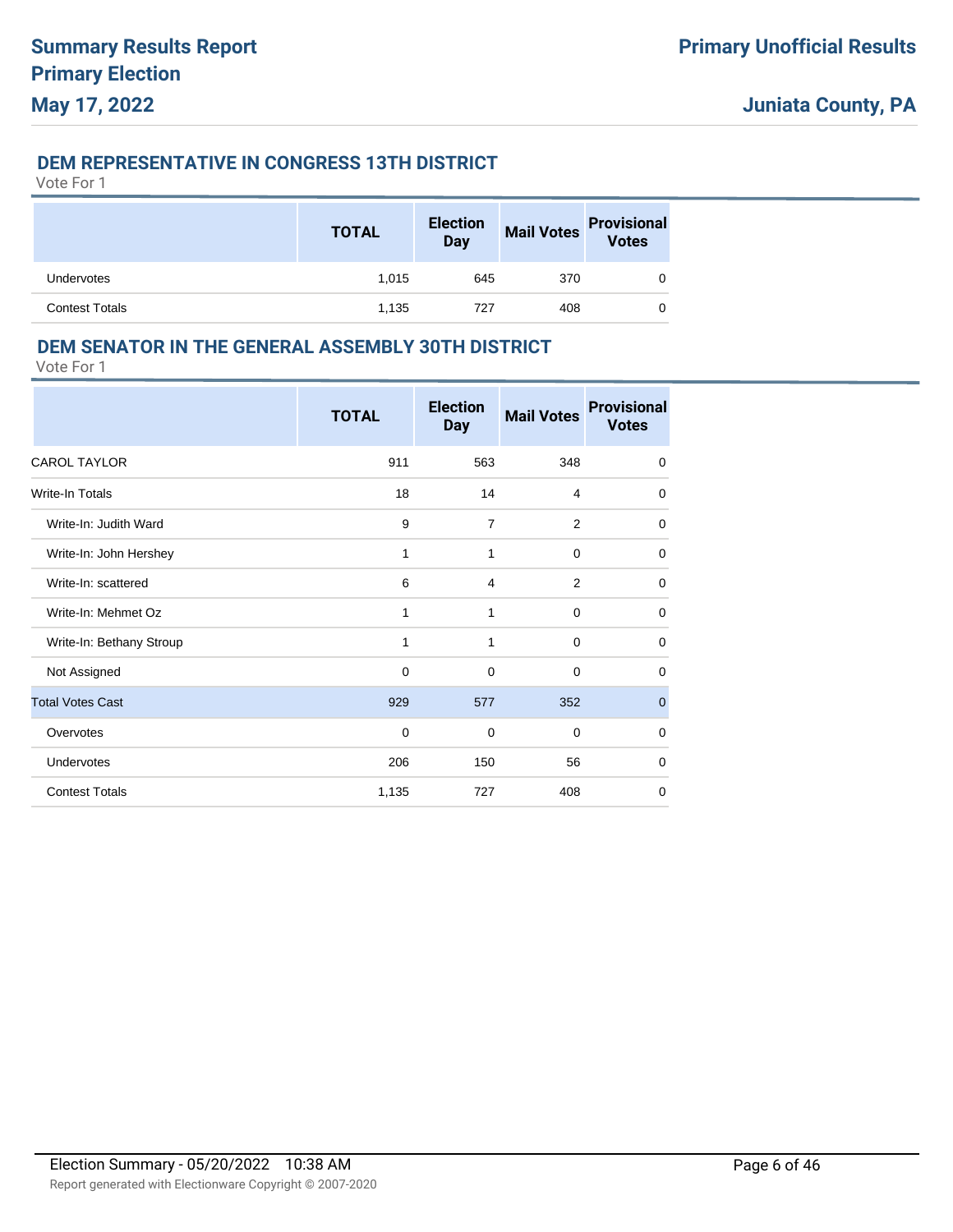### **DEM REPRESENTATIVE IN THE GENERAL ASSEMBLY 85TH DISTRICT**

|                             | <b>TOTAL</b>   | <b>Election</b><br><b>Day</b> | <b>Mail Votes</b> | <b>Provisional</b><br><b>Votes</b> |
|-----------------------------|----------------|-------------------------------|-------------------|------------------------------------|
| Write-In Totals             | 17             | 13                            | $\overline{4}$    | $\mathbf 0$                        |
| Write-In: scattered         | 2              | 2                             | $\mathbf 0$       | $\mathbf 0$                        |
| Write-In: David H. Rowe     | 1              | 1                             | 0                 | 0                                  |
| Write-In: Mark Critz        | 1              | 0                             | 1                 | $\mathbf 0$                        |
| Write-In: Jennie E. Seigler | 1              | 1                             | $\mathbf 0$       | $\mathbf 0$                        |
| Write-In: John Lamb         | 1              | $\mathbf 0$                   | 1                 | $\mathbf 0$                        |
| Write-In: Dan Martin        | $\mathbf{1}$   | 1                             | $\mathbf 0$       | $\mathbf 0$                        |
| Write-In: Kim Hart          | 1              | $\mathbf 0$                   | 1                 | $\mathbf 0$                        |
| Write-In: John Auker        | 2              | 2                             | $\mathbf 0$       | $\mathbf 0$                        |
| Write-In: John Hershey      | $\overline{7}$ | 6                             | 1                 | $\Omega$                           |
| Not Assigned                | $\mathbf 0$    | $\mathbf 0$                   | $\mathbf 0$       | $\mathbf 0$                        |
| <b>Total Votes Cast</b>     | 17             | 13                            | $\overline{4}$    | $\mathbf 0$                        |
| Overvotes                   | $\mathbf 0$    | $\mathbf 0$                   | $\mathbf 0$       | $\mathbf 0$                        |
| Undervotes                  | 174            | 101                           | 73                | 0                                  |
| <b>Contest Totals</b>       | 191            | 114                           | 77                | 0                                  |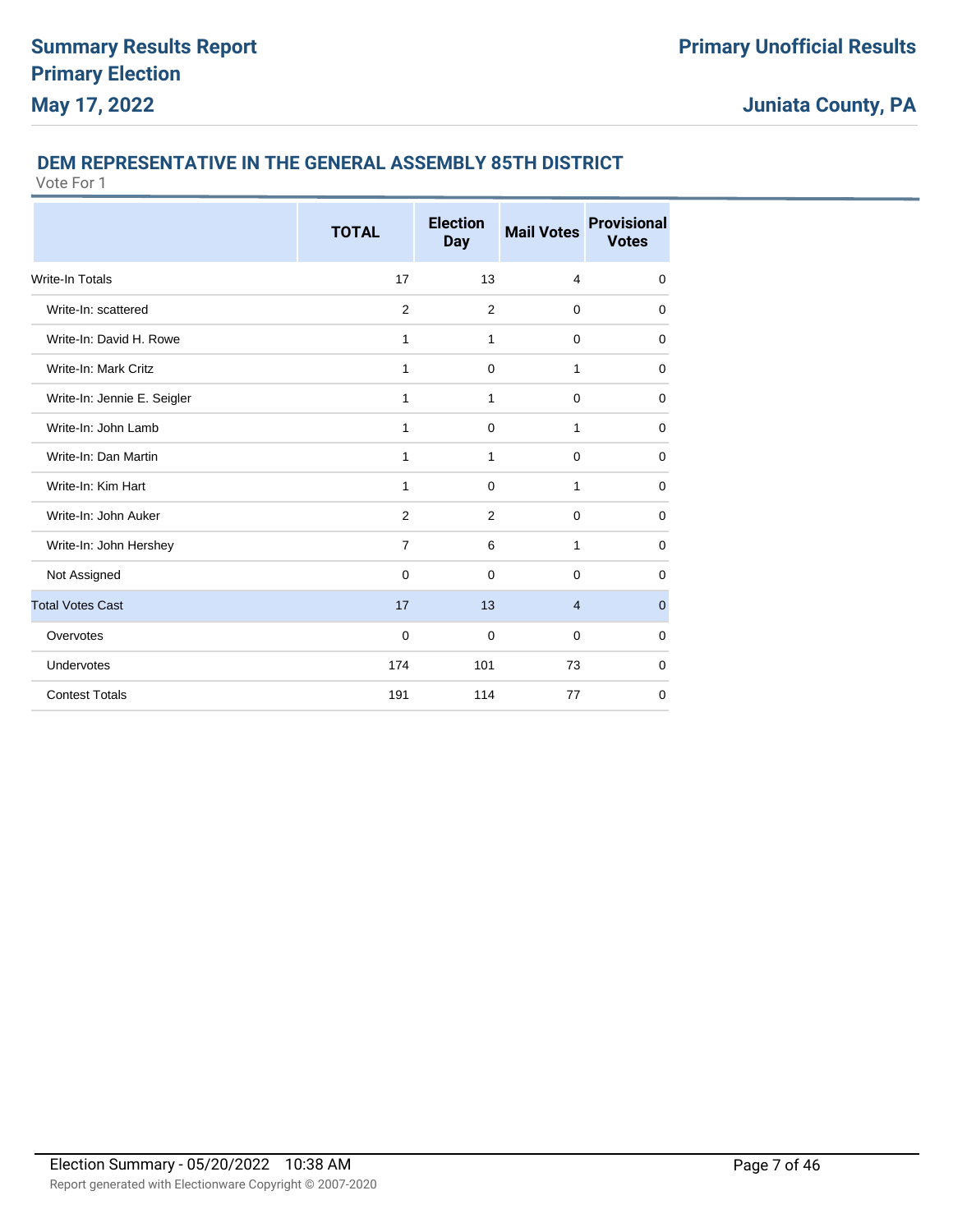#### **DEM REPRESENTATIVE IN THE GENERAL ASSEMBLY 86TH DISTRICT**

Vote For 1

|                                  | <b>TOTAL</b>     | <b>Election</b><br><b>Day</b> | <b>Mail Votes</b>       | <b>Provisional</b><br><b>Votes</b> |
|----------------------------------|------------------|-------------------------------|-------------------------|------------------------------------|
| <b>Write-In Totals</b>           | 93               | 61                            | 32                      | 0                                  |
| Write-In: Craig Paden            | $\mathbf{1}$     | 0                             | 1                       | 0                                  |
| Write-In: Jonathan Mertz         | 1                | 0                             | 1                       | 0                                  |
| Write-In: Ronald Shearer         | 1                | 0                             | 1                       | 0                                  |
| Write-In: Norman Love            | 1                | $\mathbf{1}$                  | $\Omega$                | 0                                  |
| Write-In: Jonathan M. Cunningham | $\mathbf{1}$     | 0                             | $\mathbf{1}$            | 0                                  |
| Write-In: Mark Critz             | $\overline{2}$   | $\overline{2}$                | 0                       | $\mathbf 0$                        |
| Write-In: Wyatt Guillory         | 1                | 0                             | $\mathbf{1}$            | 0                                  |
| Write-In: William L. Baney       | 2                | 0                             | 2                       | 0                                  |
| Write-In: Hannah Smith           | $\overline{2}$   | $\overline{2}$                | 0                       | 0                                  |
| Write-In: Karen Anderson         | 1                | 0                             | 1                       | 0                                  |
| Write-In: John Hershey           | 52               | 37                            | 15                      | 0                                  |
| Write-In: Bob Casey, Jr.         | 1                | 0                             | $\mathbf{1}$            | 0                                  |
| Write-In: Gina Moist             | $\mathbf{1}$     | 1                             | 0                       | 0                                  |
| Write-In: Jay G. Auker           | $\mathbf{1}$     | 1                             | 0                       | 0                                  |
| Write-In: Tessa Gross            | $\overline{2}$   | $\overline{2}$                | 0                       | 0                                  |
| Write-In: Kay Clugston           | $\mathbf{1}$     | $\mathbf{1}$                  | $\Omega$                | 0                                  |
| Write-In: Carl H. Radek          | $\mathbf{1}$     | 1                             | 0                       | 0                                  |
| Write-In: Eric Becht             | 3                | $\Omega$                      | 3                       | 0                                  |
| Write-In: Kiim Klingensmith Hart | 2                | $\overline{2}$                | 0                       | 0                                  |
| Write-In: Levon Putt             | $\mathbf{1}$     | 1                             | 0                       | 0                                  |
| Write-In: Rolf Lotz              | 2                | 0                             | $\overline{\mathbf{c}}$ | 0                                  |
| Write-In: Joshua Guillory        | $\mathbf{1}$     | $\mathbf{1}$                  | $\pmb{0}$               | $\pmb{0}$                          |
| Write-In: scattered              | $\boldsymbol{7}$ | 6                             | $\mathbf{1}$            | 0                                  |
| Write-In: Jeff Hart              | $\mathbf{1}$     | $\mathsf 0$                   | $\mathbf{1}$            | $\pmb{0}$                          |
| Write-In: Perry Stambaugh        | $\overline{4}$   | 3                             | $\mathbf{1}$            | 0                                  |
| Not Assigned                     | $\pmb{0}$        | 0                             | $\pmb{0}$               | 0                                  |
| <b>Total Votes Cast</b>          | 93               | 61                            | 32                      | $\pmb{0}$                          |
| Overvotes                        | $\pmb{0}$        | $\mathsf 0$                   | $\pmb{0}$               | 0                                  |
| Undervotes                       | 851              | 552                           | 299                     | 0                                  |

Election Summary - 05/20/2022 10:38 AM Page 8 of 46

Report generated with Electionware Copyright © 2007-2020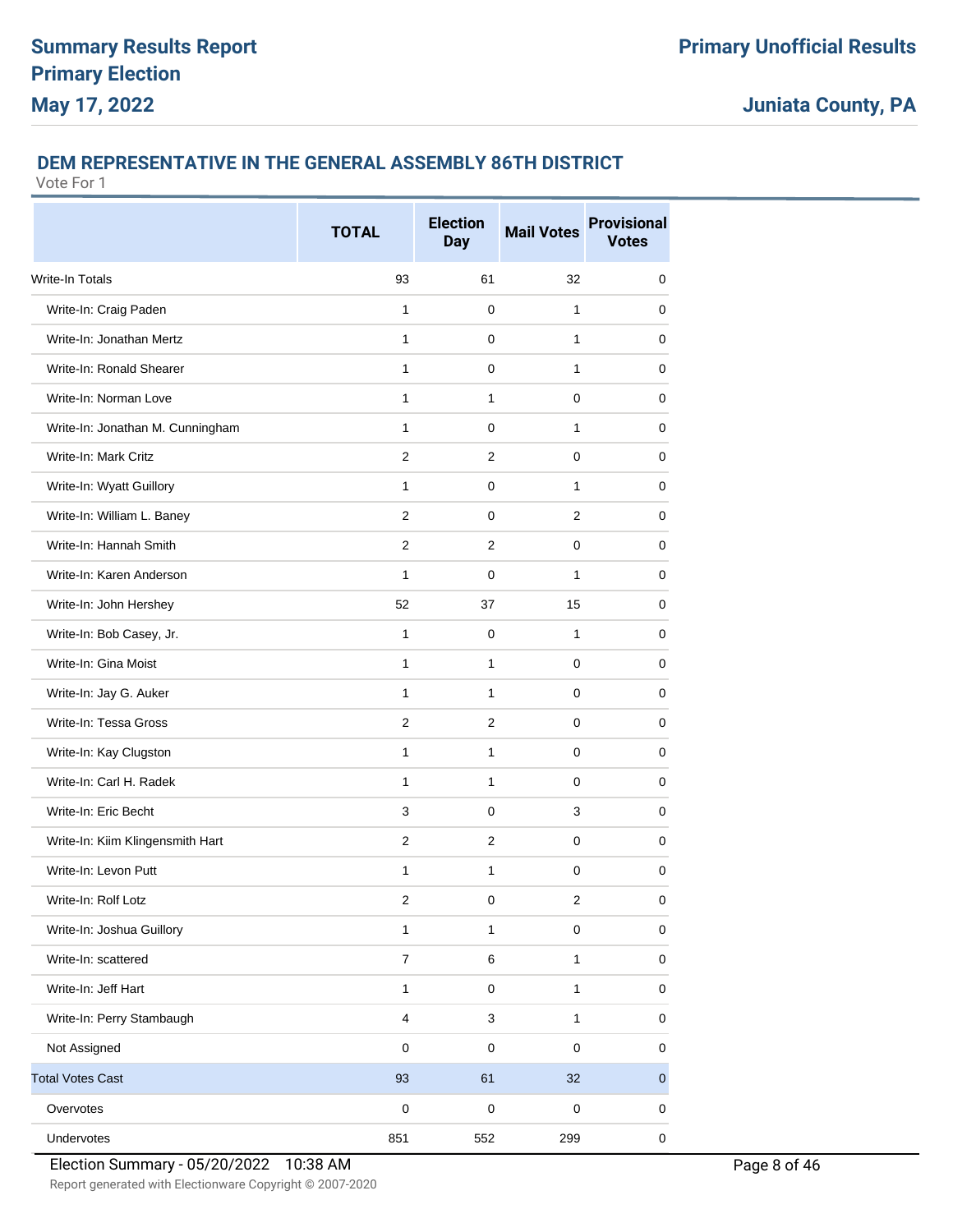### **DEM REPRESENTATIVE IN THE GENERAL ASSEMBLY 86TH DISTRICT**

|                       | <b>TOTAL</b> | <b>Election</b><br>Day | <b>Mail Votes</b> | <b>Provisional</b><br><b>Votes</b> |
|-----------------------|--------------|------------------------|-------------------|------------------------------------|
| <b>Contest Totals</b> | 944          | 613                    | 331               |                                    |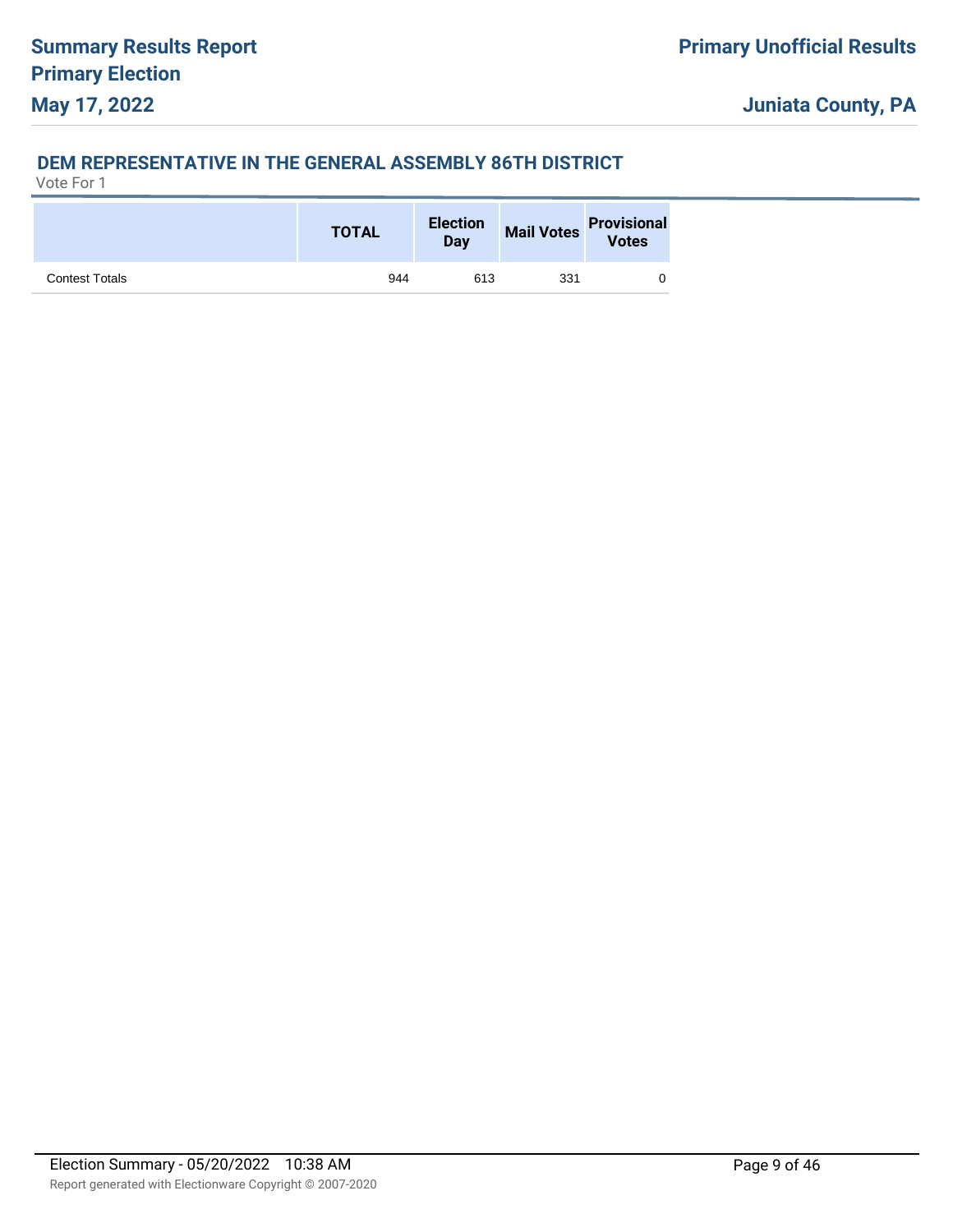### **DEM MEMBER OF DEMOCRATIC STATE COMMITTEE**

|                                   | <b>TOTAL</b>   | <b>Election</b><br><b>Day</b> | <b>Mail Votes</b>       | <b>Provisional</b><br><b>Votes</b> |
|-----------------------------------|----------------|-------------------------------|-------------------------|------------------------------------|
| <b>Write-In Totals</b>            | 112            | 74                            | 38                      | 0                                  |
| Write-In: Peter Junod             | 1              | $\Omega$                      | 1                       | 0                                  |
| Write-In: Tyler Titus             | 1              | 0                             | 1                       | 0                                  |
| Write-In: Wyatt A. Guillory       | 1              | 0                             | 1                       | 0                                  |
| Write-In: Jonathan Mertz          | 1              | $\Omega$                      | 1                       | 0                                  |
| Write-In: Amen Brown              | 1              | 1                             | 0                       | 0                                  |
| Write-In: Pat Neimond             | $\mathbf{1}$   | 1                             | 0                       | $\mathbf 0$                        |
| Write-In: John Shearer            | 1              | 0                             | 1                       | 0                                  |
| Write-In: Dennis Lewis            | 1              | 1                             | 0                       | 0                                  |
| Write-In: Robert Bair             | 1              | 1                             | 0                       | 0                                  |
| Write-In: Aaron Falker            | 1              | 1                             | 0                       | 0                                  |
| Write-In: Nanci L. Aumiller       | 8              | $\overline{7}$                | 1                       | 0                                  |
| Write-In: Jonathan M. Cunningham  | $\mathbf{1}$   | 0                             | 1                       | 0                                  |
| Write-In: Wyatt Guillory          | 1              | 0                             | 1                       | 0                                  |
| Write-In: Fern Fowler             | $\mathbf{1}$   | 1                             | 0                       | 0                                  |
| Write-In: Tessa Gross             | 49             | 42                            | $\overline{7}$          | 0                                  |
| Write-In: Eric Becht              | 1              | $\Omega$                      | 1                       | 0                                  |
| Write-In: Christopher Kowerdovich | $\mathbf{1}$   | 0                             | 1                       | 0                                  |
| Write-In: David Stetler           | $\overline{2}$ | $\mathbf 0$                   | $\overline{2}$          | 0                                  |
| Write-In: Jimmy Dillon            | 3              | 0                             | 3                       | 0                                  |
| Write-In: Jason Prowell           | 1              | 1                             | 0                       | 0                                  |
| Write-In: Jay G. Auker            | $\mathbf 1$    | 1                             | $\pmb{0}$               | $\pmb{0}$                          |
| Write-In: Joe Sims                | 1              | $\mathbf 0$                   | $\mathbf{1}$            | 0                                  |
| Write-In: Kim Klingensmith Hart   | 8              | 3                             | 5                       | 0                                  |
| Write-In: scattered               | 8              | 6                             | $\overline{\mathbf{c}}$ | 0                                  |
| Write-In: John Auker              | $\mathbf{1}$   | 1                             | 0                       | 0                                  |
| Write-In: Mike Smith              | $\mathbf{1}$   | 0                             | $\mathbf{1}$            | 0                                  |
| Write-In: Hannah Smith-Brubaker   | $\overline{7}$ | $\mathbf{1}$                  | 6                       | 0                                  |
| Write-In: Doris Love              | $\mathbf{1}$   | $\mathbf{1}$                  | 0                       | 0                                  |
| Write-In: Curt Junod              | $\mathbf{1}$   | $\mathbf{1}$                  | 0                       | 0                                  |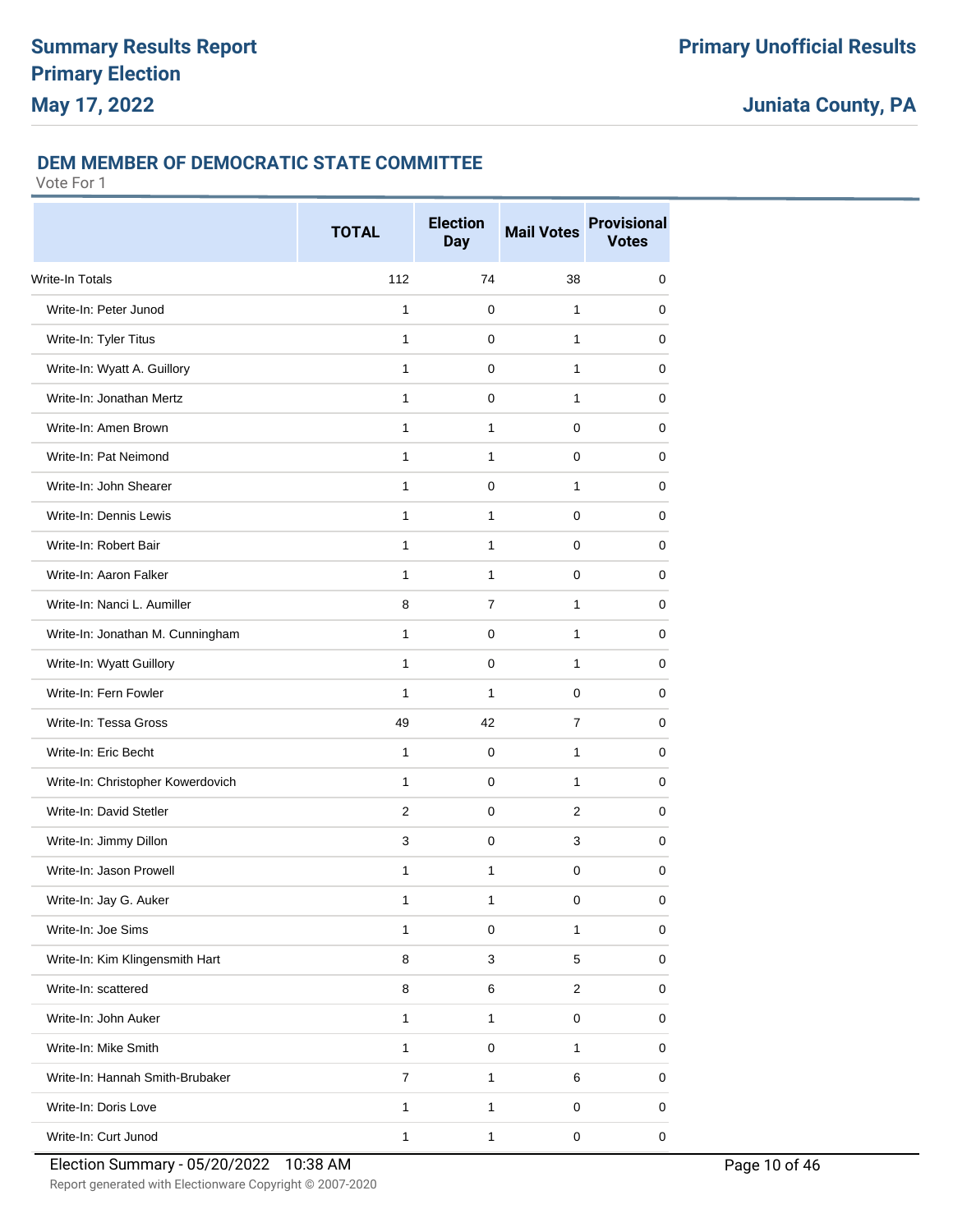### **DEM MEMBER OF DEMOCRATIC STATE COMMITTEE**

Vote For 1

|                           | <b>TOTAL</b>   | <b>Election</b><br><b>Day</b> | <b>Mail Votes</b> | <b>Provisional</b><br><b>Votes</b> |
|---------------------------|----------------|-------------------------------|-------------------|------------------------------------|
| Write-In: Thomas E. Fink  | 1              | $\mathbf 0$                   | 1                 | $\Omega$                           |
| Write-In: Johnathan Auker | 1              | 1                             | $\Omega$          | $\Omega$                           |
| Write-In: John Hershey    | $\overline{2}$ | 2                             | 0                 | 0                                  |
| Write-In: Lorrie Guillory | 1              | 1                             | 0                 | $\Omega$                           |
| Not Assigned              | $\mathbf 0$    | $\Omega$                      | $\Omega$          | $\Omega$                           |
| <b>Total Votes Cast</b>   | 112            | 74                            | 38                | $\Omega$                           |
| Overvotes                 | $\mathbf 0$    | $\Omega$                      | $\Omega$          | $\Omega$                           |
| Undervotes                | 1,023          | 653                           | 370               | $\Omega$                           |
| <b>Contest Totals</b>     | 1,135          | 727                           | 408               | $\Omega$                           |

### **DEM BEALE TOWNSHIP DEMOCRATIC COMMITTEEPERSON**

|                           | <b>TOTAL</b> | <b>Election</b><br><b>Day</b> | <b>Mail Votes</b> | <b>Provisional</b><br><b>Votes</b> |
|---------------------------|--------------|-------------------------------|-------------------|------------------------------------|
| <b>Write-In Totals</b>    | 2            | 2                             | $\mathbf 0$       | 0                                  |
| Write-In: Martin Schwartz | 1            | 1                             | $\mathbf 0$       | $\mathbf 0$                        |
| Write-In: Tom Hipple      | 1            | 1                             | $\mathbf 0$       | $\mathbf 0$                        |
| Not Assigned              | $\Omega$     | $\Omega$                      | $\Omega$          | $\Omega$                           |
| <b>Total Votes Cast</b>   | 2            | 2                             | $\Omega$          | $\mathbf{0}$                       |
| Overvotes                 | 0            | 0                             | $\mathbf 0$       | $\mathbf 0$                        |
| <b>Undervotes</b>         | 62           | 54                            | 8                 | $\Omega$                           |
| <b>Contest Totals</b>     | 64           | 56                            | 8                 | $\mathbf 0$                        |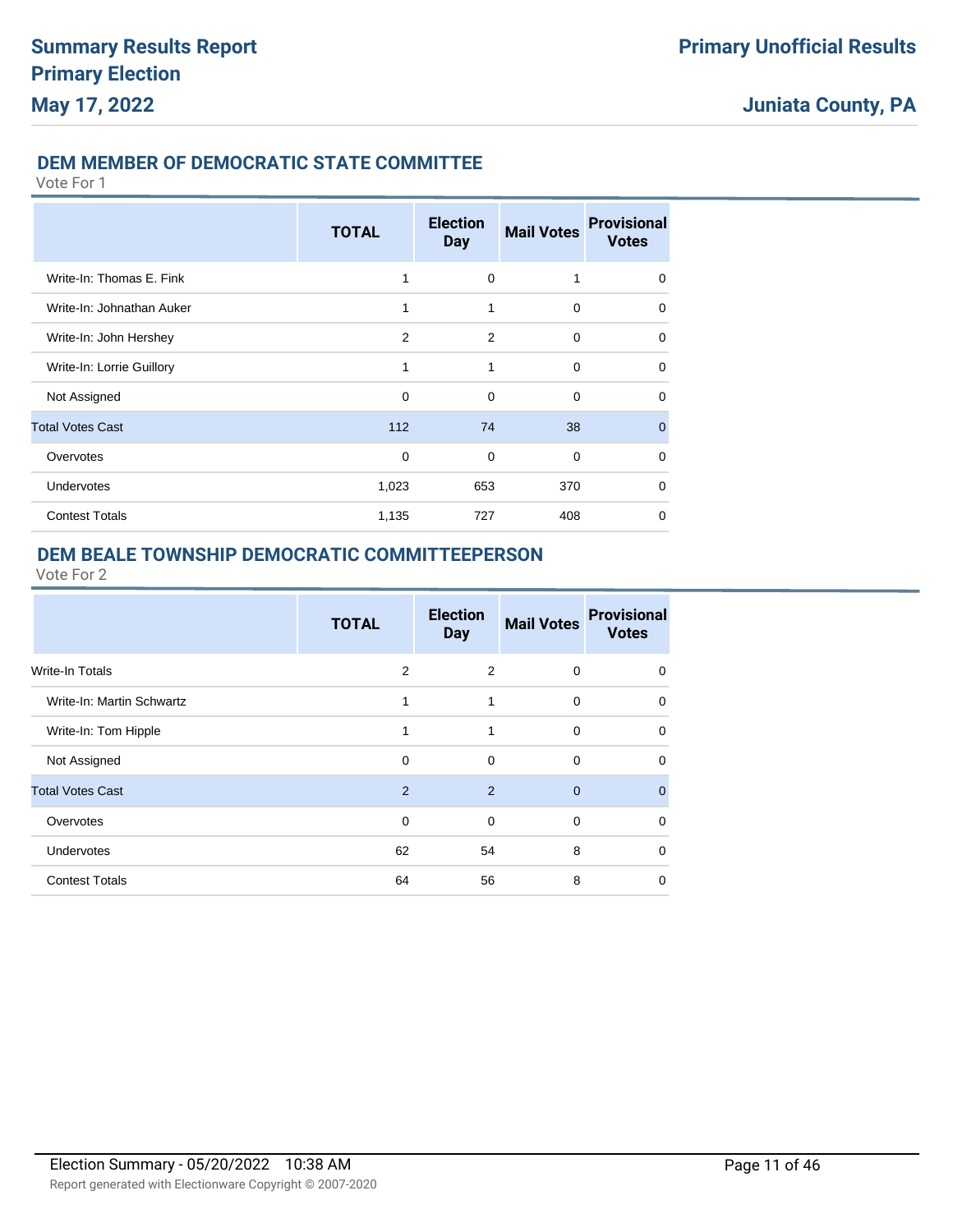### **DEM DELAWARE TOWNSHIP DEMOCRATIC COMMITTEEPERSON**

|                                 | <b>TOTAL</b>   | <b>Election</b><br><b>Day</b> | <b>Mail Votes</b> | <b>Provisional</b><br><b>Votes</b> |
|---------------------------------|----------------|-------------------------------|-------------------|------------------------------------|
| <b>Write-In Totals</b>          | 13             | 10                            | 3                 | $\Omega$                           |
| Write-In: Matthew Walters       | 1              | 0                             | 1                 | 0                                  |
| Write-In: Greg Vitali           | 1              | 1                             | $\Omega$          | 0                                  |
| Write-In: Laura Quick           | 1              | 1                             | $\mathbf 0$       | $\Omega$                           |
| Write-In: Tessa Gross           | 2              | 2                             | $\Omega$          | 0                                  |
| Write-In: Dawn Sheaffer         | 1              | 1                             | $\Omega$          | 0                                  |
| Write-In: Margaret Hackenberger | $\overline{7}$ | 5                             | 2                 | $\Omega$                           |
| Not Assigned                    | 0              | $\Omega$                      | $\Omega$          | 0                                  |
| <b>Total Votes Cast</b>         | 13             | 10                            | 3                 | $\mathbf 0$                        |
| Overvotes                       | $\mathbf 0$    | $\mathbf 0$                   | $\mathbf 0$       | $\mathbf 0$                        |
| Undervotes                      | 113            | 74                            | 39                | $\mathbf 0$                        |
| <b>Contest Totals</b>           | 126            | 84                            | 42                | 0                                  |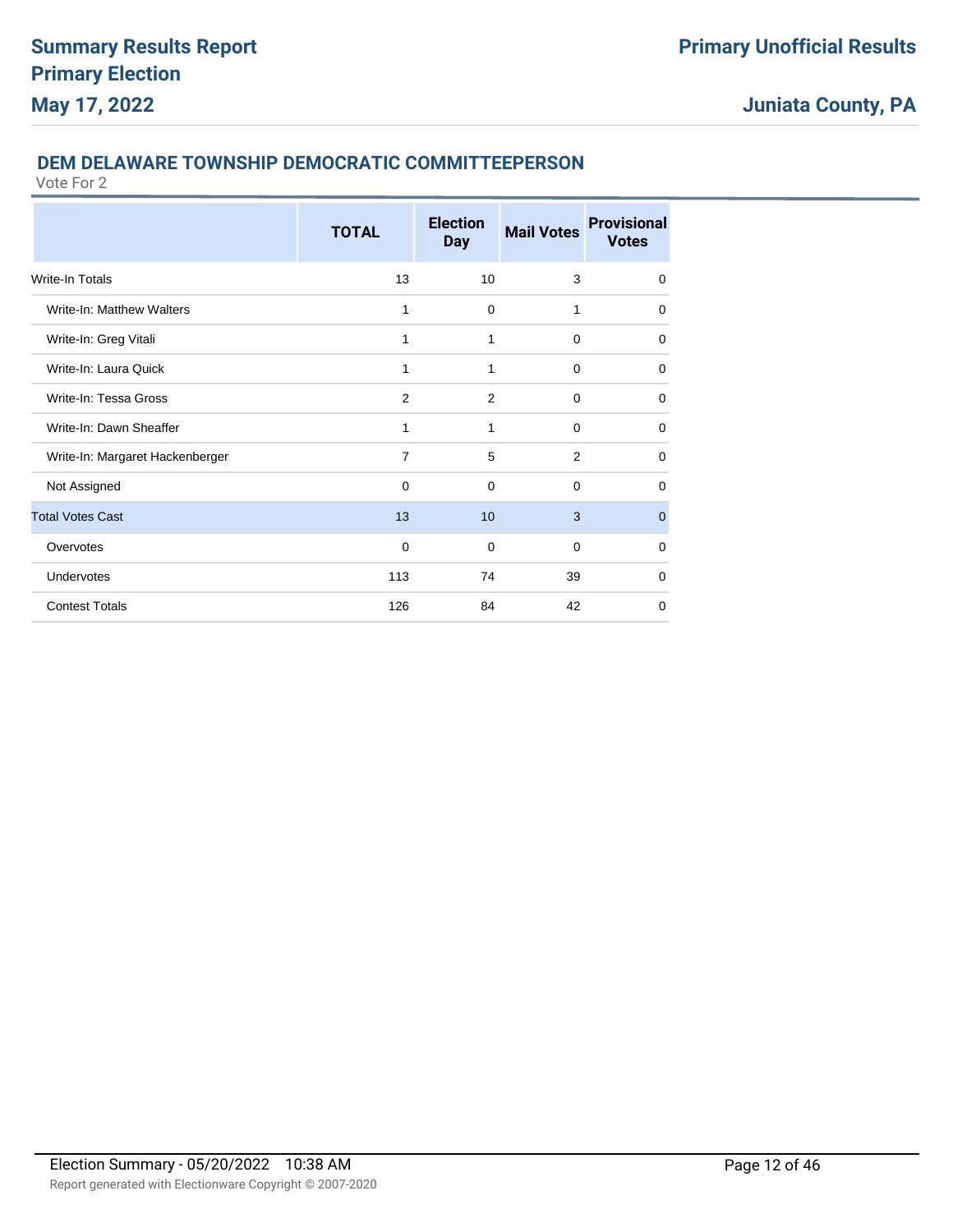### **DEM FAYETTE TOWNSHIP DEMOCRATIC COMMITTEEPERSON**

|                               | <b>TOTAL</b>   | <b>Election</b><br><b>Day</b> | <b>Mail Votes</b> | <b>Provisional</b><br><b>Votes</b> |
|-------------------------------|----------------|-------------------------------|-------------------|------------------------------------|
| <b>Write-In Totals</b>        | 19             | 12                            | $\overline{7}$    | $\mathbf 0$                        |
| Write-In: William Varner      | 1              | 1                             | 0                 | 0                                  |
| Write-In: Emma Spece          | $\mathbf{1}$   | 0                             | 1                 | 0                                  |
| Write-In: Joy Watts           | 1              | 1                             | 0                 | 0                                  |
| Write-In: Rex Naylor          | 1              | $\mathbf{1}$                  | 0                 | $\mathbf 0$                        |
| Write-In: Laura Shellenberger | $\mathbf{1}$   | $\mathbf{1}$                  | 0                 | $\mathbf 0$                        |
| Write-In: Chris R. Hoffman    | 1              | 1                             | 0                 | 0                                  |
| Write-In: Justin Austin       | 5              | 1                             | 4                 | $\Omega$                           |
| Write-In: Melvin R. Smith     | $\mathbf{1}$   | $\mathbf{1}$                  | $\mathbf 0$       | $\mathbf 0$                        |
| Write-In: Daniel Houtz        | 1              | 0                             | 1                 | 0                                  |
| Write-In: Johnathan Auker     | $\mathbf{1}$   | 1                             | $\Omega$          | $\Omega$                           |
| Write-In: Gerald E. Houtz     | $\mathbf{1}$   | $\mathbf 0$                   | 1                 | $\mathbf 0$                        |
| Write-In: Sonya Renee Nace    | $\overline{2}$ | $\overline{2}$                | 0                 | $\Omega$                           |
| Write-In: scattered           | $\mathbf{1}$   | $\mathbf{1}$                  | $\Omega$          | $\mathbf 0$                        |
| Write-In: Jennifer Sankey     | $\mathbf{1}$   | 1                             | $\Omega$          | $\mathbf 0$                        |
| Not Assigned                  | $\mathbf{0}$   | $\Omega$                      | 0                 | $\Omega$                           |
| <b>Total Votes Cast</b>       | 19             | 12                            | $\overline{7}$    | $\overline{0}$                     |
| Overvotes                     | 0              | 0                             | 0                 | 0                                  |
| Undervotes                    | 233            | 134                           | 99                | $\mathbf 0$                        |
| <b>Contest Totals</b>         | 252            | 146                           | 106               | $\mathbf 0$                        |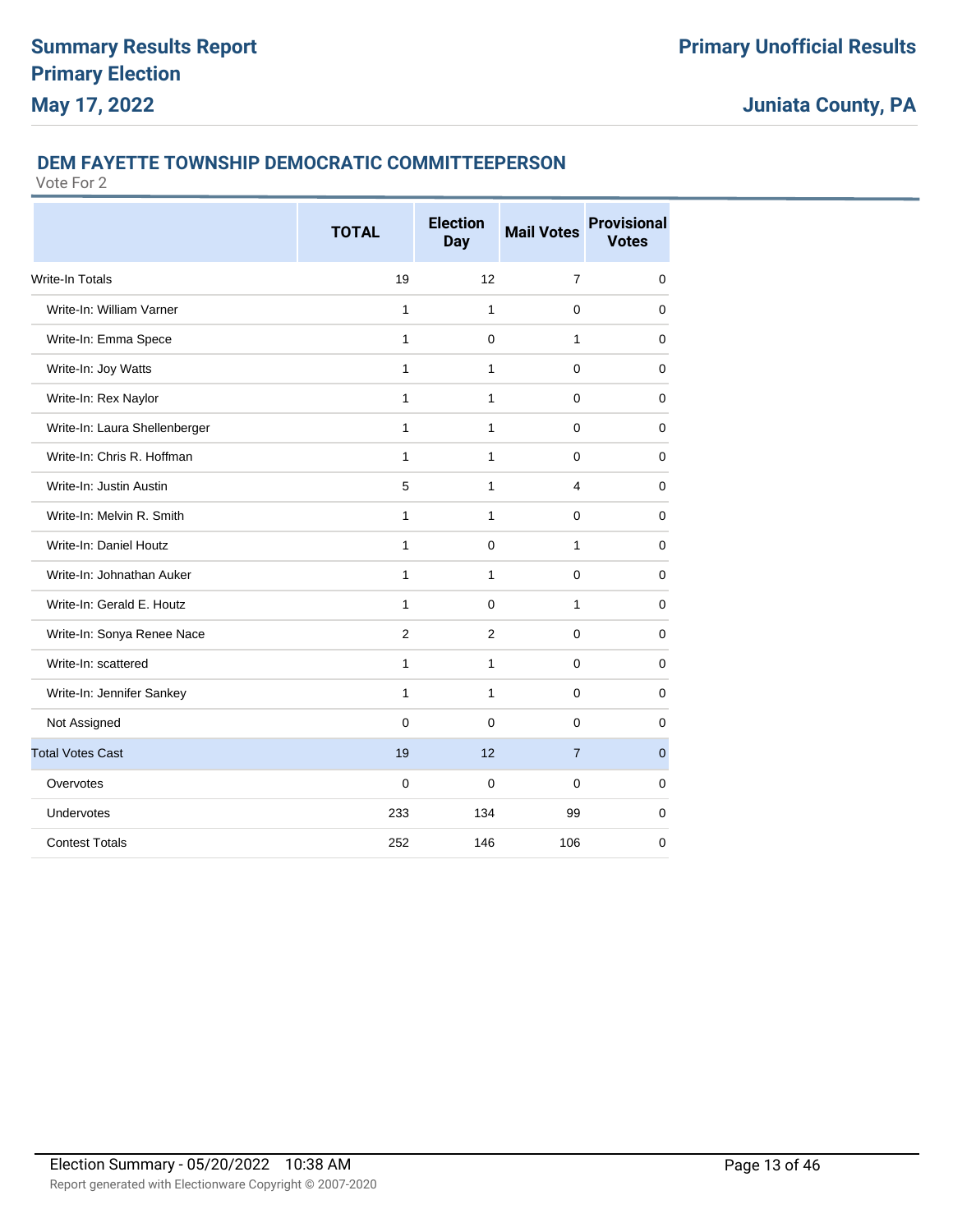### **DEM FERMANAGH TOWNSHIP DEMOCRATIC COMMITTEEPERSON**

Vote For 2

|                              | <b>TOTAL</b>   | <b>Election</b><br><b>Day</b> | <b>Mail Votes</b> | <b>Provisional</b><br><b>Votes</b> |
|------------------------------|----------------|-------------------------------|-------------------|------------------------------------|
| <b>HANNAH SMITH-BRUBAKER</b> | 150            | 69                            | 81                | 0                                  |
| Write-In Totals              | 18             | 11                            | $\overline{7}$    | $\mathbf 0$                        |
| Write-In: Edward Beaver      | $\mathbf{1}$   | $\mathbf 0$                   | 1                 | $\mathbf 0$                        |
| Write-In: Kim Hart           | 1              | 0                             | 1                 | $\mathbf 0$                        |
| Write-In: Malinda Winder     | 1              | $\Omega$                      | 1                 | 0                                  |
| Write-In: Bradley Hershey    | $\overline{2}$ | $\overline{2}$                | $\Omega$          | $\mathbf 0$                        |
| Write-In: Philip Rickert     | 2              | 2                             | $\mathbf 0$       | $\mathbf 0$                        |
| Write-In: Brant Guilfoyle    | 10             | $\overline{7}$                | 3                 | $\mathbf 0$                        |
| Write-In: scattered          | $\mathbf{1}$   | $\mathbf 0$                   | 1                 | $\mathbf 0$                        |
| Not Assigned                 | $\mathbf 0$    | $\mathbf 0$                   | $\mathbf 0$       | $\mathbf 0$                        |
| <b>Total Votes Cast</b>      | 168            | 80                            | 88                | $\mathbf 0$                        |
| Overvotes                    | $\mathbf 0$    | $\Omega$                      | $\mathbf 0$       | $\mathbf 0$                        |
| Undervotes                   | 182            | 92                            | 90                | $\mathbf 0$                        |
| <b>Contest Totals</b>        | 350            | 172                           | 178               | 0                                  |

### **DEM GREENWOOD TOWNSHIP DEMOCRATIC COMMITTEEPERSON**

|                                | <b>TOTAL</b> | <b>Election</b><br><b>Day</b> | <b>Mail Votes</b> | <b>Provisional</b><br><b>Votes</b> |
|--------------------------------|--------------|-------------------------------|-------------------|------------------------------------|
| <b>Write-In Totals</b>         | 6            | 6                             | $\mathbf 0$       | $\Omega$                           |
| Write-In: Beverly Ann Frankeny | 3            | 3                             | $\Omega$          | $\Omega$                           |
| Write-In: Rebecca Lynne Marek  | 3            | 3                             | $\mathbf 0$       | 0                                  |
| Not Assigned                   | $\Omega$     | $\Omega$                      | $\Omega$          | $\Omega$                           |
| <b>Total Votes Cast</b>        | 6            | 6                             | $\Omega$          | $\Omega$                           |
| Overvotes                      | $\Omega$     | 0                             | $\Omega$          | $\Omega$                           |
| <b>Undervotes</b>              | 46           | 40                            | 6                 | $\Omega$                           |
| <b>Contest Totals</b>          | 52           | 46                            | 6                 | $\Omega$                           |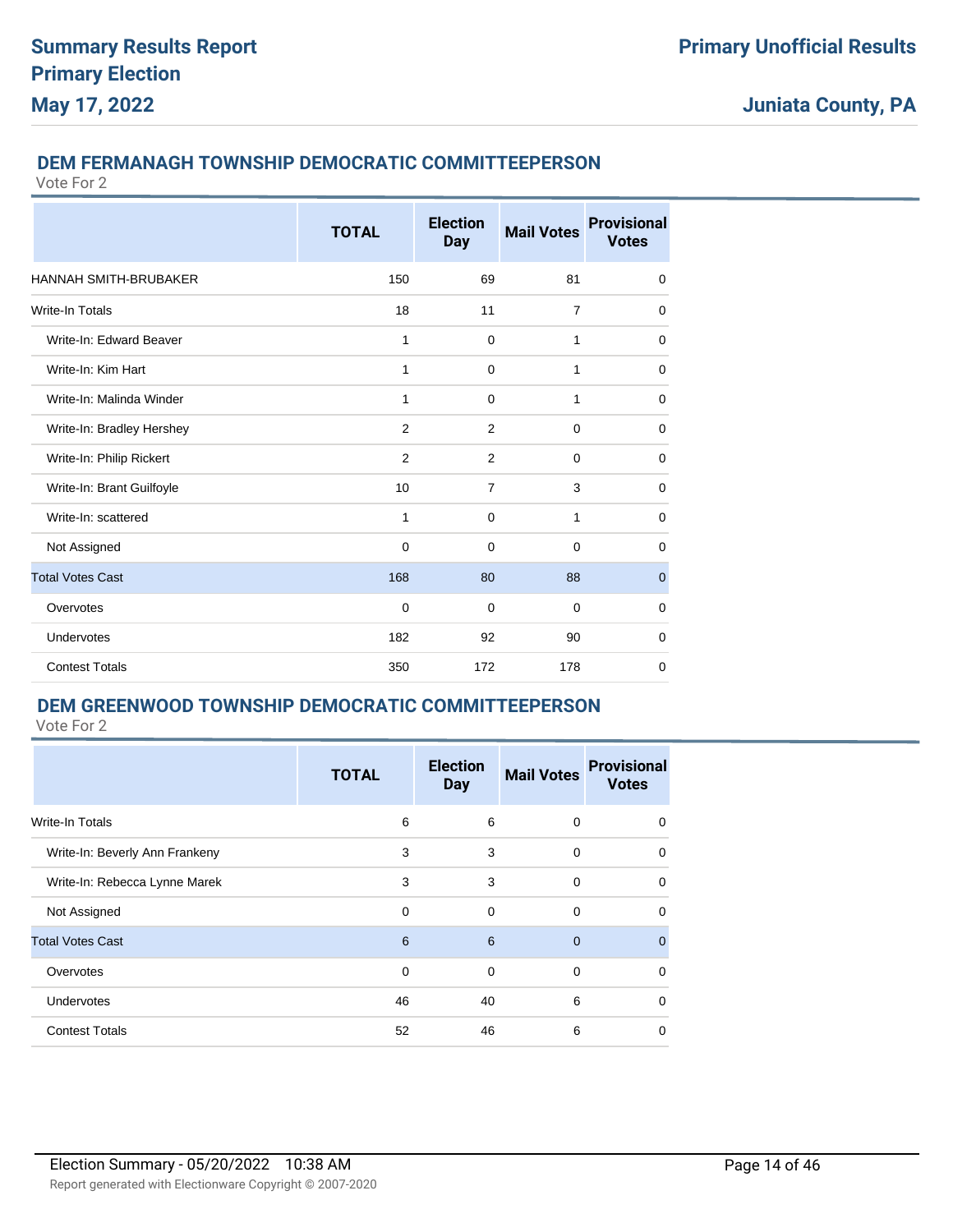### **DEM LACK TOWNSHIP DEMOCRATIC COMMITTEEPERSON**

Vote For 2

|                           | <b>TOTAL</b>   | <b>Election</b><br><b>Day</b> | <b>Mail Votes</b> | <b>Provisional</b><br><b>Votes</b> |
|---------------------------|----------------|-------------------------------|-------------------|------------------------------------|
| <b>Write-In Totals</b>    | $\overline{4}$ | 3                             | 1                 | $\mathbf 0$                        |
| Write-In: Dave Clark      | 1              | 1                             | $\Omega$          | $\mathbf 0$                        |
| Write-In: David Shearer   | 1              | 1                             | $\Omega$          | $\mathbf 0$                        |
| Write-In: Roy D. Brubaker | 1              | 1                             | $\Omega$          | $\mathbf 0$                        |
| Write-In: Emily Shoop     | 1              | $\Omega$                      | 1                 | $\mathbf 0$                        |
| Not Assigned              | 0              | $\Omega$                      | $\Omega$          | $\mathbf 0$                        |
| <b>Total Votes Cast</b>   | $\overline{4}$ | 3                             | $\overline{1}$    | $\mathbf{0}$                       |
| Overvotes                 | 0              | 0                             | $\mathbf 0$       | $\mathbf 0$                        |
| Undervotes                | 62             | 45                            | 17                | $\mathbf 0$                        |
| <b>Contest Totals</b>     | 66             | 48                            | 18                | 0                                  |

### **DEM MIFFLIN BOROUGH DEMOCRATIC COMMITTEEPERSON**

|                         | <b>TOTAL</b> | <b>Election</b><br>Day | <b>Mail Votes</b> | <b>Provisional</b><br><b>Votes</b> |
|-------------------------|--------------|------------------------|-------------------|------------------------------------|
| Write-In Totals         | 6            | 6                      | $\mathbf 0$       | 0                                  |
| Write-In: Randy Foose   | 4            | 4                      | $\mathbf 0$       | 0                                  |
| Write-In: Janet Wyland  | 1            | 1                      | $\mathbf 0$       | $\Omega$                           |
| Write-In: Eugene Wyland | 1            | 1                      | $\Omega$          | $\Omega$                           |
| Not Assigned            | 0            | 0                      | $\mathbf 0$       | 0                                  |
| <b>Total Votes Cast</b> | 6            | 6                      | $\mathbf{0}$      | $\Omega$                           |
| Overvotes               | $\mathbf 0$  | $\mathbf 0$            | $\mathbf 0$       | $\Omega$                           |
| <b>Undervotes</b>       | 24           | 14                     | 10                | 0                                  |
| <b>Contest Totals</b>   | 30           | 20                     | 10                | $\Omega$                           |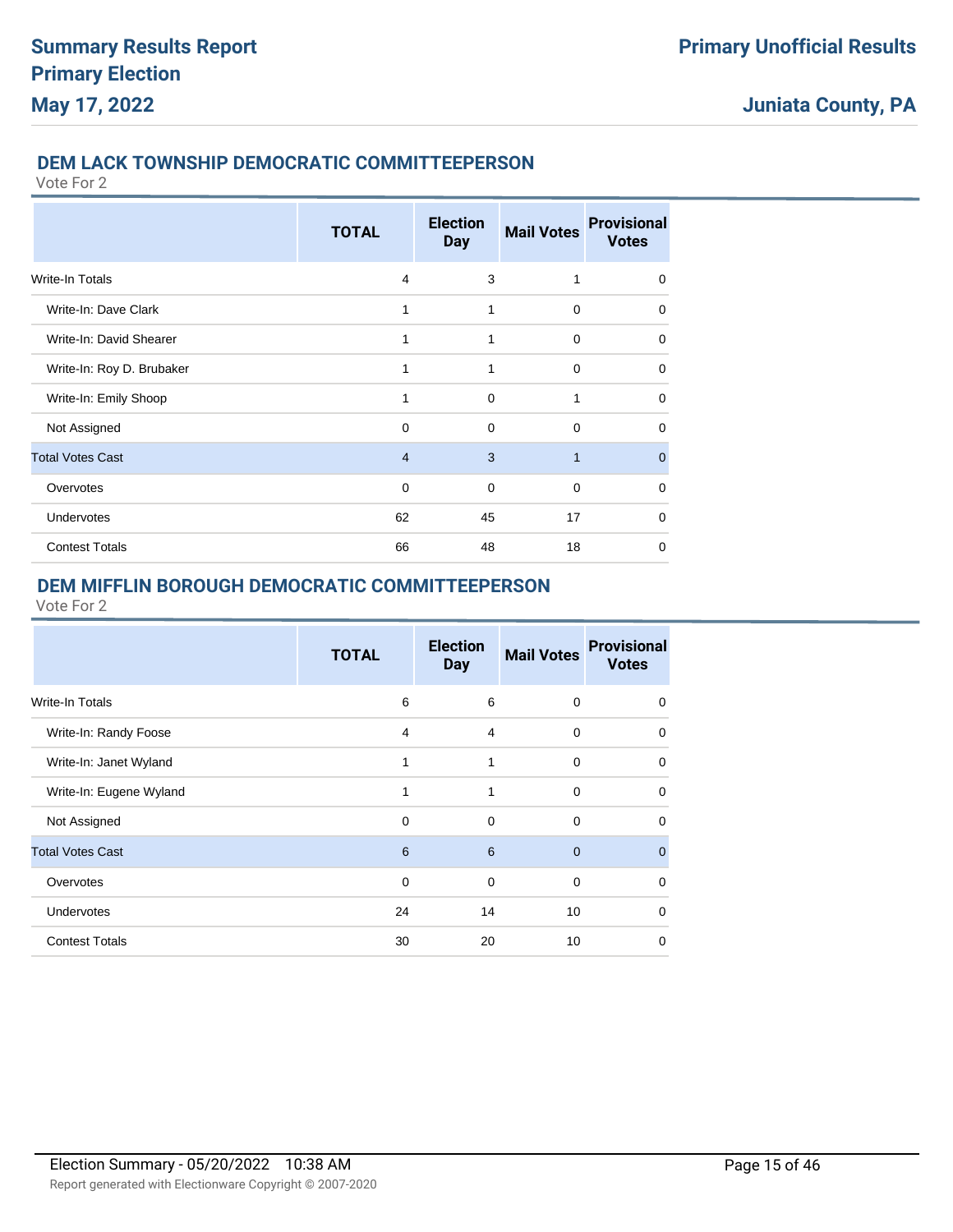### **DEM MIFFLINTOWN BOROUGH DEMOCRATIC COMMITTEEPERSON**

Vote For 2

|                           | <b>TOTAL</b> | <b>Election</b><br><b>Day</b> | <b>Mail Votes</b> | <b>Provisional</b><br><b>Votes</b> |
|---------------------------|--------------|-------------------------------|-------------------|------------------------------------|
| Write-In Totals           | 5            | $\overline{4}$                | 1                 | $\mathbf 0$                        |
| Write-In: Hannah Brubaker | 1            | 1                             | $\mathbf 0$       | $\mathbf 0$                        |
| Write-In: Polly Digon     | 4            | 3                             | 1                 | $\Omega$                           |
| Not Assigned              | 0            | 0                             | $\mathbf 0$       | $\Omega$                           |
| <b>Total Votes Cast</b>   | 5            | $\overline{4}$                | 1                 | $\mathbf{0}$                       |
| Overvotes                 | $\Omega$     | $\Omega$                      | $\Omega$          | $\Omega$                           |
| <b>Undervotes</b>         | 75           | 48                            | 27                | $\mathbf 0$                        |
| <b>Contest Totals</b>     | 80           | 52                            | 28                | $\Omega$                           |

### **DEM MILFORD TOWNSHIP DEMOCRATIC COMMITTEEPERSON**

|                             | <b>TOTAL</b>   | <b>Election</b><br><b>Day</b> | <b>Mail Votes</b> | <b>Provisional</b><br><b>Votes</b> |
|-----------------------------|----------------|-------------------------------|-------------------|------------------------------------|
| Write-In Totals             | 29             | 15                            | 14                | 0                                  |
| Write-In: Jack Kipp         | 1              | $\mathbf 0$                   | $\mathbf{1}$      | 0                                  |
| Write-In: Eric Becht        | 8              | 5                             | 3                 | $\mathbf 0$                        |
| Write-In: Kimberly E. Clark | 1              | $\mathbf 0$                   | $\mathbf{1}$      | $\mathbf 0$                        |
| Write-In: David Stetler     | 6              | $\mathbf 0$                   | 6                 | $\mathbf 0$                        |
| Write-In: Patricia J Knouse | 1              | $\mathbf{1}$                  | $\mathbf 0$       | 0                                  |
| Write-In: Jay G. Auker      | 1              | 1                             | $\mathbf 0$       | 0                                  |
| Write-In: Doug Brackbill    | 1              | 1                             | $\mathbf 0$       | 0                                  |
| Write-In: David Duncan      | 1              | 1                             | $\mathbf 0$       | 0                                  |
| Write-In: Alice Gray        | 1              | $\mathbf 0$                   | 1                 | 0                                  |
| Write-In: Destiny Zeiders   | $\overline{7}$ | 5                             | $\overline{2}$    | 0                                  |
| Write-In: Chad Brubaker     | 1              | 1                             | $\mathbf 0$       | $\mathbf 0$                        |
| Not Assigned                | $\Omega$       | $\mathbf 0$                   | $\mathbf 0$       | $\mathbf 0$                        |
| <b>Total Votes Cast</b>     | 29             | 15                            | 14                | $\mathbf 0$                        |
| Overvotes                   | $\mathbf 0$    | $\mathbf 0$                   | $\mathbf 0$       | $\mathbf 0$                        |
| Undervotes                  | 277            | 181                           | 96                | $\mathbf 0$                        |
| <b>Contest Totals</b>       | 306            | 196                           | 110               | $\mathbf 0$                        |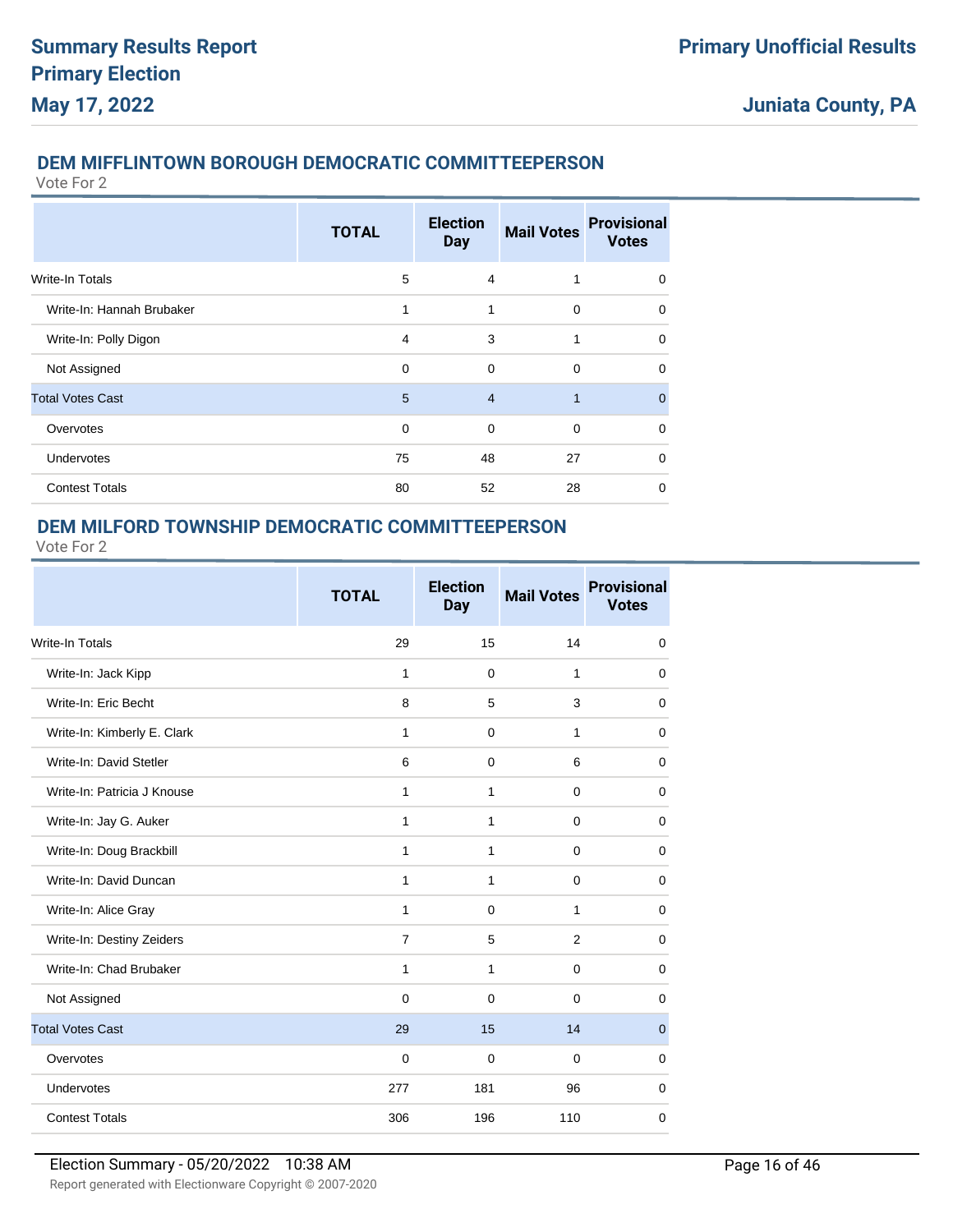### **DEM MONROE TOWNSHIP DEMOCRATIC COMMITTEEPERSON**

Vote For 2

|                               | <b>TOTAL</b>   | <b>Election</b><br><b>Day</b> | <b>Mail Votes</b> | <b>Provisional</b><br><b>Votes</b> |
|-------------------------------|----------------|-------------------------------|-------------------|------------------------------------|
| <b>Write-In Totals</b>        | 12             | 12                            | $\mathbf 0$       | $\mathbf 0$                        |
| Write-In: Roosevelt Kulkowski | 1              | 1                             | $\mathbf 0$       | $\mathbf 0$                        |
| Write-In: Dan Martin          | 1              | 1                             | $\mathbf 0$       | $\mathbf 0$                        |
| Write-In: scattered           | 2              | 2                             | $\mathbf 0$       | $\mathbf 0$                        |
| Write-In: Brent Snyder        | 1              | 1                             | $\Omega$          | 0                                  |
| Write-In: Brandon Sheeler     | 2              | 2                             | $\mathbf 0$       | $\mathbf 0$                        |
| Write-In: Makaila Auker       | $\overline{2}$ | 2                             | $\mathbf 0$       | $\mathbf 0$                        |
| Write-In: Jennie Seigler      | 1              | 1                             | $\Omega$          | $\mathbf 0$                        |
| Write-In: Patricia Niemond    | 1              | 1                             | $\mathbf 0$       | $\mathbf 0$                        |
| Not Assigned                  | 1              | 1                             | $\mathbf 0$       | $\mathbf 0$                        |
| <b>Total Votes Cast</b>       | 12             | 12                            | $\overline{0}$    | $\mathbf 0$                        |
| Overvotes                     | $\mathbf 0$    | $\mathbf 0$                   | $\mathbf 0$       | $\mathbf 0$                        |
| Undervotes                    | 118            | 70                            | 48                | 0                                  |
| <b>Contest Totals</b>         | 130            | 82                            | 48                | 0                                  |

### **DEM PORT ROYAL BOROUGH DEMOCRATIC COMMITTEEPERSON**

|                         | <b>TOTAL</b> | <b>Election</b><br><b>Day</b> | <b>Mail Votes</b> | <b>Provisional</b><br><b>Votes</b> |
|-------------------------|--------------|-------------------------------|-------------------|------------------------------------|
| Write-In Totals         | 14           | 11                            | 3                 | 0                                  |
| Write-In: scattered     | 1            | $\mathbf 0$                   | 1                 | 0                                  |
| Write-In: Tracie Benner | 10           | 10                            | $\mathbf 0$       | $\Omega$                           |
| Write-In: Phil Foltz    | 1            | 1                             | $\mathbf 0$       | 0                                  |
| Write-In: Bill Royer    | 1            | $\mathbf 0$                   | 1                 | 0                                  |
| Write-In: Penny Royer   | 1            | $\Omega$                      | 1                 | $\Omega$                           |
| Not Assigned            | $\Omega$     | $\Omega$                      | $\Omega$          | $\Omega$                           |
| <b>Total Votes Cast</b> | 14           | 11                            | 3                 | $\mathbf{0}$                       |
| Overvotes               | 0            | $\Omega$                      | $\Omega$          | $\Omega$                           |
| <b>Undervotes</b>       | 108          | 71                            | 37                | $\Omega$                           |
| <b>Contest Totals</b>   | 122          | 82                            | 40                | 0                                  |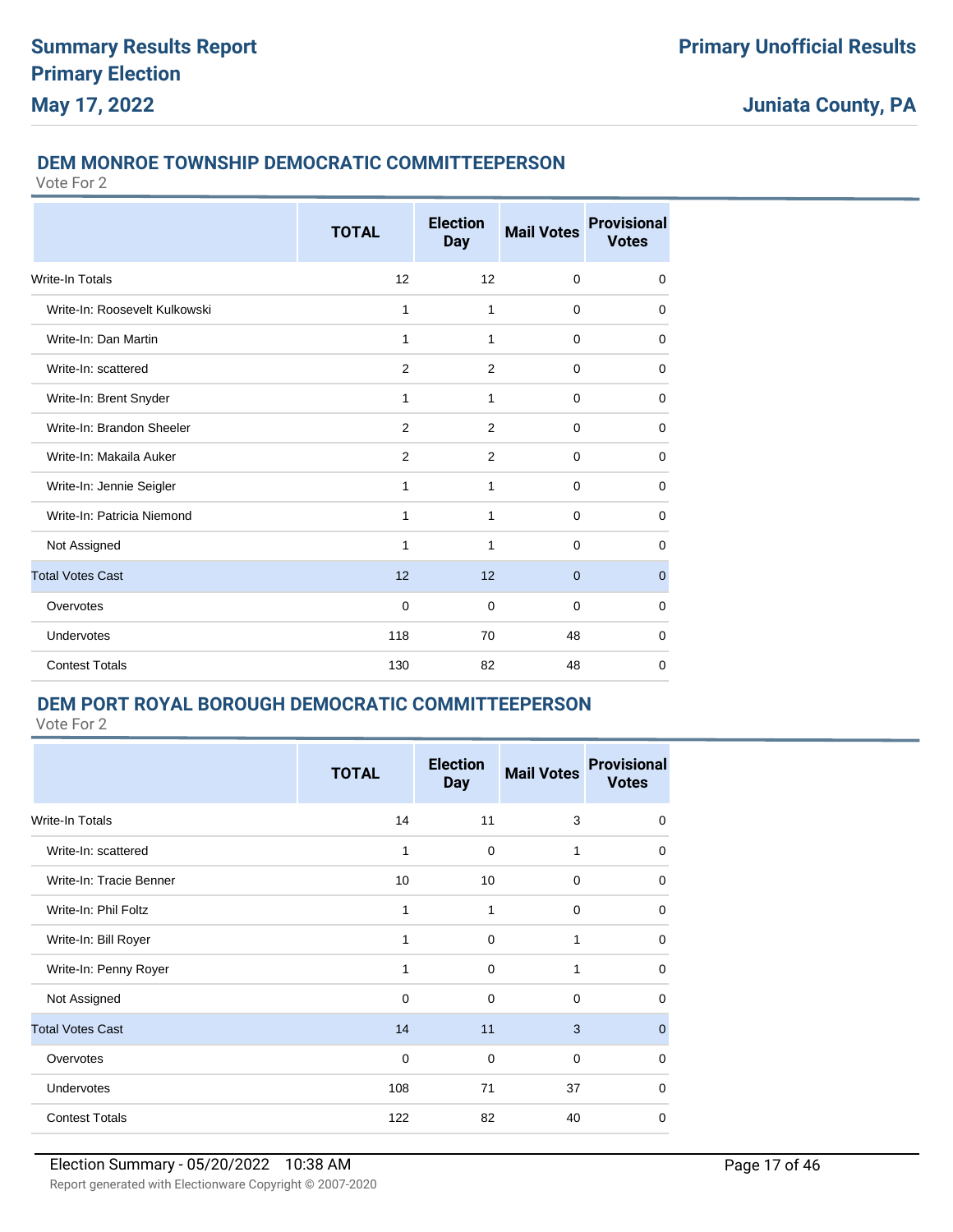### **DEM SPRUCE HILL TOWNSHIP DEMOCRATIC COMMITTEEPERSON**

Vote For 2

|                           | <b>TOTAL</b>   | <b>Election</b><br><b>Day</b> | <b>Mail Votes</b> | <b>Provisional</b><br><b>Votes</b> |
|---------------------------|----------------|-------------------------------|-------------------|------------------------------------|
| Write-In Totals           | 10             | 5                             | 5                 | $\mathbf 0$                        |
| Write-In: Cheryl Taylor   | 1              | $\mathbf{1}$                  | $\mathbf 0$       | 0                                  |
| Write-In: Winslow Pels    | 1              | 0                             | 1                 | 0                                  |
| Write-In: Richard Crozier | 1              | $\mathbf 0$                   | 1                 | $\mathbf 0$                        |
| Write-In: Colleen DeMarks | 1              | $\Omega$                      | 1                 | 0                                  |
| Write-In: Joe Shearer     | 1              | $\mathbf 0$                   | 1                 | 0                                  |
| Write-In: Harry Leach     | 1              | $\Omega$                      | 1                 | $\Omega$                           |
| Write-In: Wanda Leister   | $\overline{4}$ | $\overline{4}$                | $\mathbf 0$       | 0                                  |
| Not Assigned              | $\Omega$       | $\Omega$                      | $\Omega$          | $\Omega$                           |
| <b>Total Votes Cast</b>   | 10             | 5                             | 5                 | $\overline{0}$                     |
| Overvotes                 | $\Omega$       | $\Omega$                      | $\Omega$          | 0                                  |
| Undervotes                | 82             | 53                            | 29                | $\Omega$                           |
| <b>Contest Totals</b>     | 92             | 58                            | 34                | $\mathbf 0$                        |

### **DEM SUSQUEHANNA TOWNSHIP DEMOCRATIC COMMITTEEPERSON**

|                         | <b>TOTAL</b>   | <b>Election</b><br><b>Day</b> | <b>Mail Votes</b> | <b>Provisional</b><br><b>Votes</b> |
|-------------------------|----------------|-------------------------------|-------------------|------------------------------------|
| <b>Write-In Totals</b>  | 4              | $\overline{4}$                | $\mathbf 0$       | $\mathbf 0$                        |
| Write-In: Shawn Trego   | 1              | 1                             | $\mathbf 0$       | $\mathbf 0$                        |
| Write-In: Jim Tusing    | 1              | 1                             | $\mathbf 0$       | $\mathbf 0$                        |
| Write-In: Kimberly Rice | 2              | 2                             | 0                 | $\mathbf 0$                        |
| Not Assigned            | 0              | 0                             | 0                 | 0                                  |
| <b>Total Votes Cast</b> | $\overline{4}$ | $\overline{4}$                | $\mathbf{0}$      | $\mathbf{0}$                       |
| Overvotes               | 0              | $\mathbf 0$                   | $\mathbf 0$       | 0                                  |
| Undervotes              | 78             | 54                            | 24                | $\mathbf 0$                        |
| <b>Contest Totals</b>   | 82             | 58                            | 24                | 0                                  |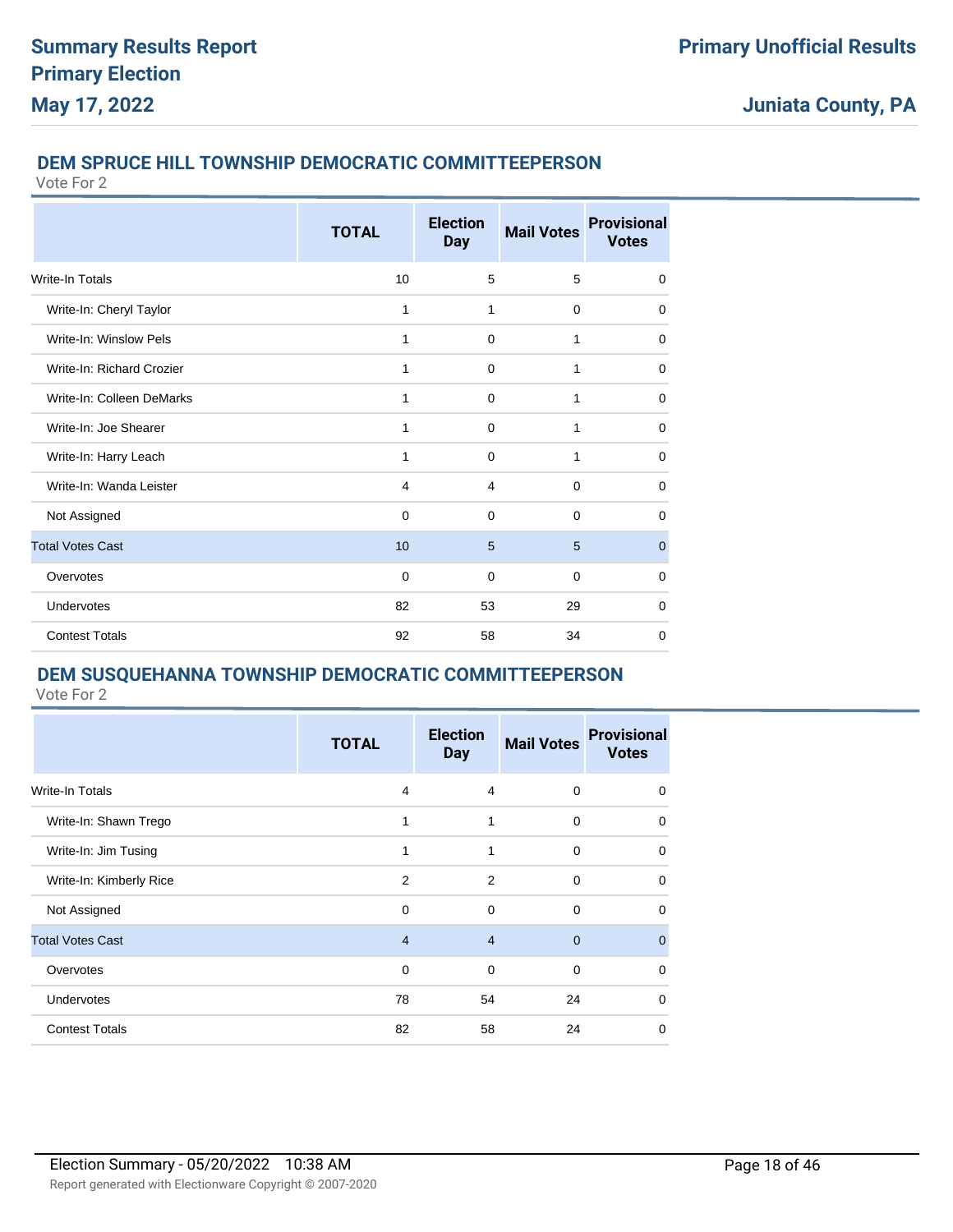### **DEM THOMPSONTOWN BOROUGH DEMOCRATIC COMMITTEEPERSON**

Vote For 2

|                            | <b>TOTAL</b>  | <b>Election</b><br><b>Day</b> | <b>Mail Votes</b> | <b>Provisional</b><br><b>Votes</b> |
|----------------------------|---------------|-------------------------------|-------------------|------------------------------------|
| <b>Write-In Totals</b>     | 2             | 0                             | 2                 | $\mathbf 0$                        |
| Write-In: Donald Dissinger | 1             | $\Omega$                      | 1                 | $\Omega$                           |
| Write-In: Thomas E. Fink   | 1             | $\Omega$                      | 1                 | $\Omega$                           |
| Not Assigned               | 0             | 0                             | $\mathbf 0$       | $\Omega$                           |
| <b>Total Votes Cast</b>    | $\mathcal{P}$ | $\Omega$                      | 2                 | $\Omega$                           |
| Overvotes                  | $\Omega$      | $\Omega$                      | $\Omega$          | $\Omega$                           |
| <b>Undervotes</b>          | 58            | 42                            | 16                | $\Omega$                           |
| <b>Contest Totals</b>      | 60            | 42                            | 18                | $\Omega$                           |

### **DEM TURBETT TOWNSHIP DEMOCRATIC COMMITTEEPERSON**

|                                    | <b>TOTAL</b>   | <b>Election</b><br><b>Day</b> | <b>Mail Votes</b> | <b>Provisional</b><br><b>Votes</b> |
|------------------------------------|----------------|-------------------------------|-------------------|------------------------------------|
| Write-In Totals                    | 16             | 10                            | 6                 | 0                                  |
| Write-In: James Paul Towsey        | $\overline{2}$ | 2                             | $\Omega$          | 0                                  |
| Write-In: MeeCee Baker             | 1              | 1                             | $\mathbf 0$       | 0                                  |
| Write-In: Elizabeth Baker-Mikesell | $\overline{4}$ | 2                             | $\overline{2}$    | 0                                  |
| Write-In: Lance Gilliland          | 1              | 1                             | $\mathbf 0$       | 0                                  |
| Write-In: Polly Lee                | 1              | $\Omega$                      | 1                 | $\mathbf 0$                        |
| Write-In: Penni Abrams             | 1              | $\Omega$                      | 1                 | $\mathbf 0$                        |
| Write-In: scattered                | 3              | 2                             | 1                 | 0                                  |
| Write-In: Brian Towsey             | 1              | 1                             | $\Omega$          | $\Omega$                           |
| Not Assigned                       | 2              | 1                             | 1                 | $\Omega$                           |
| <b>Total Votes Cast</b>            | 16             | 10                            | 6                 | $\mathbf{0}$                       |
| Overvotes                          | $\Omega$       | $\mathbf 0$                   | $\Omega$          | 0                                  |
| Undervotes                         | 92             | 66                            | 26                | 0                                  |
| <b>Contest Totals</b>              | 108            | 76                            | 32                | 0                                  |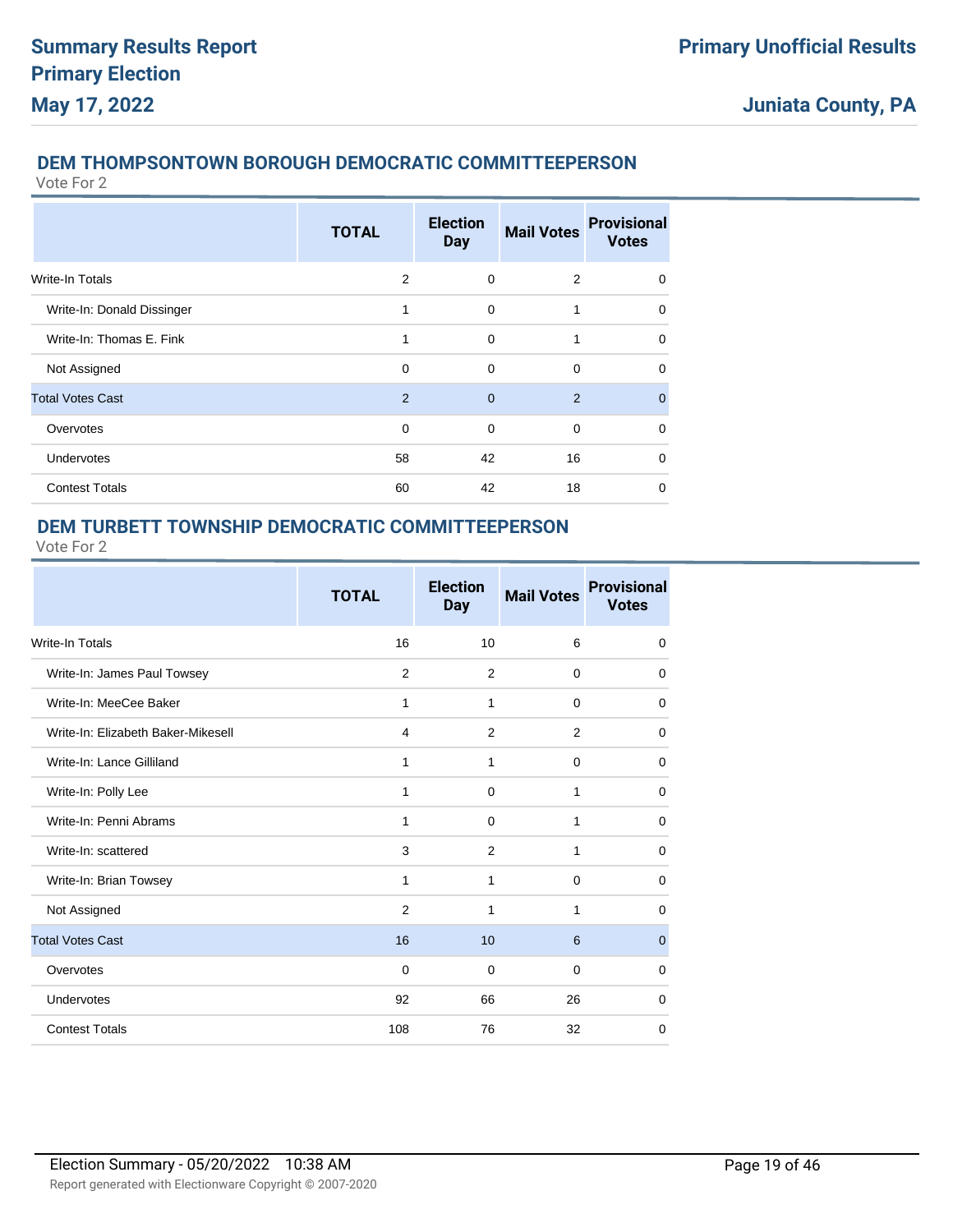#### **DEM TUSCARORA TOWNSHIP/E. WATERFORD DISTRICT DEMOCRATIC COMMITTEEPERSON** Vote For 2

|                          | <b>TOTAL</b>   | <b>Election</b><br><b>Day</b> | <b>Mail Votes</b> | <b>Provisional</b><br><b>Votes</b> |
|--------------------------|----------------|-------------------------------|-------------------|------------------------------------|
| <b>Write-In Totals</b>   | 6              | 5                             | 1                 | 0                                  |
| Write-In: Helen Robinson | 1              | 1                             | $\Omega$          | $\Omega$                           |
| Write-In: Ginger Best    | 1              | $\Omega$                      | 1                 | $\mathbf 0$                        |
| Write-In: Barry Milliken | 1              | 1                             | $\mathbf 0$       | 0                                  |
| Write-In: Linda Leahy    | $\overline{2}$ | 2                             | 0                 | $\Omega$                           |
| Write-In: Todd Parson    | 1              | 1                             | $\mathbf 0$       | $\mathbf 0$                        |
| Not Assigned             | $\Omega$       | $\Omega$                      | $\Omega$          | $\Omega$                           |
| <b>Total Votes Cast</b>  | 6              | 5                             | $\mathbf{1}$      | $\overline{0}$                     |
| Overvotes                | $\Omega$       | $\Omega$                      | $\Omega$          | $\Omega$                           |
| Undervotes               | 34             | 29                            | 5                 | $\Omega$                           |
| <b>Contest Totals</b>    | 40             | 34                            | 6                 | $\Omega$                           |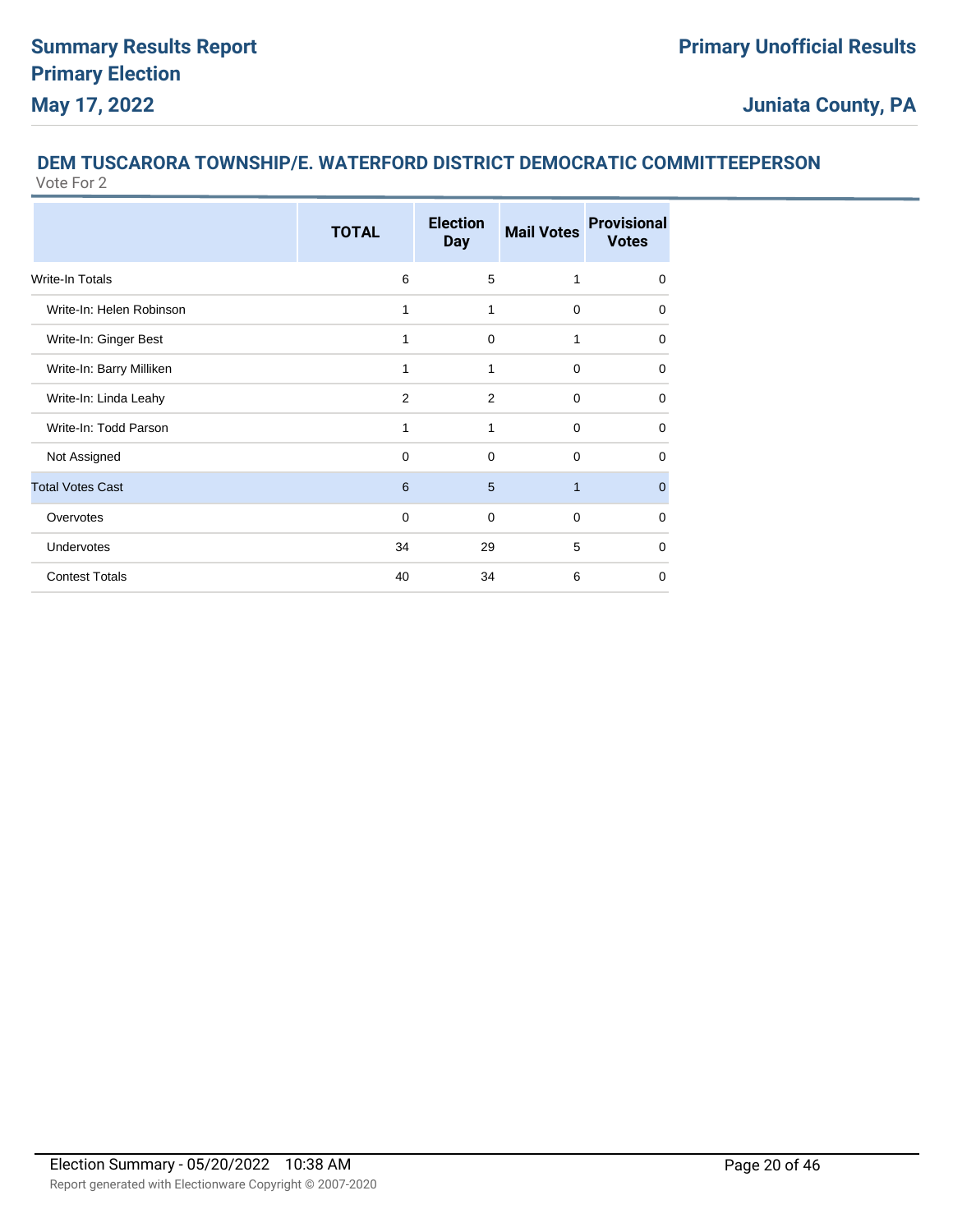#### **DEM TUSCARORA TOWNSHIP/TUSC DISTRICT DEMOCRATIC COMMITTEEPERSON** Vote For 2

|                                    | <b>TOTAL</b>   | <b>Election</b><br><b>Day</b> | <b>Mail Votes</b> | <b>Provisional</b><br><b>Votes</b> |
|------------------------------------|----------------|-------------------------------|-------------------|------------------------------------|
| Write-In Totals                    | 19             | 12                            | $\overline{7}$    | $\mathbf 0$                        |
| Write-In: Judith A. Robinson       | 5              | $\overline{4}$                | 1                 | $\Omega$                           |
| Write-In: Wyatt A. Guillory        | $\mathbf{1}$   | $\mathbf 0$                   | 1                 | $\mathbf 0$                        |
| Write-In: Jacqueline Smith Bennett | $\overline{2}$ | $\Omega$                      | 2                 | $\Omega$                           |
| Write-In: Ginger Best              | $\mathbf{1}$   | $\mathbf 0$                   | 1                 | 0                                  |
| Write-In: Sandy Wolf               | $\overline{2}$ | $\mathbf 0$                   | $\overline{2}$    | 0                                  |
| Write-In: Brenda Clark             | $\mathbf{1}$   | $\mathbf{1}$                  | $\mathbf 0$       | 0                                  |
| Write-In: Harry Best               | $\mathbf{1}$   | $\mathbf{1}$                  | $\pmb{0}$         | 0                                  |
| Write-In: Daryl Best               | 3              | 3                             | $\mathbf 0$       | $\Omega$                           |
| Write-In: Lorrie Guillory          | $\mathbf{1}$   | $\mathbf{1}$                  | $\mathbf 0$       | $\Omega$                           |
| Write-In: Sharon Milliken          | $\mathbf{1}$   | $\mathbf{1}$                  | $\mathbf 0$       | $\mathbf 0$                        |
| Write-In: Joshua Guillory          | $\mathbf{1}$   | $\mathbf{1}$                  | $\mathbf 0$       | $\Omega$                           |
| Not Assigned                       | $\Omega$       | $\mathbf 0$                   | 0                 | 0                                  |
| <b>Total Votes Cast</b>            | 19             | 12                            | $\overline{7}$    | $\mathbf{0}$                       |
| Overvotes                          | $\mathbf 0$    | $\mathbf 0$                   | $\mathbf 0$       | 0                                  |
| Undervotes                         | 77             | 50                            | 27                | 0                                  |
| <b>Contest Totals</b>              | 96             | 62                            | 34                | 0                                  |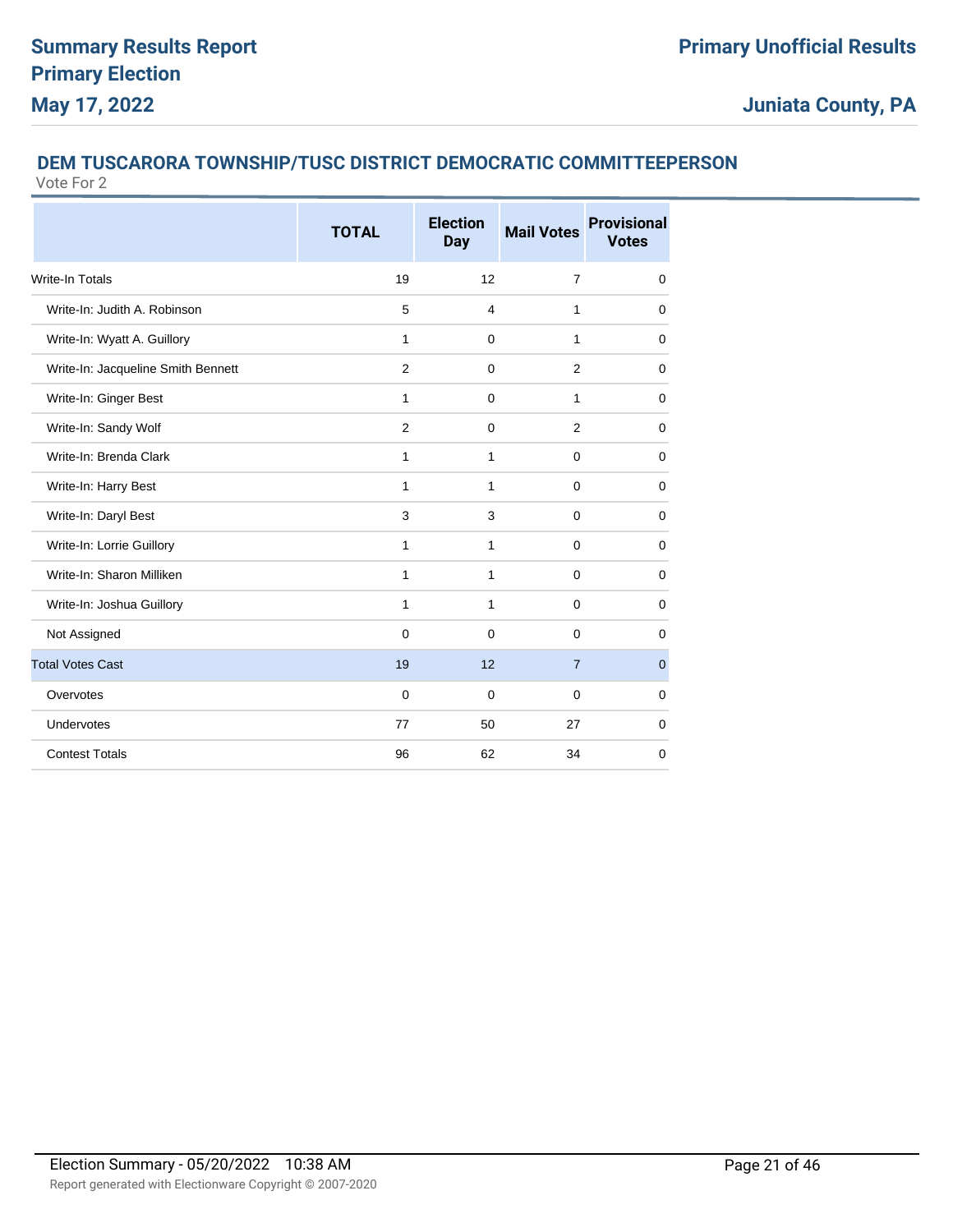### **DEM WALKER TOWNSHIP DEMOCRATIC COMMITTEEPERSON**

|                                  | <b>TOTAL</b>   | <b>Election</b><br><b>Day</b> | <b>Mail Votes</b> | <b>Provisional</b><br><b>Votes</b> |
|----------------------------------|----------------|-------------------------------|-------------------|------------------------------------|
| Write-In Totals                  | 19             | 15                            | $\overline{4}$    | $\mathbf 0$                        |
| Write-In: Monica Wert            | $\overline{2}$ | 2                             | 0                 | 0                                  |
| Write-In: Jonathan M. Cunningham | 1              | $\Omega$                      | 1                 | $\Omega$                           |
| Write-In: Lisa Davis             | $\overline{7}$ | $\overline{7}$                | $\mathbf 0$       | $\mathbf 0$                        |
| Write-In: Fern Fowler            | 1              | 1                             | $\Omega$          | 0                                  |
| Write-In: James Park Bricker     | 6              | 4                             | 2                 | 0                                  |
| Write-In: Sunnie Anne DeAngelis  | 1              | 1                             | $\Omega$          | $\Omega$                           |
| Not Assigned                     | 1              | $\Omega$                      | 1                 | $\Omega$                           |
| <b>Total Votes Cast</b>          | 19             | 15                            | $\overline{4}$    | $\overline{0}$                     |
| Overvotes                        | $\mathbf 0$    | $\Omega$                      | $\Omega$          | $\Omega$                           |
| <b>Undervotes</b>                | 195            | 125                           | 70                | $\mathbf 0$                        |
| <b>Contest Totals</b>            | 214            | 140                           | 74                | 0                                  |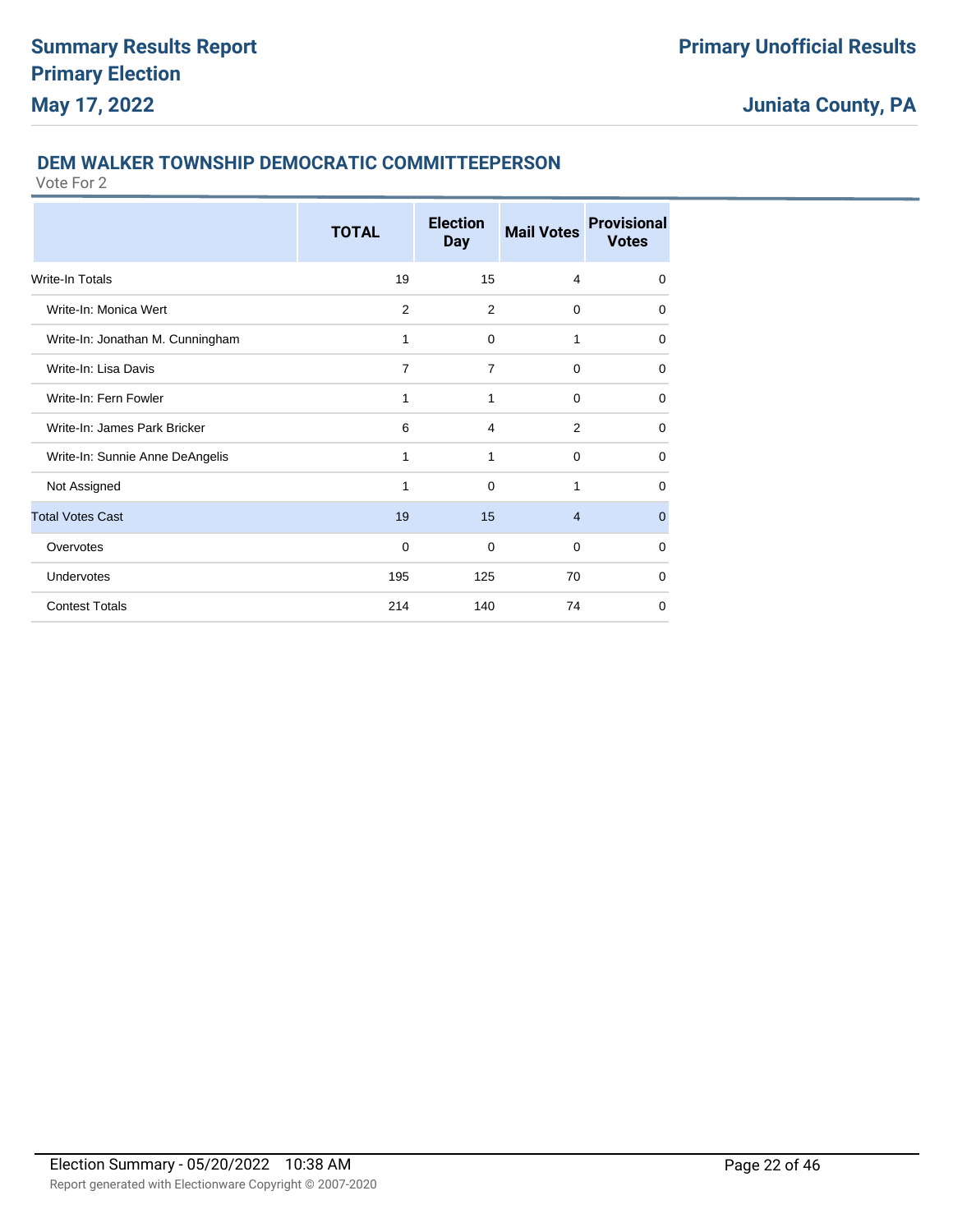### **REP UNITED STATES SENATOR**

|                            | <b>TOTAL</b>   | <b>Election</b><br><b>Day</b> | <b>Mail Votes</b> | <b>Provisional</b><br><b>Votes</b> |
|----------------------------|----------------|-------------------------------|-------------------|------------------------------------|
| <b>KATHY BARNETTE</b>      | 1,178          | 1,134                         | 43                | 1                                  |
| <b>MEHMET OZ</b>           | 1,006          | 949                           | 56                | 1                                  |
| <b>GEORGE BOCHETTO</b>     | 33             | 30                            | 3                 | $\mathbf 0$                        |
| <b>JEFF BARTOS</b>         | 313            | 274                           | 38                | 1                                  |
| DAVE MCCORMICK             | 1,281          | 1,192                         | 89                | 0                                  |
| <b>SEAN GALE</b>           | 34             | 30                            | 4                 | $\mathbf 0$                        |
| <b>CARLA SANDS</b>         | 867            | 793                           | 74                | 0                                  |
| <b>Write-In Totals</b>     | 12             | 8                             | $\overline{4}$    | $\mathbf 0$                        |
| Write-In: Malcolm Kenyatta | 1              | 1                             | $\Omega$          | $\mathbf 0$                        |
| Write-In: John Fetterman   | 9              | 5                             | $\overline{4}$    | $\mathbf 0$                        |
| Write-In: scattered        | 2              | 2                             | $\mathbf 0$       | 0                                  |
| Not Assigned               | $\mathbf 0$    | 0                             | 0                 | 0                                  |
| <b>Total Votes Cast</b>    | 4,724          | 4,410                         | 311               | 3                                  |
| Overvotes                  | $\overline{2}$ | $\overline{2}$                | $\mathbf 0$       | $\mathbf 0$                        |
| Undervotes                 | 84             | 77                            | $\overline{7}$    | $\mathbf 0$                        |
| <b>Contest Totals</b>      | 4,810          | 4,489                         | 318               | 3                                  |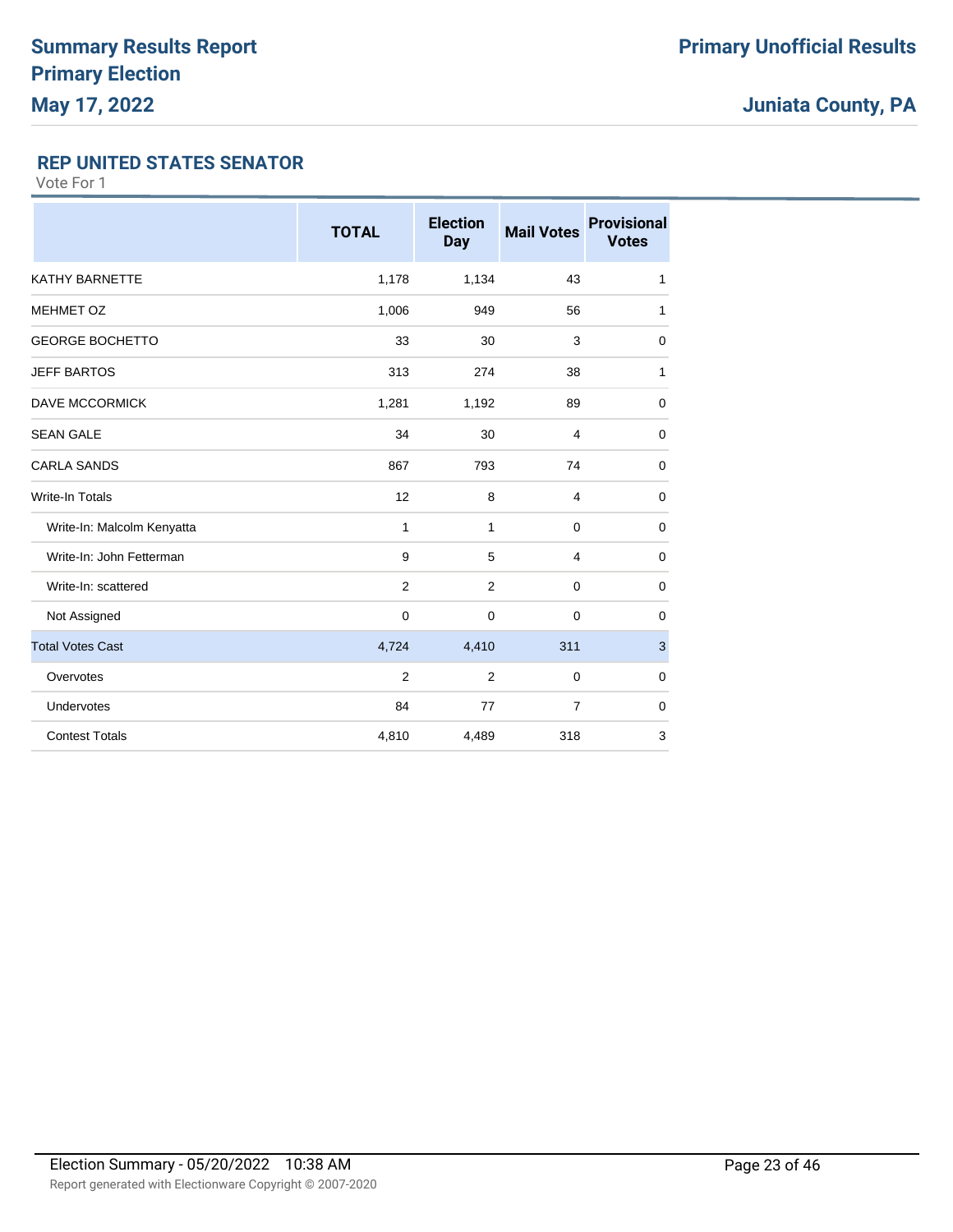### **REP GOVERNOR**

|                               | <b>TOTAL</b> | <b>Election</b><br>Day | <b>Mail Votes</b> | <b>Provisional</b><br><b>Votes</b> |
|-------------------------------|--------------|------------------------|-------------------|------------------------------------|
| <b>LOU BARLETTA</b>           | 791          | 752                    | 39                | $\mathbf 0$                        |
| DOUGLAS V. MASTRIANO          | 2,767        | 2,703                  | 61                | 3                                  |
| <b>NCHE ZAMA</b>              | 74           | 70                     | $\overline{4}$    | $\mathbf 0$                        |
| <b>DAVE WHITE</b>             | 277          | 237                    | 40                | 0                                  |
| <b>MELISSA HART</b>           | 59           | 44                     | 15                | 0                                  |
| <b>BILL MCSWAIN</b>           | 356          | 309                    | 47                | $\mathbf 0$                        |
| <b>CHARLIE GEROW</b>          | 62           | 56                     | 6                 | $\mathbf 0$                        |
| <b>JOE GALE</b>               | 11           | 11                     | $\mathbf 0$       | $\mathbf 0$                        |
| <b>JAKE CORMAN</b>            | 357          | 259                    | 98                | $\mathbf 0$                        |
| Write-In Totals               | 8            | 5                      | 3                 | $\mathbf 0$                        |
| Write-In: Maggie Hackenberger | 1            | 1                      | 0                 | 0                                  |
| Write-In: Josh Shapiro        | 6            | 3                      | 3                 | $\mathbf 0$                        |
| Write-In: scattered           | 1            | 1                      | $\mathbf 0$       | $\mathbf 0$                        |
| Not Assigned                  | $\mathbf 0$  | $\mathbf 0$            | $\mathbf 0$       | 0                                  |
| <b>Total Votes Cast</b>       | 4,762        | 4,446                  | 313               | $\ensuremath{\mathsf{3}}$          |
| Overvotes                     | $\mathbf{1}$ | $\mathbf{1}$           | $\mathbf 0$       | $\mathbf 0$                        |
| Undervotes                    | 47           | 42                     | 5                 | $\mathbf 0$                        |
| <b>Contest Totals</b>         | 4,810        | 4,489                  | 318               | 3                                  |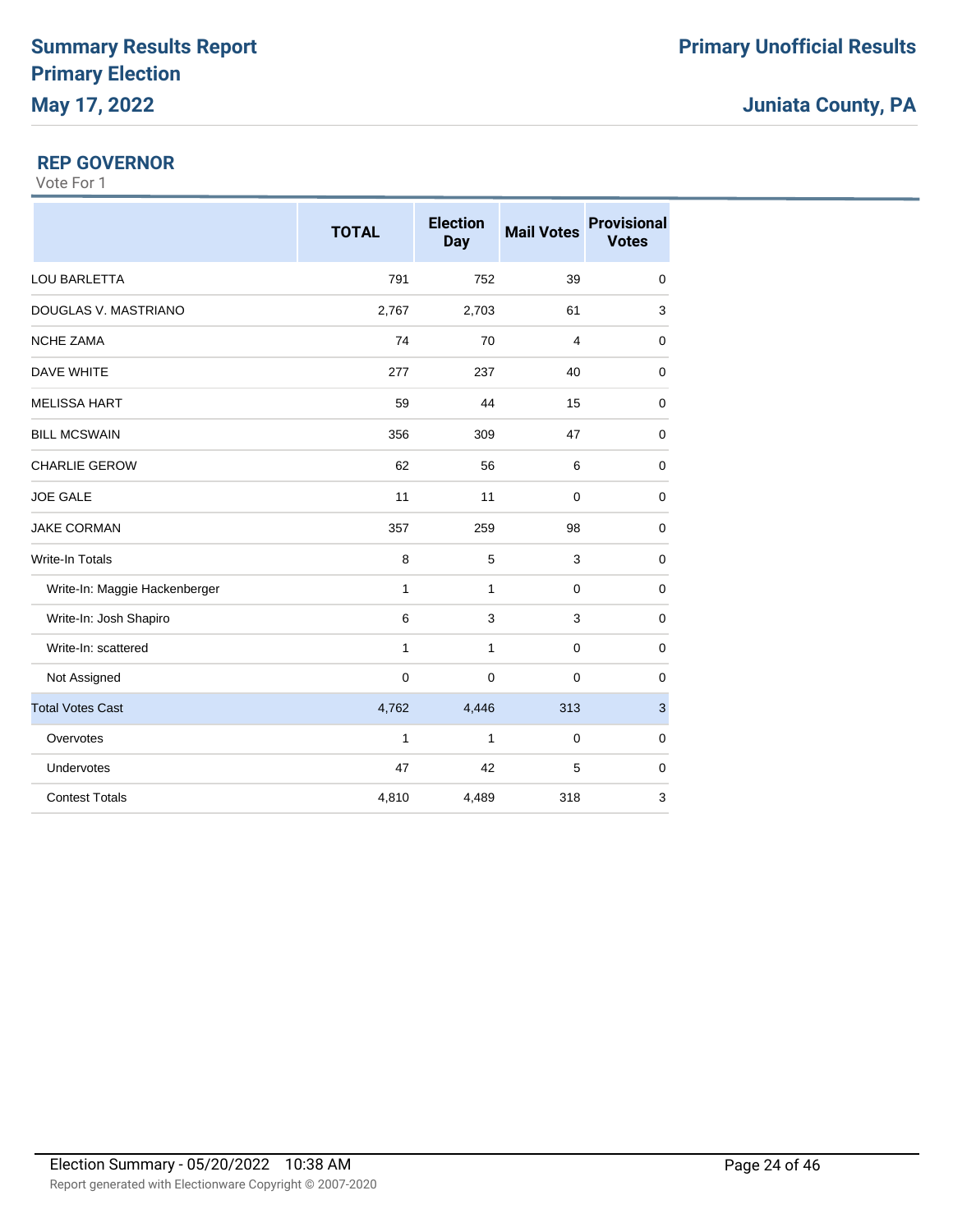### **REP LIEUTENANT GOVERNOR**

|                            | <b>TOTAL</b>   | <b>Election</b><br><b>Day</b> | <b>Mail Votes</b> | <b>Provisional</b><br><b>Votes</b> |
|----------------------------|----------------|-------------------------------|-------------------|------------------------------------|
| <b>CLARICE SCHILLINGER</b> | 371            | 348                           | 22                | 1                                  |
| <b>JAMES EARL JONES</b>    | 335            | 322                           | 13                | 0                                  |
| <b>RICK SACCONE</b>        | 262            | 248                           | 13                | 1                                  |
| <b>JOHN BROWN</b>          | 161            | 149                           | 12                | 0                                  |
| <b>CHRIS FRYE</b>          | 198            | 183                           | 15                | 0                                  |
| <b>JEFF COLEMAN</b>        | 1,023          | 929                           | 94                | 0                                  |
| <b>RUSS DIAMOND</b>        | 313            | 294                           | 19                | 0                                  |
| CARRIE LEWIS DELROSSO      | 1,037          | 957                           | 80                | 0                                  |
| <b>TEDDY DANIELS</b>       | 559            | 538                           | 21                | 0                                  |
| <b>Write-In Totals</b>     | 15             | 13                            | $\overline{2}$    | 0                                  |
| Write-In: Jake Corman      | $\mathbf{1}$   | 1                             | 0                 | $\mathbf 0$                        |
| Write-In: Steve Imes       | 1              | 1                             | 0                 | 0                                  |
| Write-In: Jeff Bartos      | $\mathbf{1}$   | $\mathbf{1}$                  | 0                 | $\mathbf 0$                        |
| Write-In: Lou Barletta     | 1              | 1                             | 0                 | 0                                  |
| Write-In: Kathy Barnette   | $\mathbf{1}$   | 1                             | 0                 | 0                                  |
| Write-In: John Reichenbach | $\mathbf{1}$   | $\mathbf{1}$                  | $\pmb{0}$         | $\mathbf 0$                        |
| Write-In: Josh Imes        | 1              | 1                             | 0                 | 0                                  |
| Write-In: Austin Davis     | $\overline{2}$ | 0                             | $\overline{2}$    | 0                                  |
| Write-In: Philip Rickert   | $\mathbf{1}$   | $\mathbf{1}$                  | $\pmb{0}$         | 0                                  |
| Write-In: Dave White       | 1              | 1                             | 0                 | 0                                  |
| Write-In: scattered        | $\overline{c}$ | 2                             | 0                 | $\mathbf 0$                        |
| Write-In: Brian Sims       | $\mathbf{1}$   | $\mathbf{1}$                  | $\pmb{0}$         | $\pmb{0}$                          |
| Write-In: Brennan Paden    | $\mathbf{1}$   | $\mathbf{1}$                  | $\pmb{0}$         | $\pmb{0}$                          |
| Not Assigned               | $\pmb{0}$      | $\pmb{0}$                     | $\pmb{0}$         | 0                                  |
| <b>Total Votes Cast</b>    | 4,274          | 3,981                         | 291               | $\overline{a}$                     |
| Overvotes                  | $\pmb{0}$      | 0                             | 0                 | 0                                  |
| Undervotes                 | 536            | 508                           | 27                | 1                                  |
| <b>Contest Totals</b>      | 4,810          | 4,489                         | 318               | 3                                  |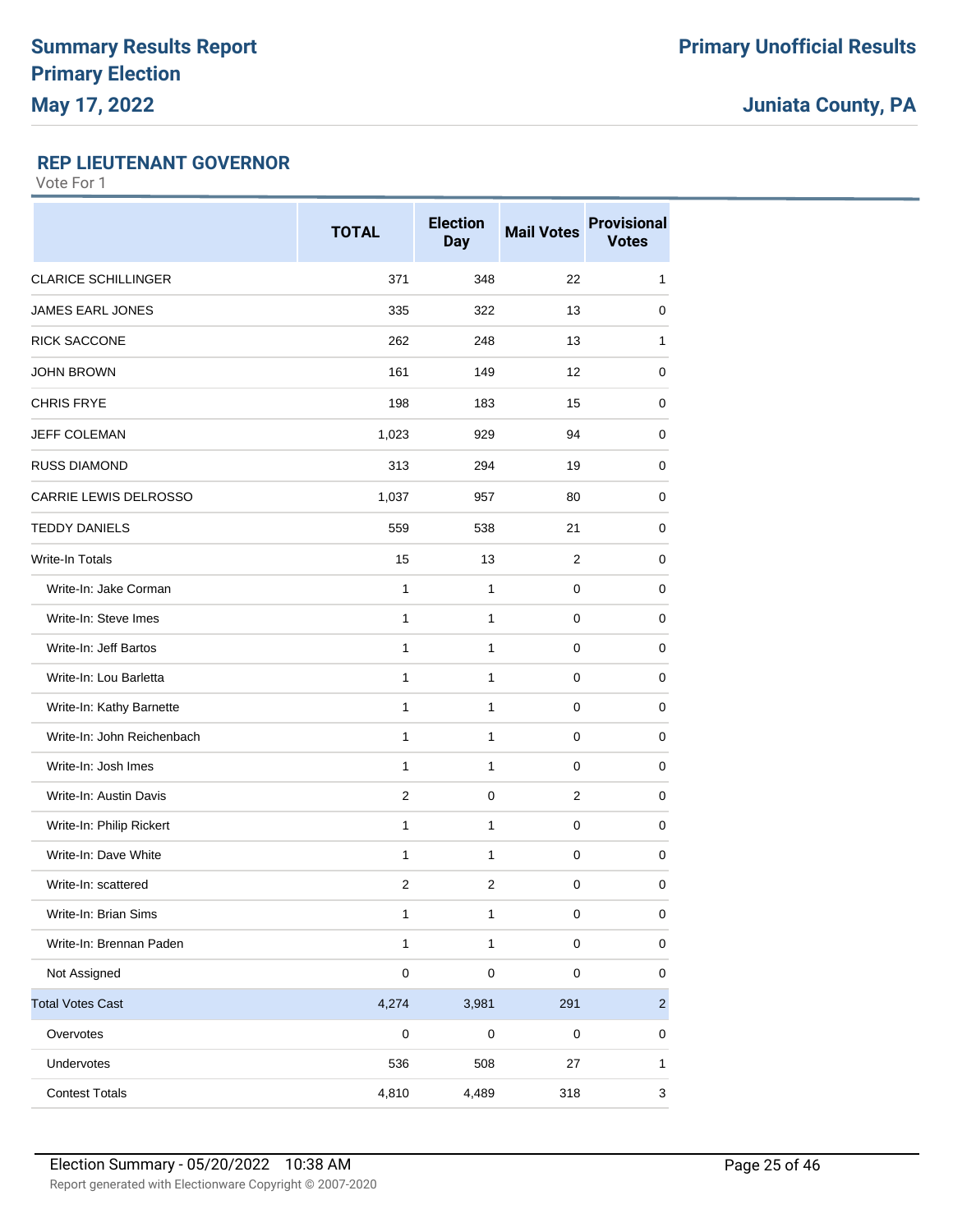### **REP REPRESENTATIVE IN CONGRESS 13TH DISTRICT**

|                               | <b>TOTAL</b>   | <b>Election</b><br><b>Day</b> | <b>Mail Votes</b> | <b>Provisional</b><br><b>Votes</b> |
|-------------------------------|----------------|-------------------------------|-------------------|------------------------------------|
| <b>JOHN JOYCE</b>             | 3,966          | 3,684                         | 280               | $\overline{2}$                     |
| <b>Write-In Totals</b>        | 22             | 17                            | 5                 | 0                                  |
| Write-In: Glenn Suppllee      | 1              | 1                             | 0                 | $\mathbf 0$                        |
| Write-In: scattered           | 6              | 4                             | 2                 | 0                                  |
| Write-In: Joseph D. Long      | 1              | 1                             | 0                 | 0                                  |
| Write-In: Mark Critz          | $\mathbf{1}$   | 0                             | 1                 | $\mathbf 0$                        |
| Write-In: Ginger Oberlin      | 1              | 1                             | 0                 | 0                                  |
| Write-In: Abby Normal         | $\mathbf{1}$   | 1                             | 0                 | 0                                  |
| Write-In: John Hershey        | $\overline{4}$ | 3                             | 1                 | $\mathbf 0$                        |
| Write-In: John Mingle         | 1              | 1                             | 0                 | 0                                  |
| Write-In: George Smith        | 1              | 1                             | 0                 | 0                                  |
| Write-In: Blake Henry         | $\mathbf{1}$   | $\mathbf{1}$                  | $\mathbf 0$       | $\mathbf 0$                        |
| Write-In: Jonathan Cunningham | 1              | 0                             | 1                 | 0                                  |
| Write-In: Donald Fultz        | 2              | $\overline{2}$                | 0                 | 0                                  |
| Write-In: Carmela Ciliberti   | $\mathbf{1}$   | 1                             | $\mathbf 0$       | $\mathbf 0$                        |
| Not Assigned                  | $\mathbf 0$    | $\mathbf 0$                   | $\mathbf 0$       | $\mathbf 0$                        |
| <b>Total Votes Cast</b>       | 3,988          | 3,701                         | 285               | $\overline{2}$                     |
| Overvotes                     | 0              | 0                             | 0                 | 0                                  |
| Undervotes                    | 822            | 788                           | 33                | 1                                  |
| <b>Contest Totals</b>         | 4,810          | 4,489                         | 318               | 3                                  |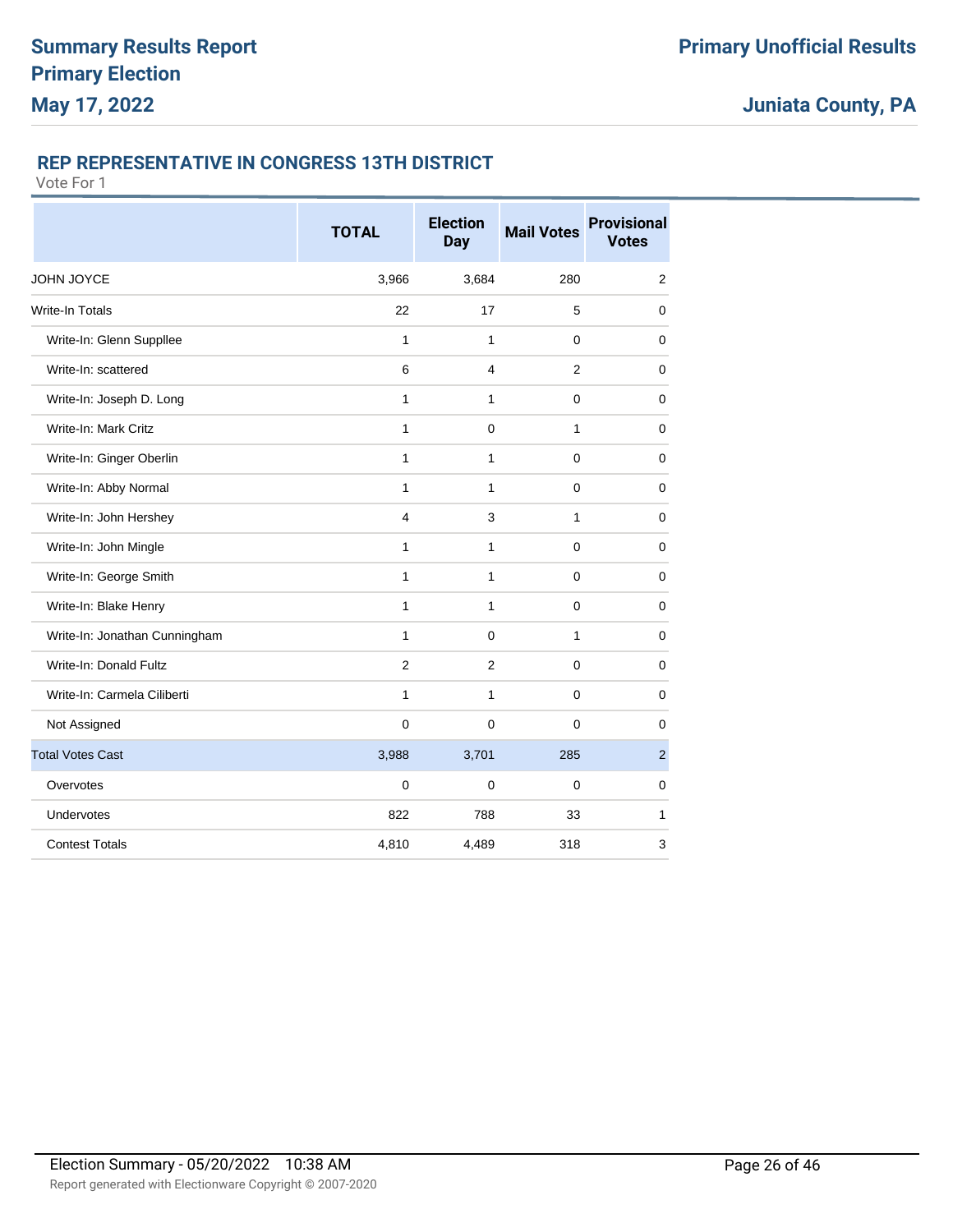### **REP SENATOR IN THE GENERAL ASSEMBLY 30TH DISTRICT**

|                          | <b>TOTAL</b>   | <b>Election</b><br><b>Day</b> | <b>Mail Votes</b> | <b>Provisional</b><br><b>Votes</b> |
|--------------------------|----------------|-------------------------------|-------------------|------------------------------------|
| <b>JUDY WARD</b>         | 3,831          | 3,552                         | 278               | 1                                  |
| Write-In Totals          | 14             | 13                            | 1                 | $\mathbf 0$                        |
| Write-In: Donald Fultz   | $\overline{2}$ | 2                             | $\mathbf 0$       | $\mathbf 0$                        |
| Write-In: John Hershey   | 1              | 1                             | $\mathbf 0$       | $\mathbf 0$                        |
| Write-In: scattered      | 4              | $\overline{4}$                | $\mathbf 0$       | $\mathbf 0$                        |
| Write-In: Bonnie Comp    | $\mathbf{1}$   | $\mathbf{1}$                  | $\mathbf 0$       | $\mathbf 0$                        |
| Write-In: Cody Burns     | $\mathbf{1}$   | $\mathbf{1}$                  | $\mathbf 0$       | $\mathbf 0$                        |
| Write-In: Carol Taylor   | 1              | $\mathbf 0$                   | 1                 | $\mathbf 0$                        |
| Write-In: Michael Kramer | $\mathbf{1}$   | 1                             | $\mathbf 0$       | $\mathbf 0$                        |
| Write-In: Ginger Oberlin | 1              | 1                             | $\mathbf 0$       | $\mathbf 0$                        |
| Write-In: Dave Fry       | $\mathbf{1}$   | 1                             | $\mathbf 0$       | 0                                  |
| Write-In: Blake Henry    | 1              | 1                             | $\mathbf 0$       | 0                                  |
| Not Assigned             | $\mathbf 0$    | $\mathbf 0$                   | $\mathbf{0}$      | $\mathbf 0$                        |
| <b>Total Votes Cast</b>  | 3,845          | 3,565                         | 279               | $\mathbf{1}$                       |
| Overvotes                | $\mathbf 0$    | $\Omega$                      | $\Omega$          | $\mathbf 0$                        |
| Undervotes               | 965            | 924                           | 39                | $\overline{2}$                     |
| <b>Contest Totals</b>    | 4,810          | 4,489                         | 318               | 3                                  |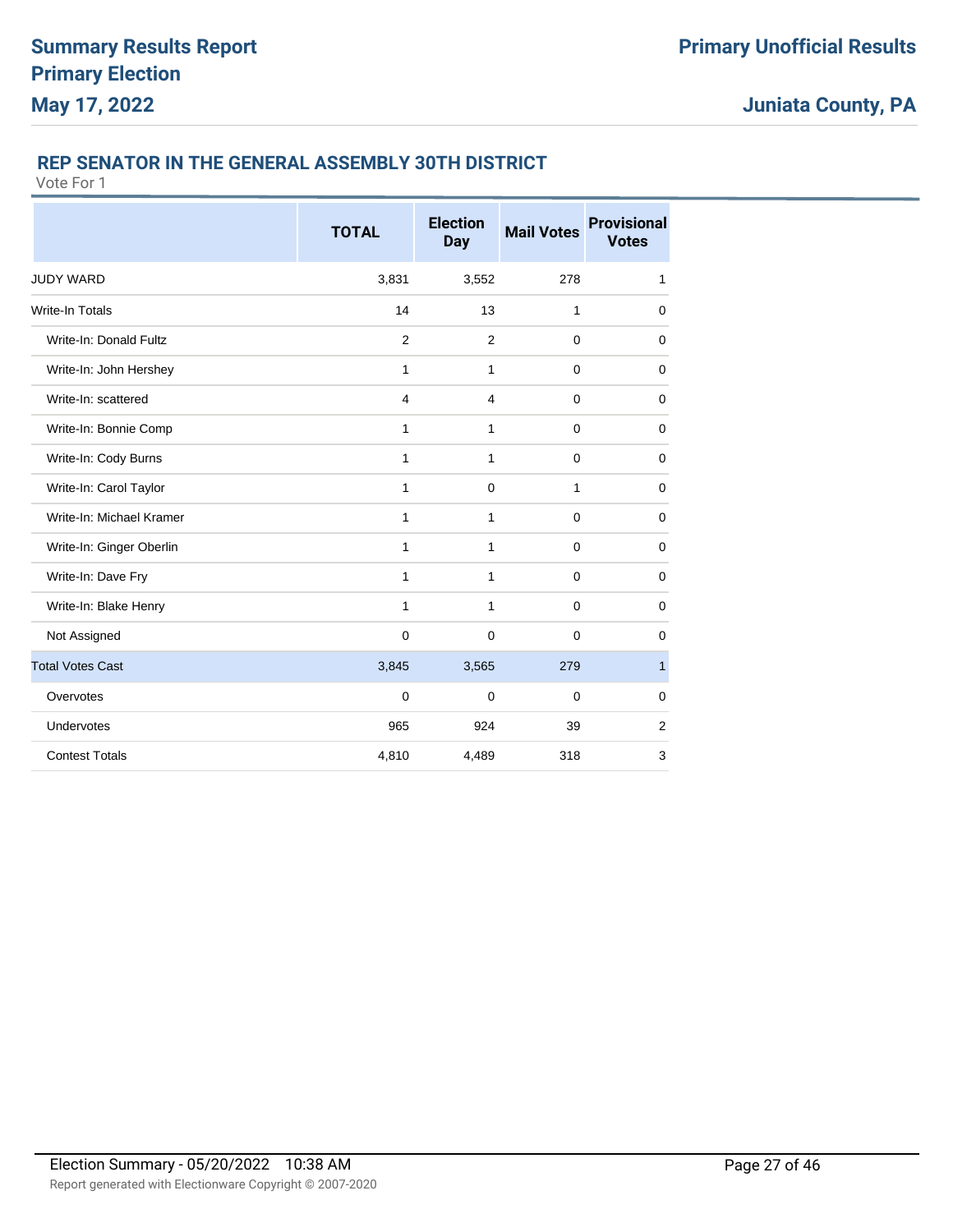### **REP REPRESENTATIVE IN THE GENERAL ASSEMBLY 85TH DISTRICT**

Vote For 1

|                            | <b>TOTAL</b> | <b>Election</b><br><b>Day</b> | <b>Mail Votes</b> | <b>Provisional</b><br><b>Votes</b> |
|----------------------------|--------------|-------------------------------|-------------------|------------------------------------|
| DAVID H. ROWE              | 989          | 917                           | 72                | $\Omega$                           |
| Write-In Totals            | 7            | 6                             | 1                 | $\mathbf 0$                        |
| Write-In: John Hershey     | 5            | 4                             | 1                 | $\mathbf 0$                        |
| Write-In: Chris R. Hoffman | 1            | 1                             | $\mathbf 0$       | $\mathbf 0$                        |
| Write-In: scattered        | 1            | 1                             | $\mathbf 0$       | $\mathbf 0$                        |
| Not Assigned               | 0            | 0                             | $\mathbf 0$       | $\mathbf 0$                        |
| <b>Total Votes Cast</b>    | 996          | 923                           | 73                | $\mathbf 0$                        |
| Overvotes                  | $\mathbf 0$  | $\mathbf 0$                   | $\mathbf 0$       | $\mathbf 0$                        |
| <b>Undervotes</b>          | 141          | 133                           | 8                 | $\mathbf 0$                        |
| <b>Contest Totals</b>      | 1,137        | 1,056                         | 81                | $\mathbf 0$                        |

### **REP REPRESENTATIVE IN THE GENERAL ASSEMBLY 86TH DISTRICT**

|                              | <b>TOTAL</b>   | <b>Election</b><br><b>Day</b> | <b>Mail Votes</b> | <b>Provisional</b><br><b>Votes</b> |
|------------------------------|----------------|-------------------------------|-------------------|------------------------------------|
| <b>JOHN HERSHEY</b>          | 3,044          | 2,854                         | 187               | 3                                  |
| PERRY STAMBAUGH              | 597            | 547                           | 50                | 0                                  |
| Write-In Totals              | $\overline{2}$ | $\overline{2}$                | 0                 | 0                                  |
| Write-In: Edward T. Reinhold | 1              | 1                             | $\mathbf 0$       | $\Omega$                           |
| Write-In: Jared Charles      | 1              | 1                             | $\mathbf 0$       | $\Omega$                           |
| Not Assigned                 | 0              | 0                             | $\mathbf 0$       | $\Omega$                           |
| <b>Total Votes Cast</b>      | 3,643          | 3,403                         | 237               | 3                                  |
| Overvotes                    | $\Omega$       | $\Omega$                      | $\Omega$          | $\Omega$                           |
| <b>Undervotes</b>            | 30             | 30                            | $\mathbf 0$       | $\Omega$                           |
| <b>Contest Totals</b>        | 3,673          | 3,433                         | 237               | 3                                  |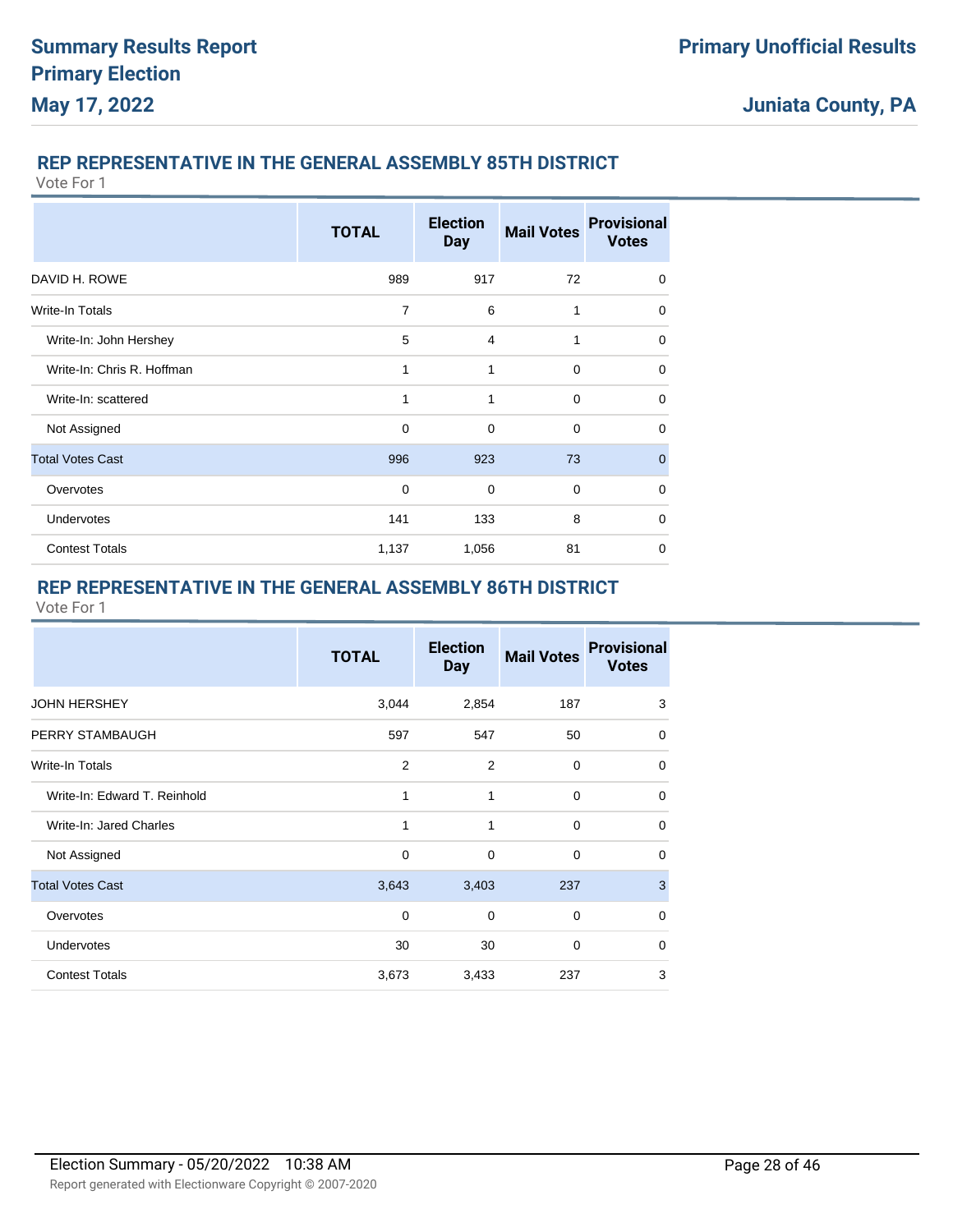### **REP MEMBER OF REPUBLICAN STATE COMMITTEE**

|                                      | <b>TOTAL</b>   | <b>Election</b><br><b>Day</b> | <b>Mail Votes</b> | <b>Provisional</b><br><b>Votes</b> |
|--------------------------------------|----------------|-------------------------------|-------------------|------------------------------------|
| <b>NANCI L. AUMILLER</b>             | 4,119          | 3,822                         | 294               | 3                                  |
| <b>Write-In Totals</b>               | 30             | 28                            | 2                 | 0                                  |
| Write-In: scattered                  | 6              | $\overline{4}$                | $\overline{2}$    | $\mathbf 0$                        |
| Write-In: Katrina D. Dolan           | 1              | 1                             | 0                 | 0                                  |
| Write-In: Ginger Oberlin             | 1              | 1                             | $\mathbf 0$       | $\mathbf 0$                        |
| Write-In: David Hunsberger           | $\mathbf{1}$   | 1                             | 0                 | $\mathbf 0$                        |
| Write-In: Zachary Williams           | $\overline{2}$ | $\overline{2}$                | 0                 | 0                                  |
| Write-In: Abbie Normal               | 1              | 1                             | $\mathbf 0$       | 0                                  |
| Write-In: Monica Wert                | $\mathbf{1}$   | $\mathbf{1}$                  | $\mathbf 0$       | $\mathbf 0$                        |
| Write-In: Elizebath M. Raffensberger | 3              | 3                             | 0                 | 0                                  |
| Write-In: Tammy Heikes               | 1              | 1                             | 0                 | 0                                  |
| Write-In: Philip Rickert             | $\overline{4}$ | $\overline{4}$                | $\mathbf 0$       | $\mathbf 0$                        |
| Write-In: Bradley Hershey            | 7              | 7                             | 0                 | 0                                  |
| Write-In: Donald Fultz               | 1              | 1                             | 0                 | 0                                  |
| Write-In: Doug Elsasser              | $\mathbf{1}$   | $\mathbf{1}$                  | $\mathbf 0$       | $\mathbf 0$                        |
| Not Assigned                         | $\mathbf 0$    | $\mathbf 0$                   | 0                 | 0                                  |
| <b>Total Votes Cast</b>              | 4,149          | 3,850                         | 296               | 3                                  |
| Overvotes                            | 1              | 1                             | 0                 | 0                                  |
| Undervotes                           | 660            | 638                           | 22                | $\mathbf 0$                        |
| <b>Contest Totals</b>                | 4,810          | 4,489                         | 318               | 3                                  |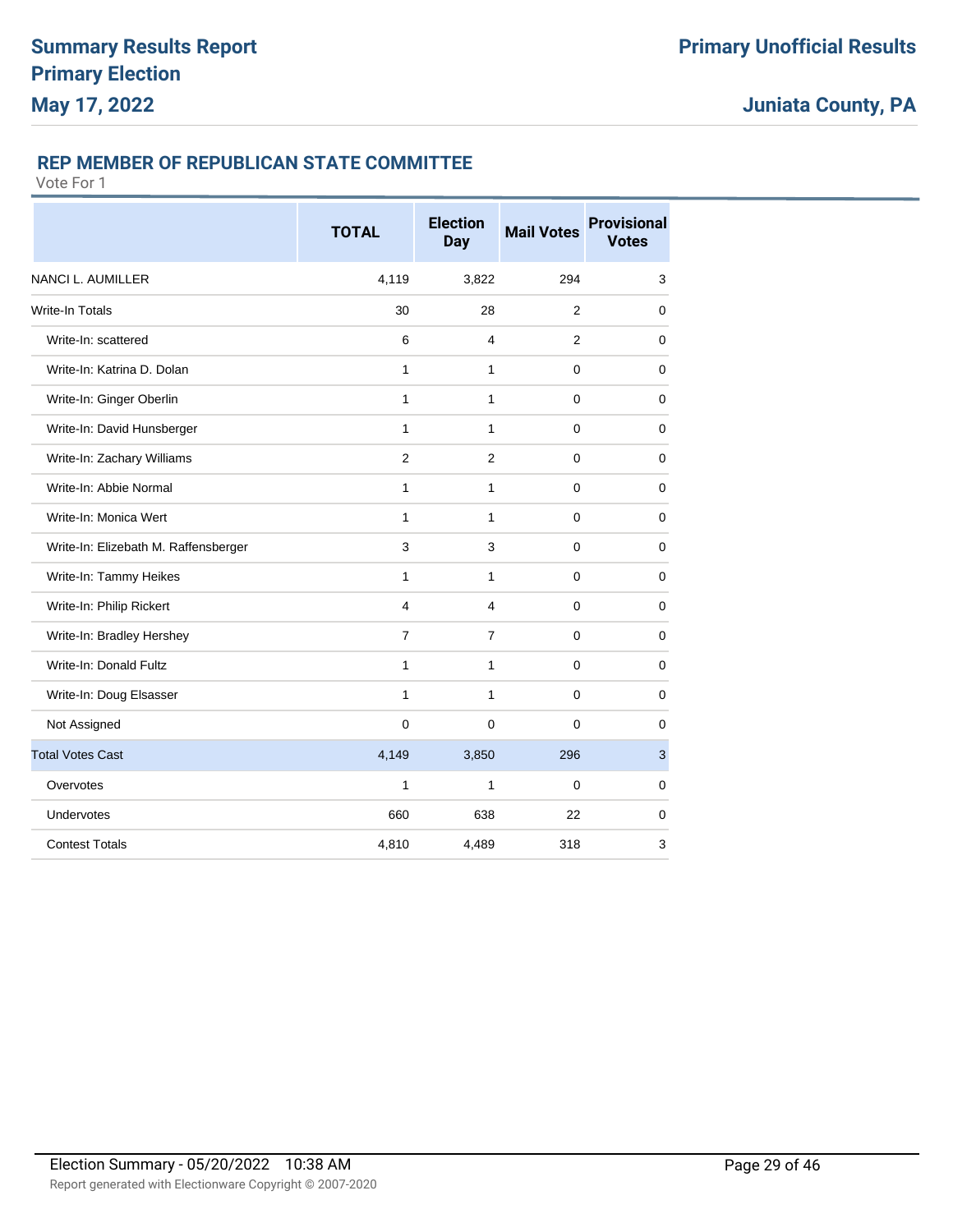### **REP BEALE TOWNSHIP REPUBLICAN COMMITTEEPERSON**

|                               | <b>TOTAL</b>   | <b>Election</b><br><b>Day</b> | <b>Mail Votes</b> | <b>Provisional</b><br><b>Votes</b> |
|-------------------------------|----------------|-------------------------------|-------------------|------------------------------------|
| <b>Write-In Totals</b>        | 20             | 20                            | 0                 | $\mathbf 0$                        |
| Write-In: Bonnie Imes         | $\overline{2}$ | $\overline{2}$                | 0                 | $\mathbf 0$                        |
| Write-In: Steve Baxter        | $\mathbf{1}$   | $\mathbf{1}$                  | 0                 | 0                                  |
| Write-In: Dion Denault        | $\mathbf{1}$   | $\mathbf{1}$                  | 0                 | $\mathbf 0$                        |
| Write-In: Tim Foltz           | $\mathbf{1}$   | $\mathbf{1}$                  | 0                 | $\mathbf 0$                        |
| Write-In: Justin Partner      | $\mathbf{1}$   | $\mathbf{1}$                  | 0                 | $\mathbf 0$                        |
| Write-In: Christian Capotosto | $\overline{2}$ | 2                             | $\Omega$          | $\mathbf 0$                        |
| Write-In: Barry Imes          | 3              | 3                             | 0                 | $\pmb{0}$                          |
| Write-In: Kirk A. Gilbert     | 1              | 1                             | 0                 | 0                                  |
| Write-In: Marvin L. Hammond   | $\mathbf{1}$   | $\mathbf{1}$                  | 0                 | $\mathbf 0$                        |
| Write-In: Mark Partner        | $\mathbf{1}$   | $\mathbf{1}$                  | 0                 | 0                                  |
| Write-In: Pat Hawn            | $\mathbf{1}$   | $\mathbf{1}$                  | 0                 | $\mathbf 0$                        |
| Write-In: Curtis Nealman      | 1              | $\mathbf{1}$                  | 0                 | $\mathbf 0$                        |
| Write-In: Joan Landis         | $\mathbf{1}$   | $\mathbf{1}$                  | 0                 | $\mathbf 0$                        |
| Write-In: scattered           | $\mathbf{1}$   | $\mathbf{1}$                  | $\Omega$          | $\mathbf 0$                        |
| Write-In: Steven Beers        | $\mathbf{1}$   | $\mathbf{1}$                  | 0                 | $\mathbf 0$                        |
| Write-In: Jamie L. Gray       | $\mathbf{1}$   | $\mathbf{1}$                  | 0                 | $\mathbf 0$                        |
| Not Assigned                  | $\Omega$       | $\Omega$                      | 0                 | 0                                  |
| <b>Total Votes Cast</b>       | 20             | 20                            | $\mathbf{0}$      | $\overline{0}$                     |
| Overvotes                     | $\mathbf 0$    | 0                             | 0                 | 0                                  |
| Undervotes                    | 328            | 324                           | 4                 | 0                                  |
| <b>Contest Totals</b>         | 348            | 344                           | 4                 | 0                                  |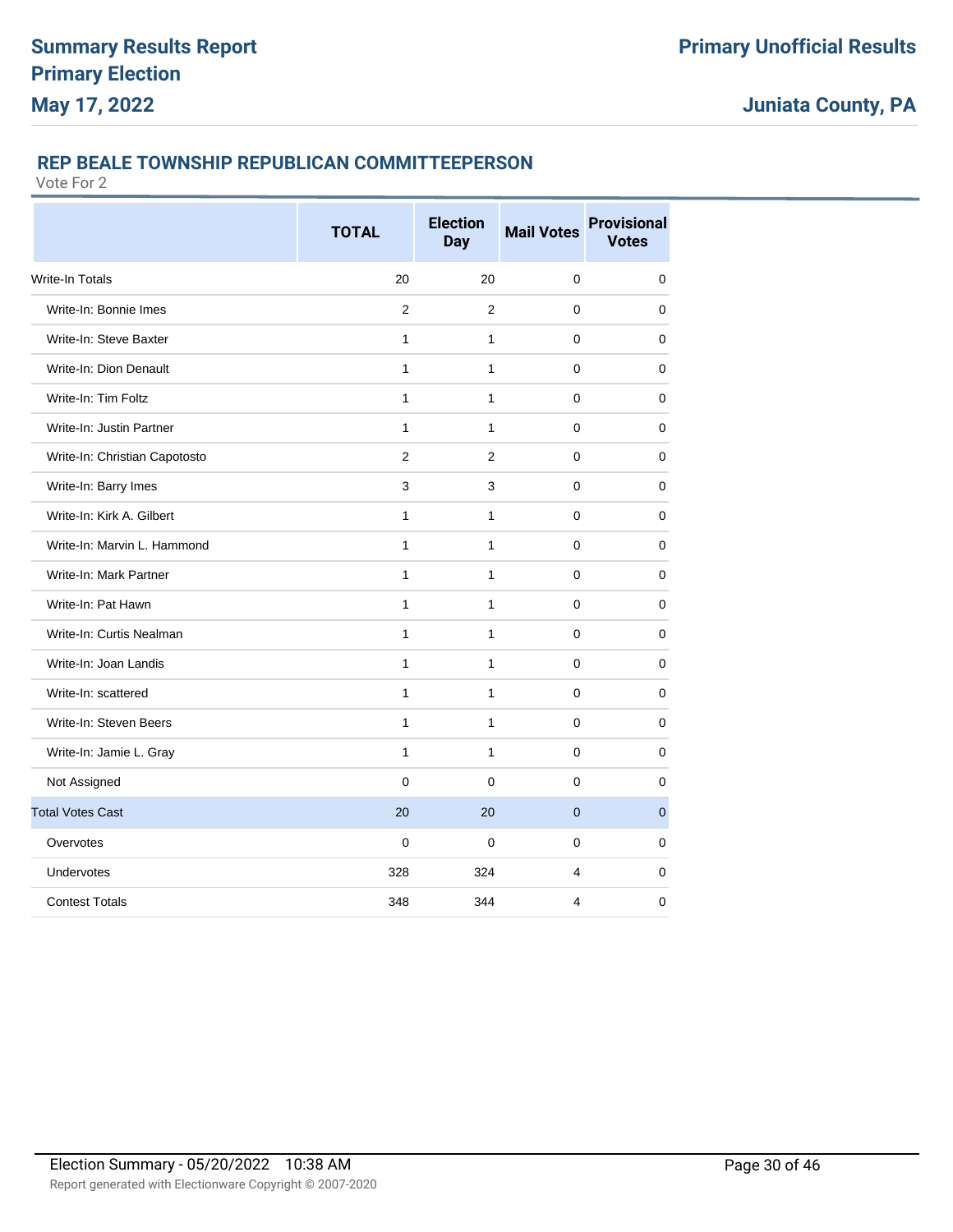### **REP DELAWARE TOWNSHIP REPUBLICAN COMMITTEEPERSON**

|                                 | <b>TOTAL</b>   | <b>Election</b><br><b>Day</b> | <b>Mail Votes</b>         | <b>Provisional</b><br><b>Votes</b> |
|---------------------------------|----------------|-------------------------------|---------------------------|------------------------------------|
| <b>Write-In Totals</b>          | 26             | 23                            | 3                         | 0                                  |
| Write-In: Ashley Bardell        | 1              | 1                             | 0                         | 0                                  |
| Write-In: Howdy Lukens          | $\overline{2}$ | $\overline{2}$                | 0                         | 0                                  |
| Write-In: Jordan Lehman         | 1              | 1                             | 0                         | $\mathbf 0$                        |
| Write-In: Alice Gray            | 1              | 1                             | 0                         | 0                                  |
| Write-In: Robert Edwind Schwarz | 1              | 0                             | 1                         | 0                                  |
| Write-In: Nancy Diem            | $\overline{2}$ | 1                             | 1                         | 0                                  |
| Write-In: Lori Leach            | $\mathbf{1}$   | 1                             | 0                         | 0                                  |
| Write-In: Seth Mosebey          | 1              | 1                             | 0                         | 0                                  |
| Write-In: Joseph Barnes         | $\mathbf{1}$   | 1                             | 0                         | 0                                  |
| Write-In: Patricia D. Bowers    | $\mathbf{1}$   | 1                             | 0                         | 0                                  |
| Write-In: Richard Kerstetter    | 1              | 1                             | 0                         | 0                                  |
| Write-In: Marilyn Strawser      | 1              | 1                             | 0                         | 0                                  |
| Write-In: Todd Graybill         | 1              | 1                             | 0                         | 0                                  |
| Write-In: Lydia Stuck           | 1              | 1                             | 0                         | 0                                  |
| Write-In: Stephanie Musselman   | $\mathbf{1}$   | 1                             | 0                         | $\mathbf 0$                        |
| Write-In: Robert E. Eargle      | 1              | 0                             | 1                         | 0                                  |
| Write-In: James Tusing Jr.      | 1              | 1                             | 0                         | 0                                  |
| Write-In: Wayne E. Dressler     | 1              | 1                             | 0                         | 0                                  |
| Write-In: Elaine Auker          | $\overline{2}$ | $\overline{2}$                | 0                         | 0                                  |
| Write-In: Bob Spade             | $\overline{2}$ | $\overline{2}$                | 0                         | 0                                  |
| Write-In: James Lee             | 1              | 1                             | 0                         | 0                                  |
| Not Assigned                    | $\mathbf{1}$   | $\mathbf{1}$                  | $\pmb{0}$                 | 0                                  |
| <b>Total Votes Cast</b>         | 26             | 23                            | $\ensuremath{\mathsf{3}}$ | $\mathbf 0$                        |
| Overvotes                       | $\pmb{0}$      | $\pmb{0}$                     | $\pmb{0}$                 | 0                                  |
| Undervotes                      | 1,027          | 964                           | 63                        | 0                                  |
| <b>Contest Totals</b>           | 1,053          | 987                           | 66                        | $\pmb{0}$                          |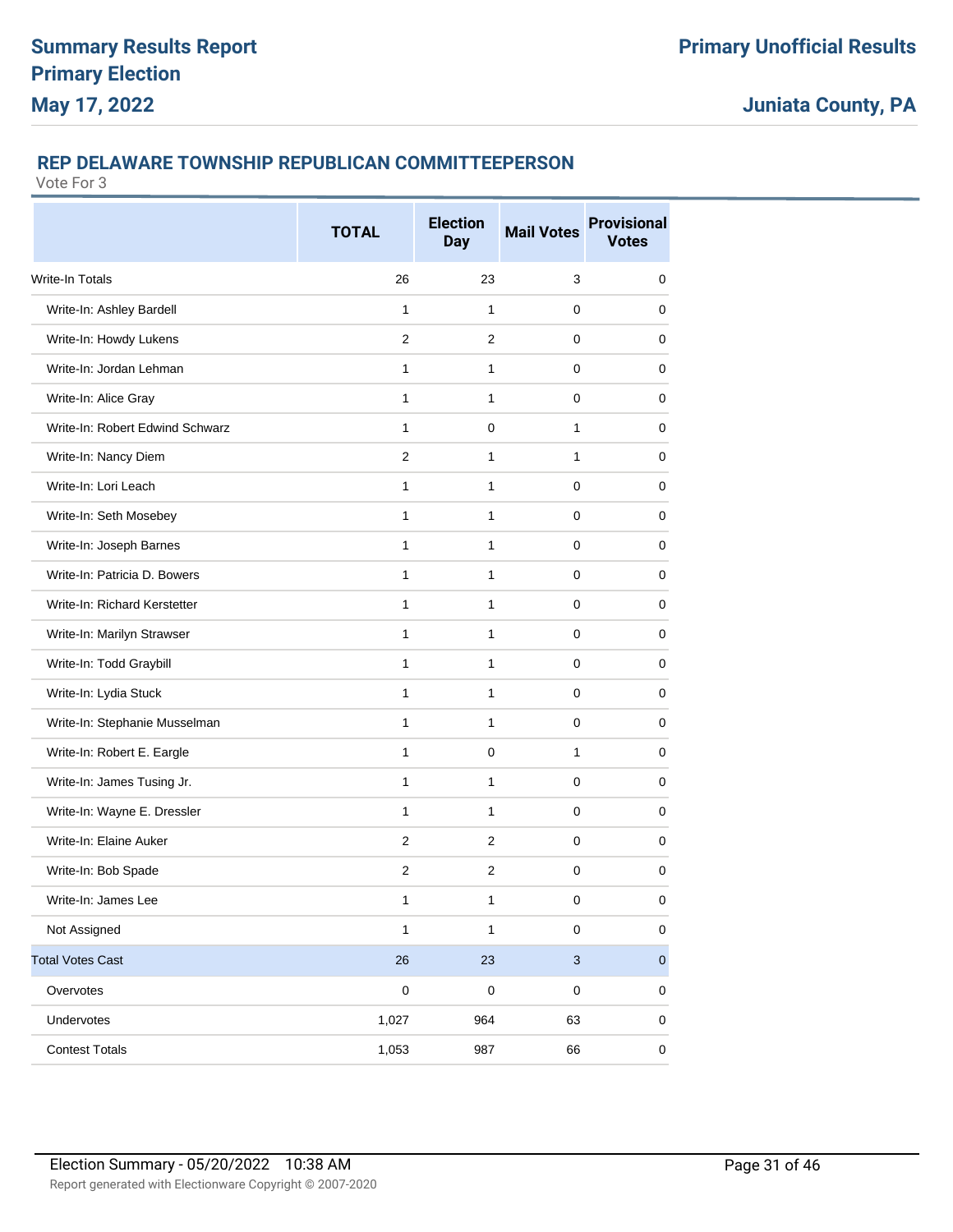### **REP FAYETTE TOWNSHIP REPUBLICAN COMMITTEEPERSON**

|                               | <b>TOTAL</b> | <b>Election</b><br><b>Day</b> | <b>Mail Votes</b> | <b>Provisional</b><br><b>Votes</b> |
|-------------------------------|--------------|-------------------------------|-------------------|------------------------------------|
| <b>CHRIS R. HOFFMAN</b>       | 660          | 613                           | 47                | 0                                  |
| <b>Write-In Totals</b>        | 32           | 28                            | 4                 | 0                                  |
| Write-In: Suzie Shallenberger | $\mathbf{1}$ | $\mathbf{1}$                  | 0                 | $\mathbf 0$                        |
| Write-In: Brian Clayton       | 1            | 1                             | 0                 | 0                                  |
| Write-In: Robert Pickup       | 1            | 1                             | 0                 | 0                                  |
| Write-In: Mark Feltman        | 1            | $\mathbf{1}$                  | $\pmb{0}$         | $\mathbf 0$                        |
| Write-In: LuAnne King         | 1            | 1                             | 0                 | 0                                  |
| Write-In: Wanda Smith         | 2            | 2                             | 0                 | 0                                  |
| Write-In: Justin Austin       | $\mathbf{1}$ | 0                             | $\mathbf{1}$      | $\mathbf 0$                        |
| Write-In: Roger Shallenberger | 2            | 0                             | 2                 | 0                                  |
| Write-In: Timothy Waite       | $\mathbf{1}$ | 1                             | 0                 | 0                                  |
| Write-In: Ralph Germak        | 1            | 1                             | 0                 | $\mathbf 0$                        |
| Write-In: scattered           | 1            | 1                             | 0                 | 0                                  |
| Write-In: Lois Himelright     | $\mathbf{1}$ | 1                             | 0                 | 0                                  |
| Write-In: Joy Watts           | 1            | 1                             | $\pmb{0}$         | $\mathbf 0$                        |
| Write-In: Ed Mayes            | $\mathbf{1}$ | $\mathbf{1}$                  | 0                 | 0                                  |
| Write-In: Christy Erb         | 2            | 2                             | 0                 | 0                                  |
| Write-In: Rodney Ryan         | 1            | $\mathbf{1}$                  | $\pmb{0}$         | 0                                  |
| Write-In: Glenn S. Kerstetter | 11           | 10                            | 1                 | 0                                  |
| Write-In: Leslie D. Snyder    | $\mathbf{1}$ | 1                             | 0                 | 0                                  |
| Write-In: Shea M. Hepner      | $\mathbf{1}$ | 1                             | $\mathbf 0$       | $\mathbf 0$                        |
| Not Assigned                  | $\mathbf 0$  | O                             | $\mathbf 0$       | $\mathbf 0$                        |
| <b>Total Votes Cast</b>       | 692          | 641                           | 51                | $\pmb{0}$                          |
| Overvotes                     | $\pmb{0}$    | $\pmb{0}$                     | $\pmb{0}$         | 0                                  |
| Undervotes                    | 3,108        | 2,879                         | 229               | 0                                  |
| <b>Contest Totals</b>         | 3,800        | 3,520                         | 280               | 0                                  |
|                               |              |                               |                   |                                    |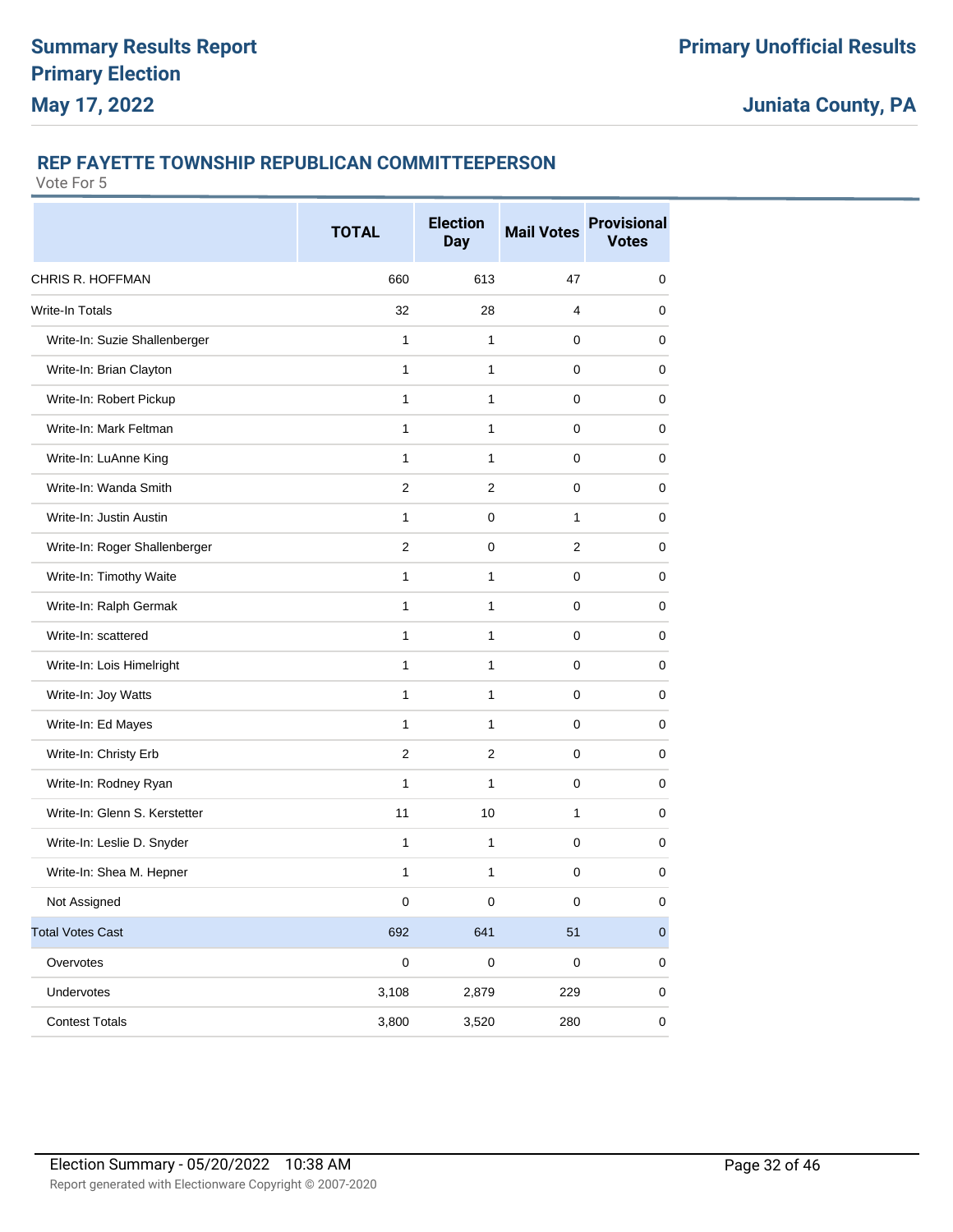### **REP FERMANAGH TOWNSHIP REPUBLICAN COMMITTEEPERSON**

|                               | <b>TOTAL</b>   | <b>Election</b><br><b>Day</b> | <b>Mail Votes</b> | <b>Provisional</b><br><b>Votes</b> |
|-------------------------------|----------------|-------------------------------|-------------------|------------------------------------|
| NANCI L. AUMILLER             | 526            | 463                           | 61                | 2                                  |
| <b>Write-In Totals</b>        | 191            | 184                           | $\overline{7}$    | $\mathbf 0$                        |
| Write-In: Gayle Arbogast      | $\mathbf{1}$   | 0                             | $\mathbf{1}$      | $\mathbf 0$                        |
| Write-In: Philip A. Rickert   | 87             | 87                            | 0                 | 0                                  |
| Write-In: Justin Mayo         | 1              | 1                             | $\Omega$          | 0                                  |
| Write-In: Brad Hershey        | 88             | 84                            | 4                 | $\mathbf 0$                        |
| Write-In: Gerald Roush        | 1              | 1                             | 0                 | $\mathbf 0$                        |
| Write-In: scattered           | 3              | $\mathbf{1}$                  | $\overline{2}$    | 0                                  |
| Write-In: Steven G. Ramsey    | 1              | $\mathbf{1}$                  | 0                 | $\mathbf 0$                        |
| Write-In: Steven Zeiders      | $\mathbf{1}$   | $\mathbf{1}$                  | $\pmb{0}$         | 0                                  |
| Write-In: D. Steven Conn      | 1              | $\mathbf{1}$                  | 0                 | $\mathbf 0$                        |
| Write-In: George Davis        | $\mathbf{1}$   | $\mathbf{1}$                  | 0                 | 0                                  |
| Write-In: David J. Hunsberger | 1              | $\mathbf{1}$                  | $\pmb{0}$         | $\mathbf 0$                        |
| Write-In: Tammy Heikes        | $\mathbf{1}$   | $\mathbf{1}$                  | 0                 | $\mathbf 0$                        |
| Write-In: Shirley Covert      | $\mathbf{1}$   | $\mathbf{1}$                  | 0                 | 0                                  |
| Write-In: Joshua J. Fultz     | $\overline{2}$ | 2                             | 0                 | $\mathbf 0$                        |
| Write-In: Donald Fultz        | $\mathbf{1}$   | $\mathbf{1}$                  | 0                 | 0                                  |
| Not Assigned                  | $\mathbf 0$    | 0                             | 0                 | $\mathbf 0$                        |
| <b>Total Votes Cast</b>       | 717            | 647                           | 68                | $\overline{c}$                     |
| Overvotes                     | $\mathbf 0$    | $\Omega$                      | $\Omega$          | 0                                  |
| Undervotes                    | 2,583          | 2,298                         | 277               | 8                                  |
| <b>Contest Totals</b>         | 3,300          | 2,945                         | 345               | 10                                 |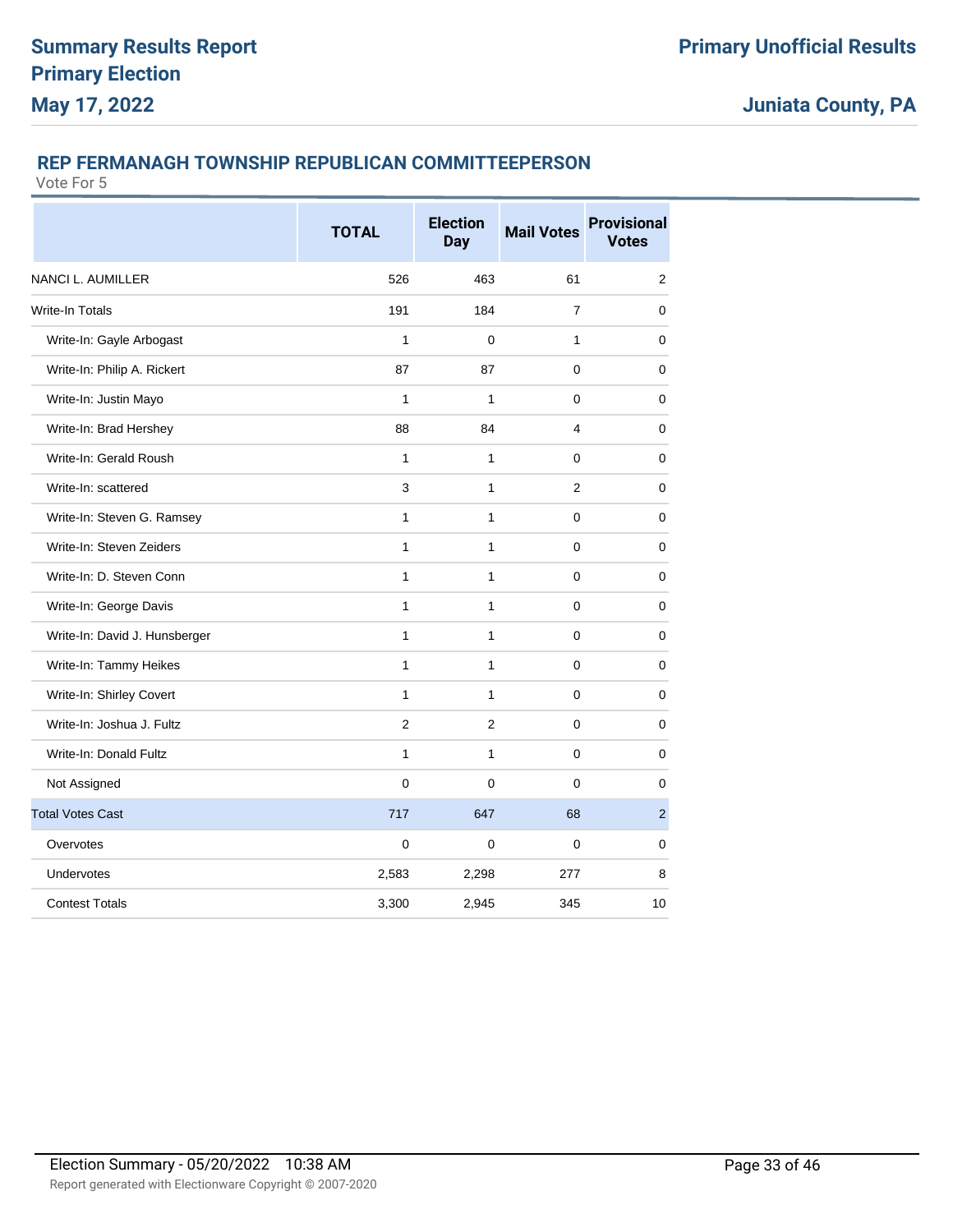### **REP GREENWOOD TOWNSHIP REPUBLICAN COMMITTEEPERSON**

|                                  | <b>TOTAL</b>   | <b>Election</b><br><b>Day</b> | <b>Mail Votes</b> | <b>Provisional</b><br><b>Votes</b> |
|----------------------------------|----------------|-------------------------------|-------------------|------------------------------------|
| <b>Write-In Totals</b>           | 17             | 17                            | $\mathbf 0$       | 0                                  |
| Write-In: Bub Walton             | 2              | 2                             | $\Omega$          | $\mathbf 0$                        |
| Write-In: Susan Kerstetter       | 2              | $\overline{2}$                | $\Omega$          | $\mathbf 0$                        |
| Write-In: Linnea C. Wirth        | 2              | 2                             | $\Omega$          | $\mathbf 0$                        |
| Write-In: Kenneth E. Goodling    | 1              | 1                             | $\mathbf 0$       | $\mathbf 0$                        |
| Write-In: Justin L. Snyder       | 1              | 1                             | $\Omega$          | $\mathbf 0$                        |
| Write-In: Steve Watts            | $\overline{2}$ | 2                             | $\mathbf 0$       | $\mathbf 0$                        |
| Write-In: Mark Mcoy              | $\mathbf{1}$   | $\mathbf{1}$                  | $\mathbf 0$       | 0                                  |
| Write-In: Robert L. Compton, Jr. | 1              | 1                             | $\Omega$          | $\mathbf 0$                        |
| Write-In: Leland Burkholder      | 1              | 1                             | $\Omega$          | $\Omega$                           |
| Write-In: George Moore           | 2              | 2                             | $\mathbf 0$       | $\mathbf 0$                        |
| Write-In: Mark McCoy             | 1              | $\mathbf{1}$                  | $\Omega$          | $\mathbf 0$                        |
| Write-In: Jared Charles          | $\mathbf{1}$   | $\mathbf{1}$                  | $\mathbf 0$       | $\mathbf 0$                        |
| Not Assigned                     | 0              | $\mathbf 0$                   | $\Omega$          | $\mathbf 0$                        |
| <b>Total Votes Cast</b>          | 17             | 17                            | $\overline{0}$    | $\mathbf 0$                        |
| Overvotes                        | $\mathbf 0$    | $\Omega$                      | $\Omega$          | $\mathbf 0$                        |
| Undervotes                       | 271            | 259                           | 12                | $\mathbf 0$                        |
| <b>Contest Totals</b>            | 288            | 276                           | 12                | 0                                  |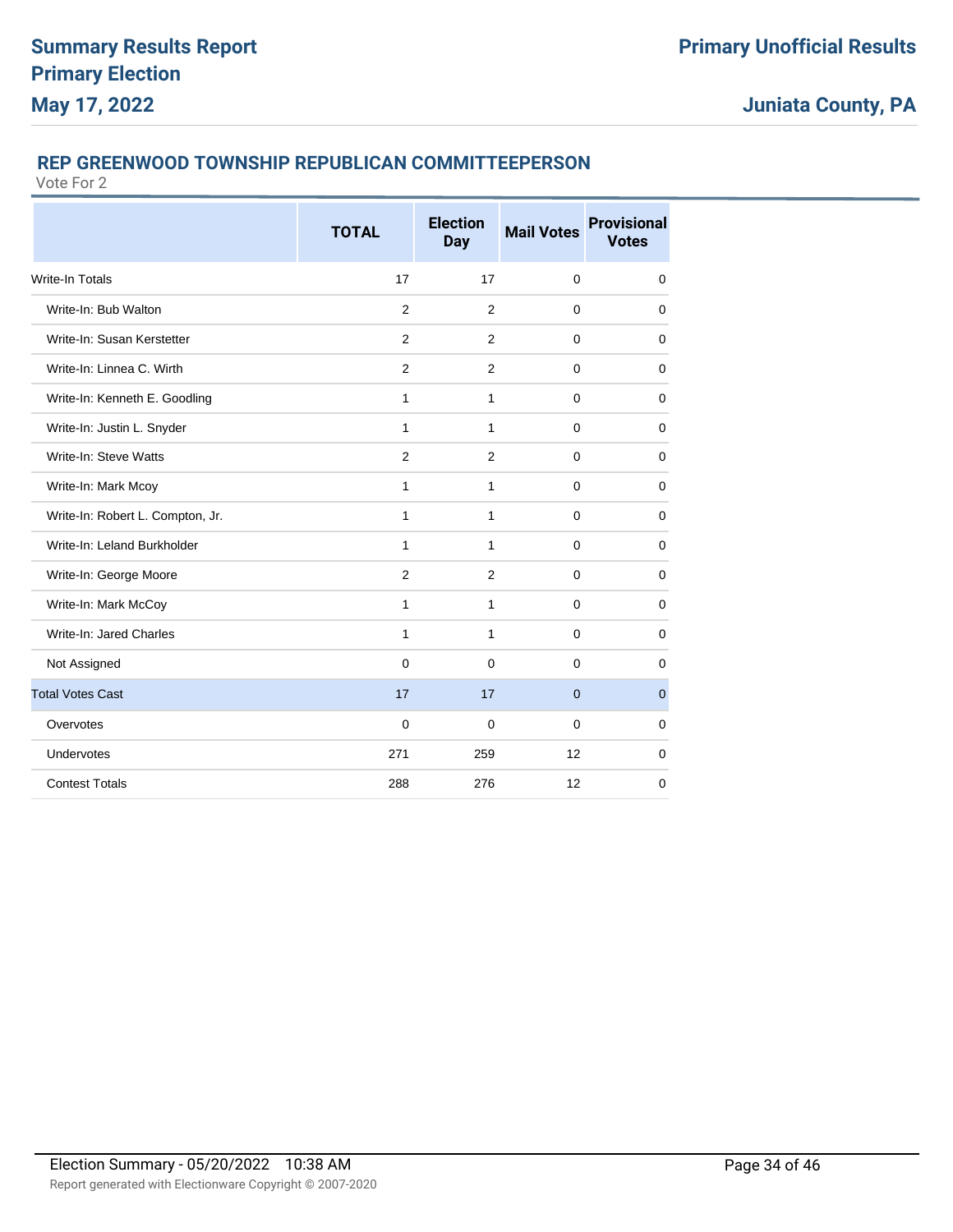### **REP LACK TOWNSHIP REPUBLICAN COMMITTEEPERSON**

|                                      | <b>TOTAL</b> | <b>Election</b><br><b>Day</b> | <b>Mail Votes</b> | <b>Provisional</b><br><b>Votes</b> |
|--------------------------------------|--------------|-------------------------------|-------------------|------------------------------------|
| <b>Write-In Totals</b>               | 16           | 15                            | 1                 | $\mathbf 0$                        |
| Write-In: Denise Wenrich             | 1            | 1                             | $\mathbf 0$       | 0                                  |
| Write-In: Steven P. Phyillaier       | 1            | 1                             | $\mathbf 0$       | 0                                  |
| Write-In: Gail Corwell               | 1            | 1                             | 0                 | 0                                  |
| Write-In: Nancy Parson               | 1            | 1                             | $\Omega$          | 0                                  |
| Write-In: Elizabeth M. Raffensberger | 8            | 8                             | $\mathbf 0$       | 0                                  |
| Write-In: Andy Parker                | 1            | $\mathbf 0$                   | 1                 | $\mathbf 0$                        |
| Write-In: Beth Baumgardner           | 1            | $\mathbf{1}$                  | $\mathbf 0$       | $\mathbf 0$                        |
| Write-In: Trisha Robinson            | 1            | 1                             | $\mathbf 0$       | $\mathbf 0$                        |
| Write-In: scattered                  | 1            | 1                             | 0                 | 0                                  |
| Not Assigned                         | $\mathbf 0$  | 0                             | 0                 | 0                                  |
| <b>Total Votes Cast</b>              | 16           | 15                            | $\mathbf{1}$      | $\mathbf 0$                        |
| Overvotes                            | $\mathbf 0$  | $\mathbf 0$                   | $\mathbf 0$       | 0                                  |
| Undervotes                           | 234          | 219                           | 15                | 0                                  |
| <b>Contest Totals</b>                | 250          | 234                           | 16                | 0                                  |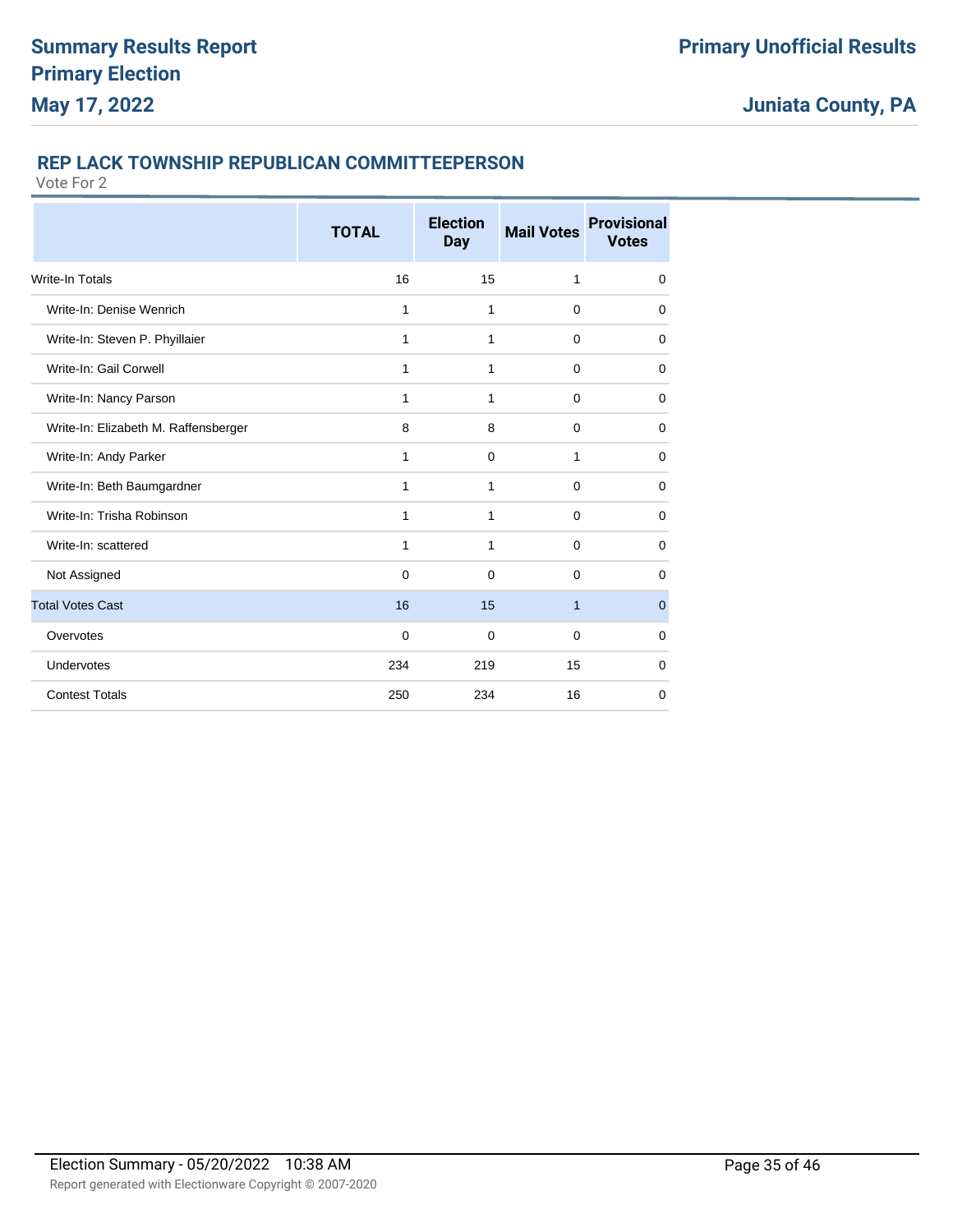### **REP MIFFLIN BOROUGH REPUBLICAN COMMITTEEPERSON**

Vote For 2

|                             | <b>TOTAL</b>   | <b>Election</b><br><b>Day</b> | <b>Mail Votes</b> | <b>Provisional</b><br><b>Votes</b> |
|-----------------------------|----------------|-------------------------------|-------------------|------------------------------------|
| <b>Write-In Totals</b>      | 22             | 22                            | $\mathbf 0$       | 0                                  |
| Write-In: Joseph D. Long    | 1              | 1                             | $\mathbf 0$       | 0                                  |
| Write-In: Janet Wyland      | 6              | 6                             | $\mathbf 0$       | 0                                  |
| Write-In: Catheanne L. Long | 2              | 2                             | $\mathbf 0$       | 0                                  |
| Write-In: Jonathan D. Lyter | 1              | 1                             | $\Omega$          | 0                                  |
| Write-In: Lance Blose       | 2              | $\overline{2}$                | $\mathbf 0$       | 0                                  |
| Write-In: Randy Foose       | 1              | 1                             | $\Omega$          | 0                                  |
| Write-In: Eugene Wyland     | $\overline{7}$ | $\overline{7}$                | $\mathbf 0$       | 0                                  |
| Not Assigned                | 2              | $\overline{2}$                | $\Omega$          | $\Omega$                           |
| <b>Total Votes Cast</b>     | 22             | 22                            | $\overline{0}$    | $\overline{0}$                     |
| Overvotes                   | $\Omega$       | $\Omega$                      | $\Omega$          | $\Omega$                           |
| Undervotes                  | 76             | 66                            | 10                | $\mathbf 0$                        |
| <b>Contest Totals</b>       | 98             | 88                            | 10                | $\mathbf 0$                        |

### **REP MIFFLINTOWN BOROUGH REPUBLICAN COMMITTEEPERSON**

|                            | <b>TOTAL</b> | <b>Election</b><br><b>Day</b> | <b>Mail Votes</b> | <b>Provisional</b><br><b>Votes</b> |
|----------------------------|--------------|-------------------------------|-------------------|------------------------------------|
| <b>JOAN LAUVER CLARK</b>   | 91           | 85                            | 6                 | 0                                  |
| Write-In Totals            | 10           | 10                            | 0                 | $\mathbf 0$                        |
| Write-In: Beauregard Baker | 1            | 1                             | $\mathbf 0$       | 0                                  |
| Write-In: Ronald Shearer   | 9            | 9                             | $\mathbf 0$       | $\mathbf 0$                        |
| Not Assigned               | 0            | 0                             | $\mathbf 0$       | $\mathbf 0$                        |
| <b>Total Votes Cast</b>    | 101          | 95                            | 6                 | $\Omega$                           |
| Overvotes                  | $\mathbf 0$  | $\mathbf 0$                   | $\mathbf 0$       | $\mathbf 0$                        |
| <b>Undervotes</b>          | 95           | 87                            | 8                 | $\mathbf 0$                        |
| <b>Contest Totals</b>      | 196          | 182                           | 14                | $\mathbf 0$                        |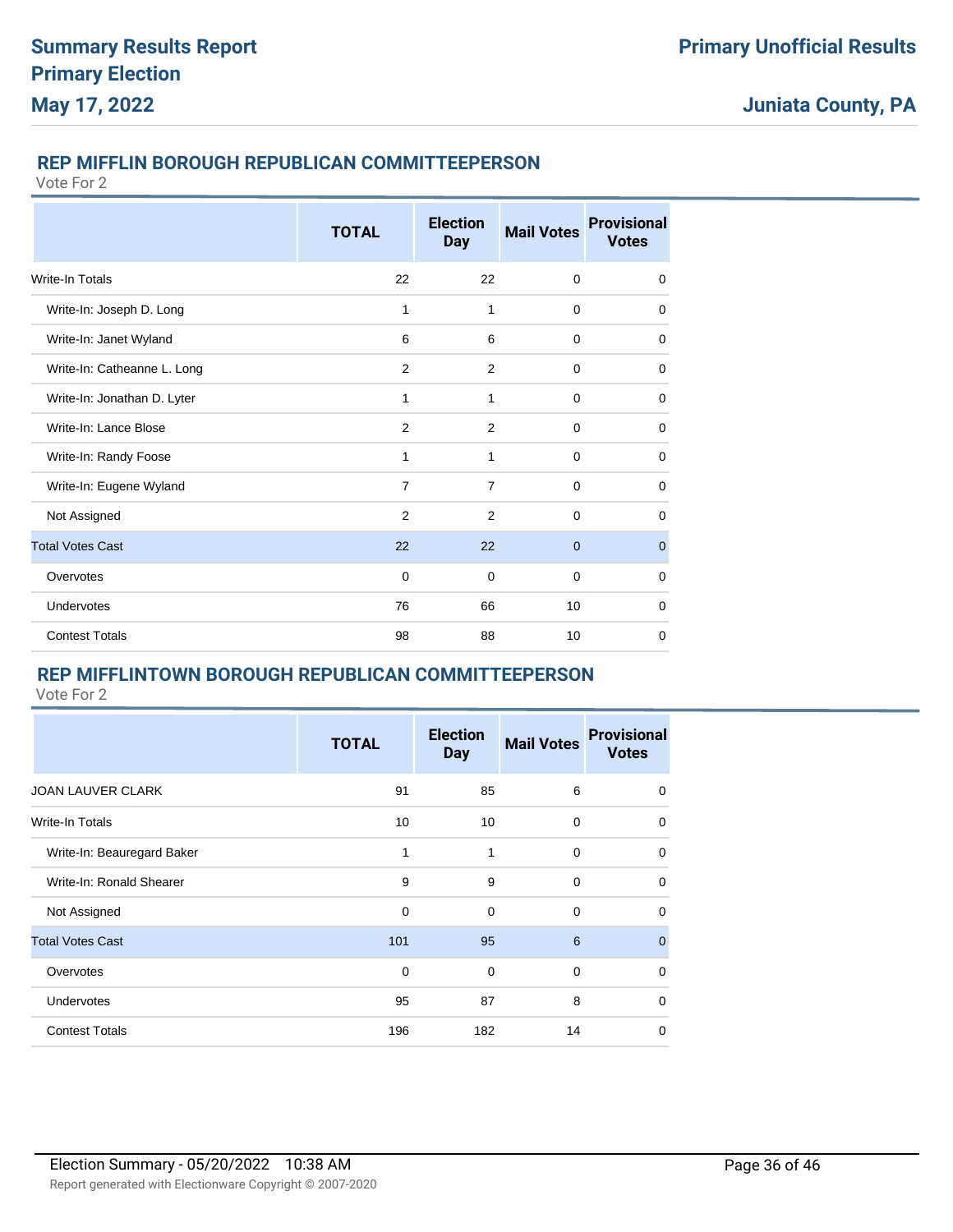### **REP MILFORD TOWNSHIP REPUBLICAN COMMITTEEPERSON**

|                               | <b>TOTAL</b> | <b>Election</b><br><b>Day</b> | <b>Mail Votes</b> | <b>Provisional</b><br><b>Votes</b> |
|-------------------------------|--------------|-------------------------------|-------------------|------------------------------------|
| <b>JACK KIPP</b>              | 252          | 229                           | 23                | $\mathbf 0$                        |
| KIMBERLY E. CLARK             | 265          | 238                           | 27                | $\mathbf 0$                        |
| Write-In Totals               | 20           | 18                            | 2                 | $\Omega$                           |
| Write-In: Greg Gilson         | 1            | 1                             | $\mathbf 0$       | 0                                  |
| Write-In: Donna Snook Sieber  | 1            | $\Omega$                      | 1                 | $\mathbf 0$                        |
| Write-In: Todd Snook          | 2            | $\overline{2}$                | $\mathbf 0$       | $\mathbf 0$                        |
| Write-In: John Hershey        | 1            | $\mathbf 0$                   | 1                 | $\mathbf 0$                        |
| Write-In: Zachary M. Williams | 14           | 14                            | $\Omega$          | $\mathbf 0$                        |
| Write-In: Ginger Oberlin      | 1            | 1                             | $\mathbf 0$       | $\mathbf 0$                        |
| Not Assigned                  | $\mathbf 0$  | $\mathbf 0$                   | $\mathbf 0$       | 0                                  |
| <b>Total Votes Cast</b>       | 537          | 485                           | 52                | $\mathbf 0$                        |
| Overvotes                     | 0            | 0                             | 0                 | $\mathbf 0$                        |
| Undervotes                    | 684          | 637                           | 47                | 0                                  |
| <b>Contest Totals</b>         | 1,221        | 1,122                         | 99                | $\mathbf 0$                        |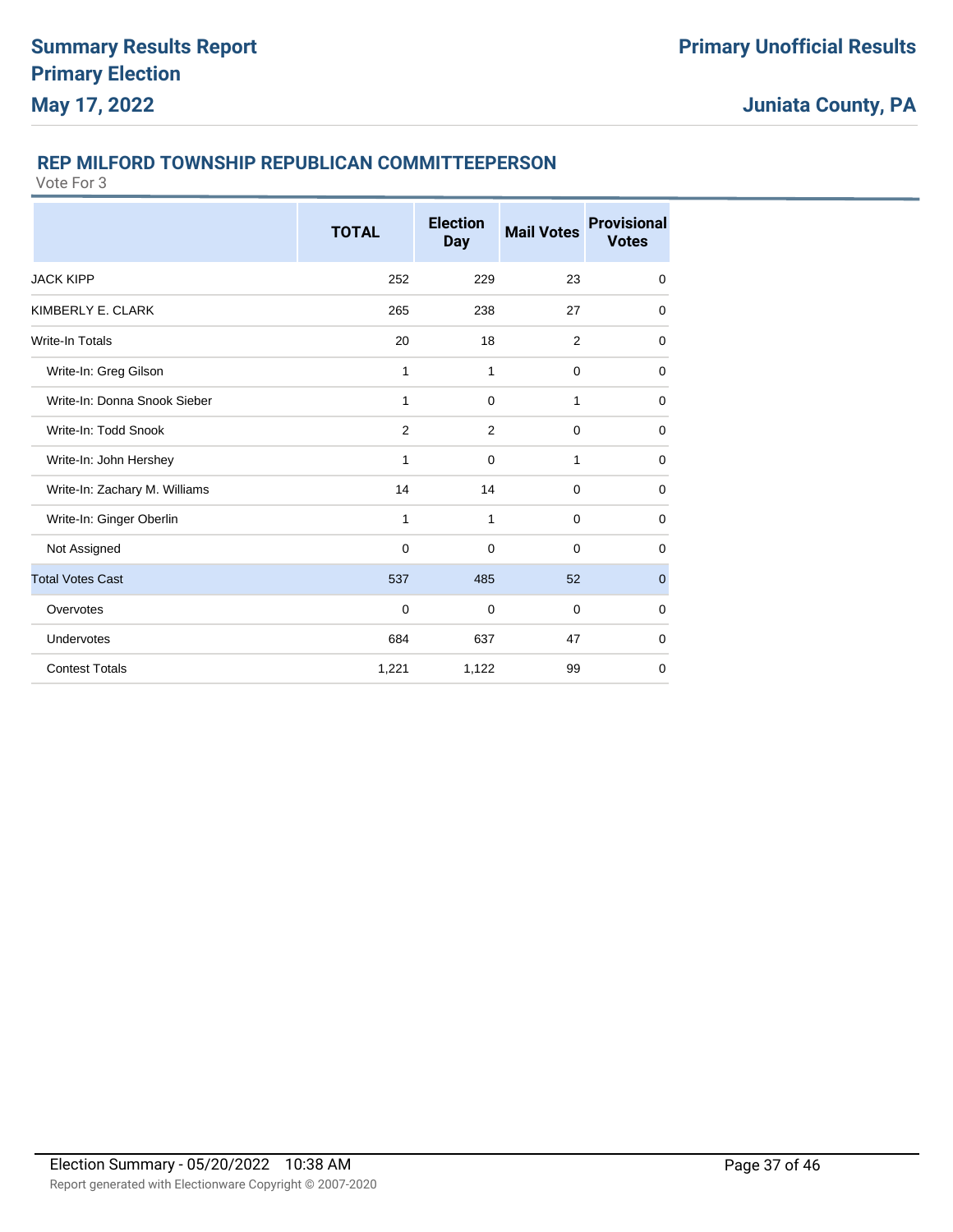### **REP MONROE TOWNSHIP REPUBLICAN COMMITTEEPERSON**

|                             | <b>TOTAL</b> | <b>Election</b><br><b>Day</b> | <b>Mail Votes</b> | <b>Provisional</b><br><b>Votes</b> |
|-----------------------------|--------------|-------------------------------|-------------------|------------------------------------|
| <b>JUSTIN L. SNYDER</b>     | 272          | 252                           | 20                | $\mathbf 0$                        |
| ROBERT L. COMPTON, JR.      | 212          | 196                           | 16                | $\Omega$                           |
| <b>Write-In Totals</b>      | 5            | 4                             | 1                 | 0                                  |
| Write-In: Travis Ferry      | 1            | 1                             | $\mathbf 0$       | 0                                  |
| Write-In: Joel Snyder       | 1            | 1                             | $\mathbf 0$       | 0                                  |
| Write-In: David Brown       | 1            | $\mathbf 0$                   | 1                 | 0                                  |
| Write-In: Carl Berkheimer   | 1            | 1                             | $\Omega$          | 0                                  |
| Write-In: Randy L. Dressler | 1            | $\mathbf{1}$                  | $\mathbf 0$       | $\mathbf 0$                        |
| Not Assigned                | $\mathbf 0$  | $\Omega$                      | $\Omega$          | $\mathbf 0$                        |
| <b>Total Votes Cast</b>     | 489          | 452                           | 37                | $\overline{0}$                     |
| Overvotes                   | $\mathbf 0$  | $\Omega$                      | $\Omega$          | $\mathbf 0$                        |
| Undervotes                  | 642          | 604                           | 38                | $\mathbf 0$                        |
| <b>Contest Totals</b>       | 1,131        | 1,056                         | 75                | $\mathbf 0$                        |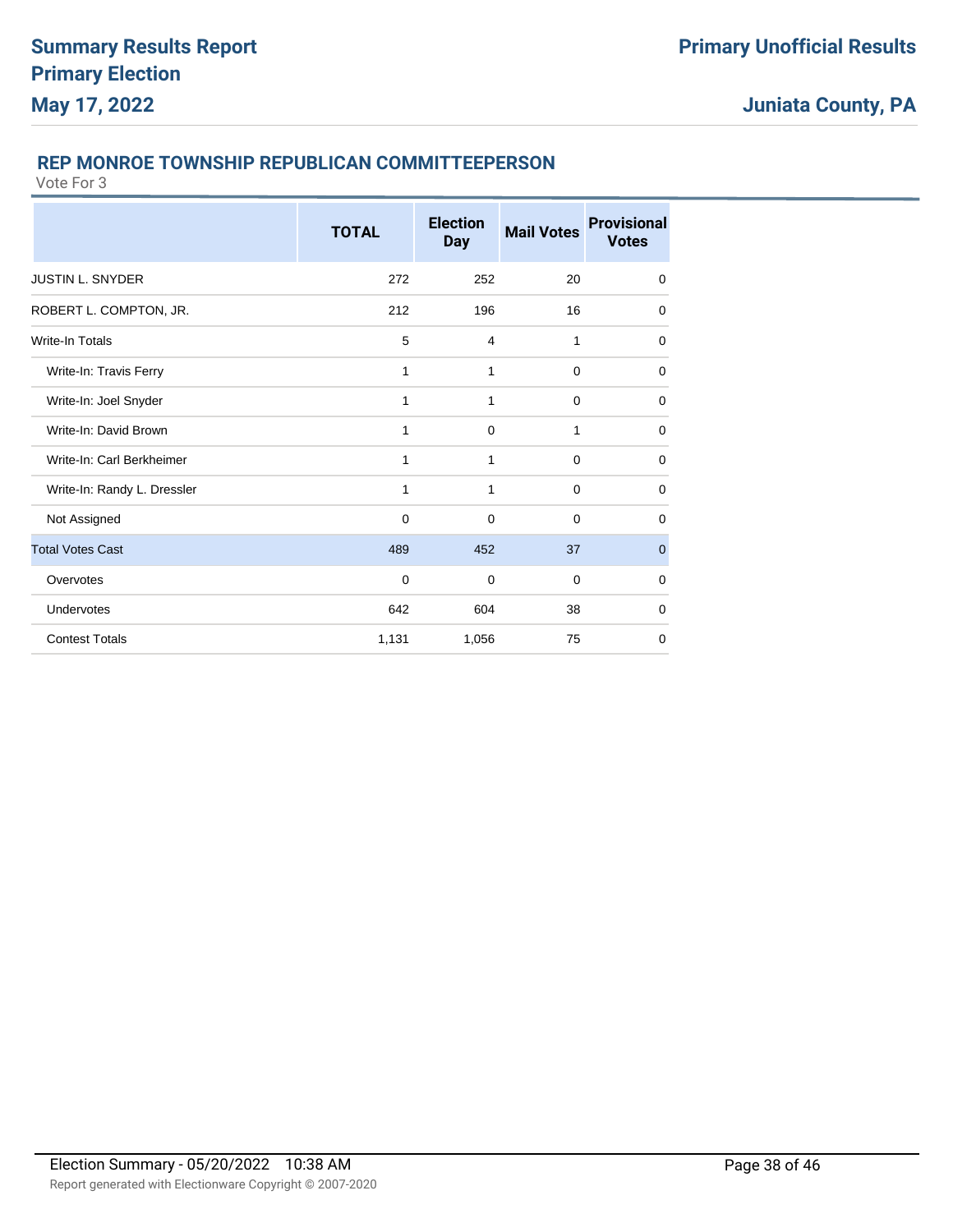### **REP PORT ROYAL BOROUGH REPUBLICAN COMMITTEEPERSON**

|                              | <b>TOTAL</b> | <b>Election</b><br><b>Day</b> | <b>Mail Votes</b> | <b>Provisional</b><br><b>Votes</b> |
|------------------------------|--------------|-------------------------------|-------------------|------------------------------------|
| <b>Write-In Totals</b>       | 13           | 13                            | $\mathbf 0$       | $\mathbf 0$                        |
| Write-In: William Poorman    | 1            | $\mathbf{1}$                  | $\mathbf 0$       | $\mathbf 0$                        |
| Write-In: Mary Hubler        | 1            | $\mathbf{1}$                  | $\Omega$          | $\mathbf 0$                        |
| Write-In: Jamie L. Bryner    | $\mathbf{1}$ | $\mathbf{1}$                  | $\Omega$          | $\mathbf 0$                        |
| Write-In: Mick Zimmerman     | $\mathbf{1}$ | $\mathbf{1}$                  | $\mathbf 0$       | $\mathbf 0$                        |
| Write-In: Bryan Baker        | $\mathbf{1}$ | $\mathbf{1}$                  | $\mathbf 0$       | $\mathbf 0$                        |
| Write-In: scattered          | 1            | $\mathbf{1}$                  | $\mathbf 0$       | $\mathbf 0$                        |
| Write-In: John Shellenberger | 1            | $\mathbf{1}$                  | $\mathbf 0$       | $\mathbf 0$                        |
| Write-In: Dylan Cisney       | 2            | $\overline{2}$                | $\mathbf 0$       | $\mathbf 0$                        |
| Write-In: Trent Brenneman    | 1            | 1                             | $\mathbf 0$       | $\mathbf 0$                        |
| Write-In: Andrew Boyer       | $\mathbf{1}$ | 1                             | $\mathbf 0$       | $\mathbf 0$                        |
| Write-In: Shane Haines       | $\mathbf{1}$ | 1                             | $\mathbf 0$       | $\mathbf 0$                        |
| Not Assigned                 | 1            | 1                             | $\Omega$          | $\mathbf 0$                        |
| <b>Total Votes Cast</b>      | 13           | 13                            | $\overline{0}$    | $\mathbf 0$                        |
| Overvotes                    | $\mathbf 0$  | $\mathbf 0$                   | $\Omega$          | $\mathbf 0$                        |
| Undervotes                   | 297          | 267                           | 30                | $\mathbf 0$                        |
| <b>Contest Totals</b>        | 310          | 280                           | 30                | $\mathbf 0$                        |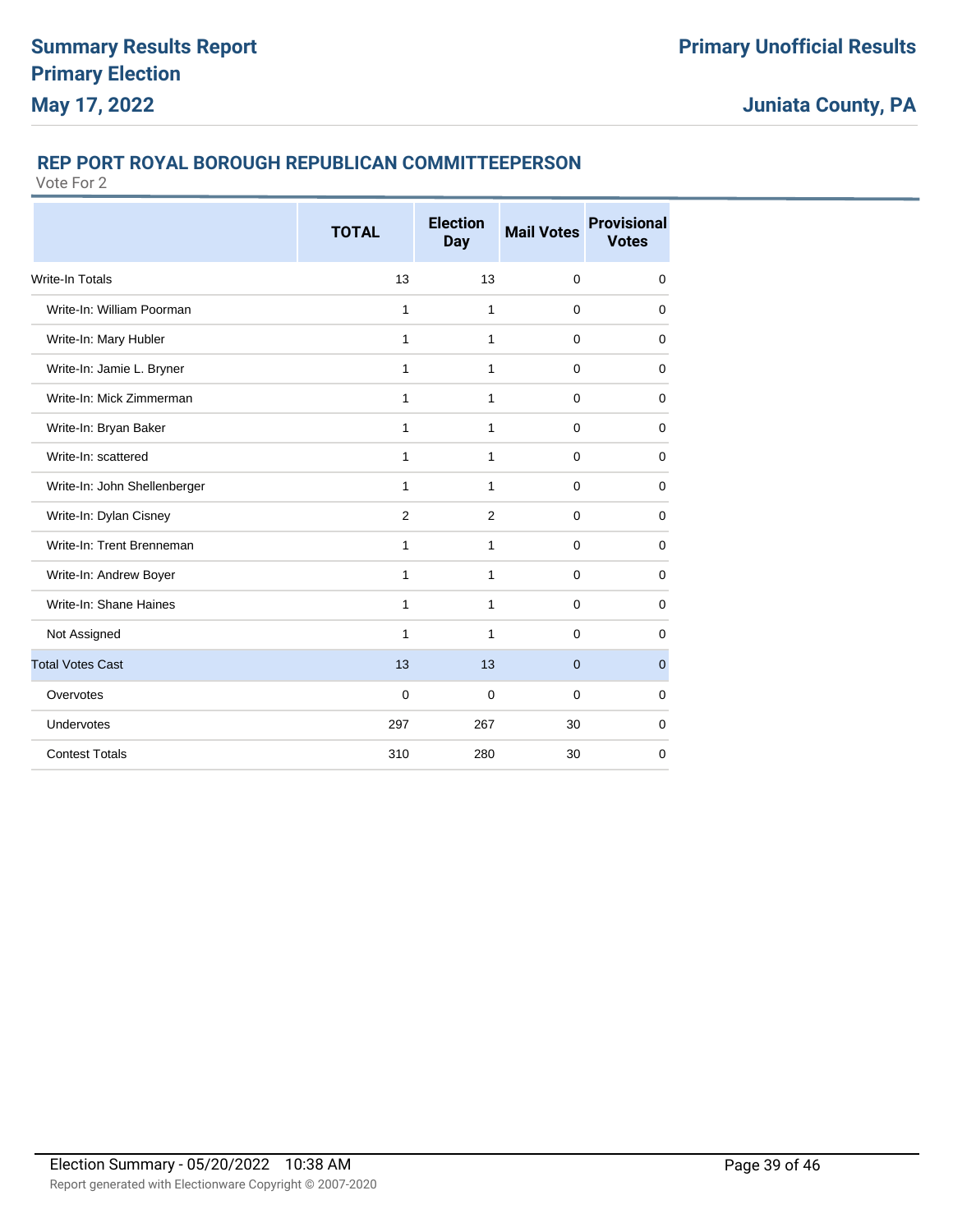### **REP SPRUCE HILL TOWNSHIP REPUBLICAN COMMITTEEPERSON**

|                            | <b>TOTAL</b> | <b>Election</b><br><b>Day</b> | <b>Mail Votes</b> | <b>Provisional</b><br><b>Votes</b> |
|----------------------------|--------------|-------------------------------|-------------------|------------------------------------|
| <b>RONNIE BROWN</b>        | 139          | 134                           | 5                 | 0                                  |
| <b>EMILEY BROWN</b>        | 118          | 113                           | 5                 | 0                                  |
| Write-In Totals            | 10           | 10                            | $\mathbf 0$       | $\mathbf 0$                        |
| Write-In: Garth Brackbill  | 2            | 2                             | $\Omega$          | $\mathbf 0$                        |
| Write-In: Rodney Wisehaupt | 1            | 1                             | $\mathbf 0$       | $\mathbf 0$                        |
| Write-In: Ron Jeremy       | 1            | 1                             | $\mathbf 0$       | $\mathbf 0$                        |
| Write-In: Marley Swartz    | 1            | 1                             | $\mathbf 0$       | $\mathbf 0$                        |
| Write-In: Jordan Yoder     | 1            | 1                             | $\mathbf 0$       | $\mathbf 0$                        |
| Write-In: scattered        | 1            | 1                             | 0                 | $\mathbf 0$                        |
| Write-In: Dorothy Berry    | 2            | 2                             | $\Omega$          | $\mathbf 0$                        |
| Not Assigned               | 1            | 1                             | $\mathbf 0$       | $\mathbf 0$                        |
| <b>Total Votes Cast</b>    | 267          | 257                           | 10                | $\mathbf 0$                        |
| Overvotes                  | $\mathbf 0$  | $\mathbf 0$                   | $\mathbf 0$       | $\mathbf 0$                        |
| Undervotes                 | 109          | 107                           | 2                 | $\mathbf 0$                        |
| <b>Contest Totals</b>      | 376          | 364                           | 12                | $\mathbf 0$                        |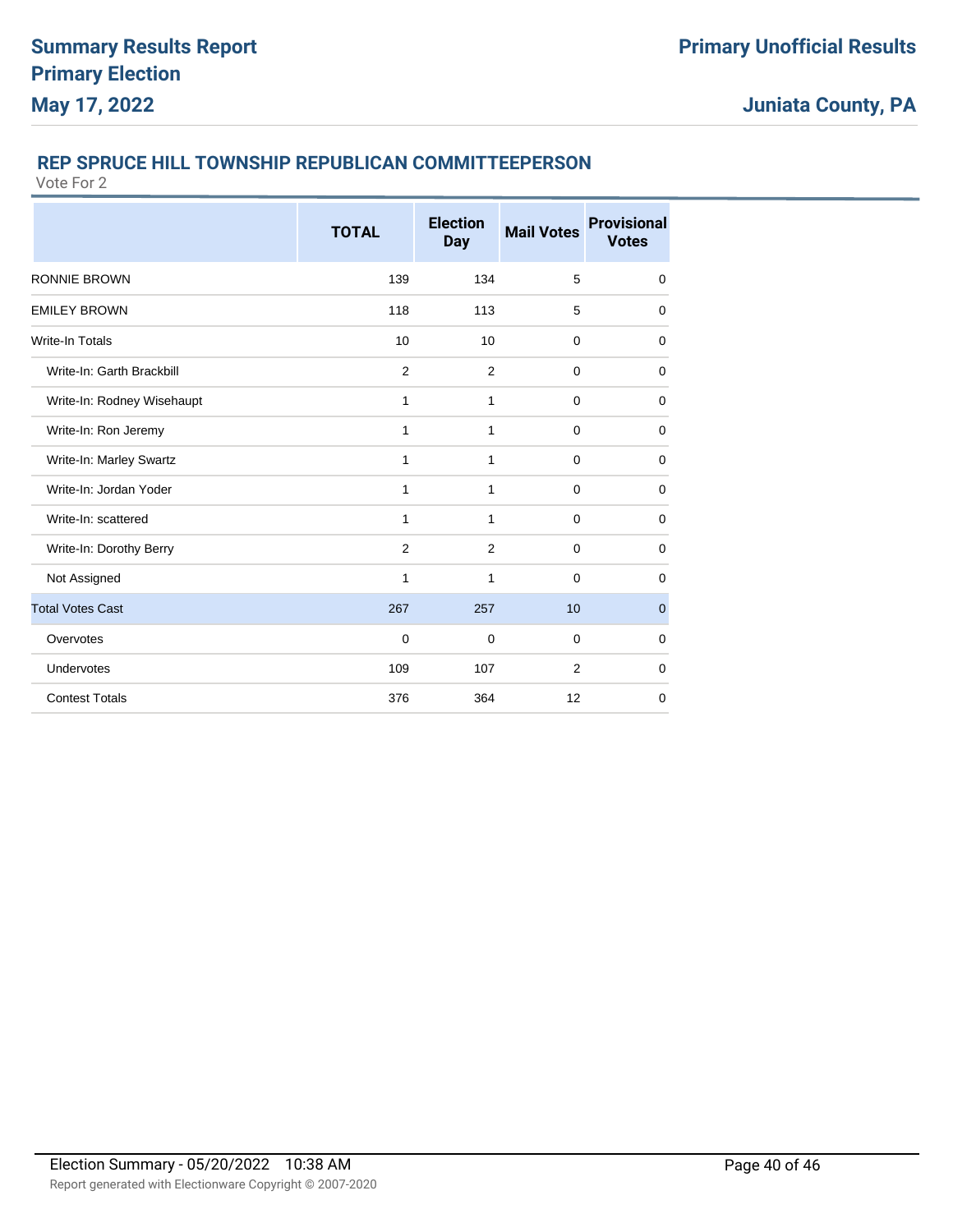### **REP SUSQUEHANNA TOWNSHIP REPUBLICAN COMMITTEEPERSON**

|                             | <b>TOTAL</b> | <b>Election</b><br><b>Day</b> | <b>Mail Votes</b> | <b>Provisional</b><br><b>Votes</b> |
|-----------------------------|--------------|-------------------------------|-------------------|------------------------------------|
| <b>Write-In Totals</b>      | 73           | 72                            | 1                 | $\mathbf 0$                        |
| Write-In: Ray Hupp          | 1            | 1                             | 0                 | $\mathbf 0$                        |
| Write-In: Merrill Bankes    | $\mathbf{1}$ | 1                             | 0                 | $\mathbf 0$                        |
| Write-In: Nate Kerstetter   | $\mathbf{1}$ | $\mathbf{1}$                  | 0                 | $\mathbf 0$                        |
| Write-In: Kimberly Rice     | 52           | 52                            | 0                 | $\mathbf 0$                        |
| Write-In: John Fultz        | $\mathbf{1}$ | 1                             | 0                 | $\mathbf 0$                        |
| Write-In: Myrl Hersh        | $\mathbf{1}$ | $\mathbf{1}$                  | 0                 | $\mathbf 0$                        |
| Write-In: Joyce Drew        | $\mathbf{1}$ | $\mathbf{1}$                  | 0                 | $\mathbf 0$                        |
| Write-In: Brady Swartz      | $\mathbf{1}$ | $\mathbf{1}$                  | 0                 | $\mathbf 0$                        |
| Write-In: Bob Rhodes        | 2            | $\overline{2}$                | $\Omega$          | 0                                  |
| Write-In: Devin Rice        | $\mathbf{1}$ | $\mathbf{1}$                  | 0                 | $\mathbf 0$                        |
| Write-In: Dan Mull          | $\mathbf{1}$ | $\mathbf{1}$                  | 0                 | $\mathbf 0$                        |
| Write-In: Rebecca Mculough  | $\mathbf{1}$ | 0                             | $\mathbf{1}$      | $\mathbf 0$                        |
| Write-In: Robert Rhoads     | 1            | $\mathbf{1}$                  | 0                 | $\mathbf 0$                        |
| Write-In: Lois Heath        | $\mathbf{1}$ | $\mathbf{1}$                  | 0                 | $\mathbf 0$                        |
| Write-In: Johnathan Hess    | 3            | 3                             | 0                 | $\mathbf 0$                        |
| Write-In: Dick Conrad       | 1            | $\mathbf{1}$                  | 0                 | $\mathbf 0$                        |
| Write-In: scattered         | $\mathbf{1}$ | $\mathbf{1}$                  | 0                 | $\mathbf 0$                        |
| Write-In: Brent Reichenbach | 1            | $\mathbf{1}$                  | 0                 | $\mathbf 0$                        |
| Write-In: Kris Stroup       | $\mathbf{1}$ | $\mathbf{1}$                  | 0                 | $\mathbf 0$                        |
| Not Assigned                | $\mathbf 0$  | 0                             | 0                 | $\mathbf 0$                        |
| <b>Total Votes Cast</b>     | 73           | 72                            | $\mathbf{1}$      | $\mathbf{0}$                       |
| Overvotes                   | $\Omega$     | $\Omega$                      | 0                 | $\mathbf 0$                        |
| Undervotes                  | 437          | 408                           | 29                | $\mathbf 0$                        |
| <b>Contest Totals</b>       | 510          | 480                           | 30                | 0                                  |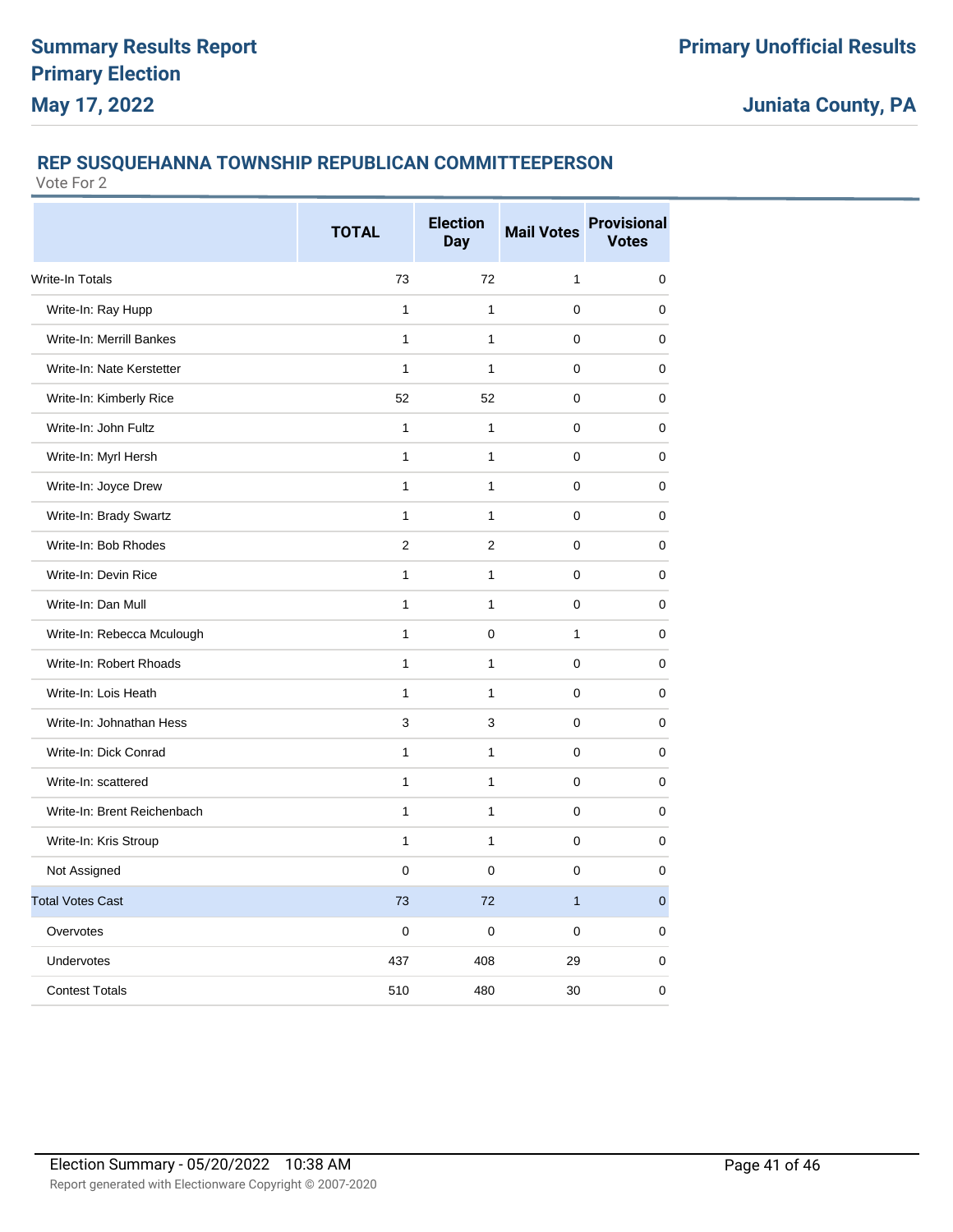### **REP THOMPSONTOWN BOROUGH REPUBLICAN COMMITTEEPERSON**

|                            | <b>TOTAL</b>   | <b>Election</b><br><b>Day</b> | <b>Mail Votes</b> | <b>Provisional</b><br><b>Votes</b> |
|----------------------------|----------------|-------------------------------|-------------------|------------------------------------|
| <b>Write-In Totals</b>     | 15             | 14                            | $\mathbf{1}$      | $\mathbf 0$                        |
| Write-In: Andrew Denenberg | $\mathbf{1}$   | 1                             | $\mathbf 0$       | $\mathbf 0$                        |
| Write-In: Nathan Claybaugh | $\overline{2}$ | $\overline{2}$                | $\mathbf 0$       | $\mathbf 0$                        |
| Write-In: Doug Dunn        | 1              | 1                             | $\Omega$          | $\Omega$                           |
| Write-In: Alice Gray       | 1              | 1                             | $\Omega$          | $\mathbf 0$                        |
| Write-In: Brian Zimmerman  | 2              | $\overline{2}$                | $\Omega$          | $\mathbf 0$                        |
| Write-In: Mark R. Partner  | $\mathbf{1}$   | $\mathbf{1}$                  | $\mathbf 0$       | $\mathbf 0$                        |
| Write-In: Nancy Elder      | $\mathbf{1}$   | $\mathbf 0$                   | $\mathbf{1}$      | $\mathbf 0$                        |
| Write-In: Robert Speece    | $\overline{2}$ | 2                             | $\mathbf 0$       | $\mathbf 0$                        |
| Write-In: Adam Hart        | 1              | 1                             | $\Omega$          | $\mathbf 0$                        |
| Write-In: Ronnie Brown     | 1              | 1                             | $\Omega$          | $\mathbf 0$                        |
| Write-In: Emiley Brown     | 1              | 1                             | $\Omega$          | $\mathbf 0$                        |
| Write-In: Andy Lenig       | $\mathbf{1}$   | 1                             | $\mathbf 0$       | $\mathbf 0$                        |
| Not Assigned               | $\overline{0}$ | $\Omega$                      | $\Omega$          | $\mathbf 0$                        |
| <b>Total Votes Cast</b>    | 15             | 14                            | $\mathbf{1}$      | $\mathbf 0$                        |
| Overvotes                  | $\mathbf 0$    | $\Omega$                      | $\Omega$          | $\mathbf 0$                        |
| Undervotes                 | 197            | 188                           | 9                 | $\mathbf 0$                        |
| <b>Contest Totals</b>      | 212            | 202                           | 10                | $\mathbf 0$                        |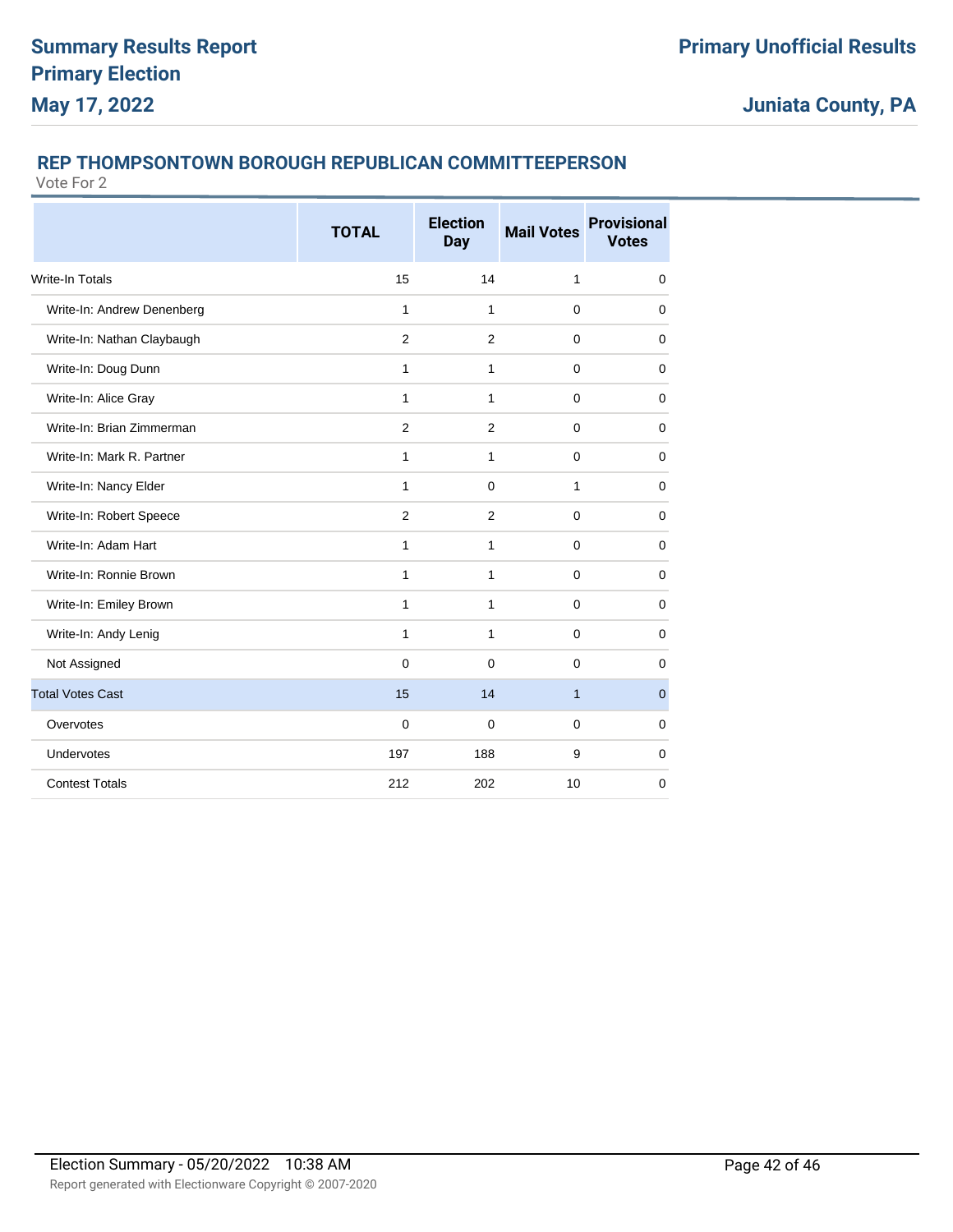### **REP TURBETT TOWNSHIP REPUBLICAN COMMITTEEPERSON**

|                                    | <b>TOTAL</b>   | <b>Election</b><br><b>Day</b> | <b>Mail Votes</b> | <b>Provisional</b><br><b>Votes</b> |
|------------------------------------|----------------|-------------------------------|-------------------|------------------------------------|
| Write-In Totals                    | 28             | 28                            | 0                 | 0                                  |
| Write-In: scattered                | 1              | 1                             | 0                 | 0                                  |
| Write-In: Richard Bailor           | $\mathbf{1}$   | $\mathbf{1}$                  | 0                 | 0                                  |
| Write-In: Donna Barton             | $\mathbf{1}$   | $\mathbf{1}$                  | 0                 | 0                                  |
| Write-In: Mee Cee Baker            | $\overline{2}$ | 2                             | 0                 | 0                                  |
| Write-In: Elizabeth Baker-Mikesell | 2              | 2                             | 0                 | 0                                  |
| Write-In: Jeffrey D. Pontius       | 1              | $\mathbf{1}$                  | 0                 | 0                                  |
| Write-In: Katrina D. Dolan         | 1              | 1                             | 0                 | 0                                  |
| Write-In: James Towsey             | $\overline{2}$ | 2                             | 0                 | 0                                  |
| Write-In: Kathy M. Stroup          | 1              | $\mathbf{1}$                  | 0                 | 0                                  |
| Write-In: Anna M. Stroup           | $\mathbf{1}$   | $\mathbf{1}$                  | $\pmb{0}$         | $\mathbf 0$                        |
| Write-In: Blake Henry              | 2              | 2                             | 0                 | 0                                  |
| Write-In: Kyle Henry               | 1              | $\mathbf{1}$                  | 0                 | 0                                  |
| Write-In: Brian L. Kinney          | 1              | 1                             | 0                 | 0                                  |
| Write-In: John Swartz              | $\mathbf{1}$   | $\mathbf{1}$                  | 0                 | 0                                  |
| Write-In: Carlen McClure           | $\mathbf{1}$   | $\mathbf{1}$                  | 0                 | 0                                  |
| Write-In: Tim Manbeck              | 3              | 3                             | 0                 | 0                                  |
| Write-In: Ellen Hockenbrock        | $\mathbf{1}$   | $\mathbf{1}$                  | 0                 | 0                                  |
| Write-In: Kim Imes                 | 1              | $\mathbf{1}$                  | 0                 | 0                                  |
| Write-In: Lisa Bomberger           | $\overline{2}$ | $\overline{2}$                | 0                 | 0                                  |
| Write-In: Devin Hart               | $\mathbf{1}$   | $\mathbf{1}$                  | 0                 | 0                                  |
| Not Assigned                       | 1              | $\mathbf{1}$                  | 0                 | 0                                  |
| <b>Total Votes Cast</b>            | 28             | 28                            | $\pmb{0}$         | $\mathbf 0$                        |
| Overvotes                          | $\pmb{0}$      | $\pmb{0}$                     | 0                 | 0                                  |
| Undervotes                         | 384            | 370                           | 12                | $\overline{c}$                     |
| <b>Contest Totals</b>              | 412            | 398                           | 12                | $\overline{\mathbf{c}}$            |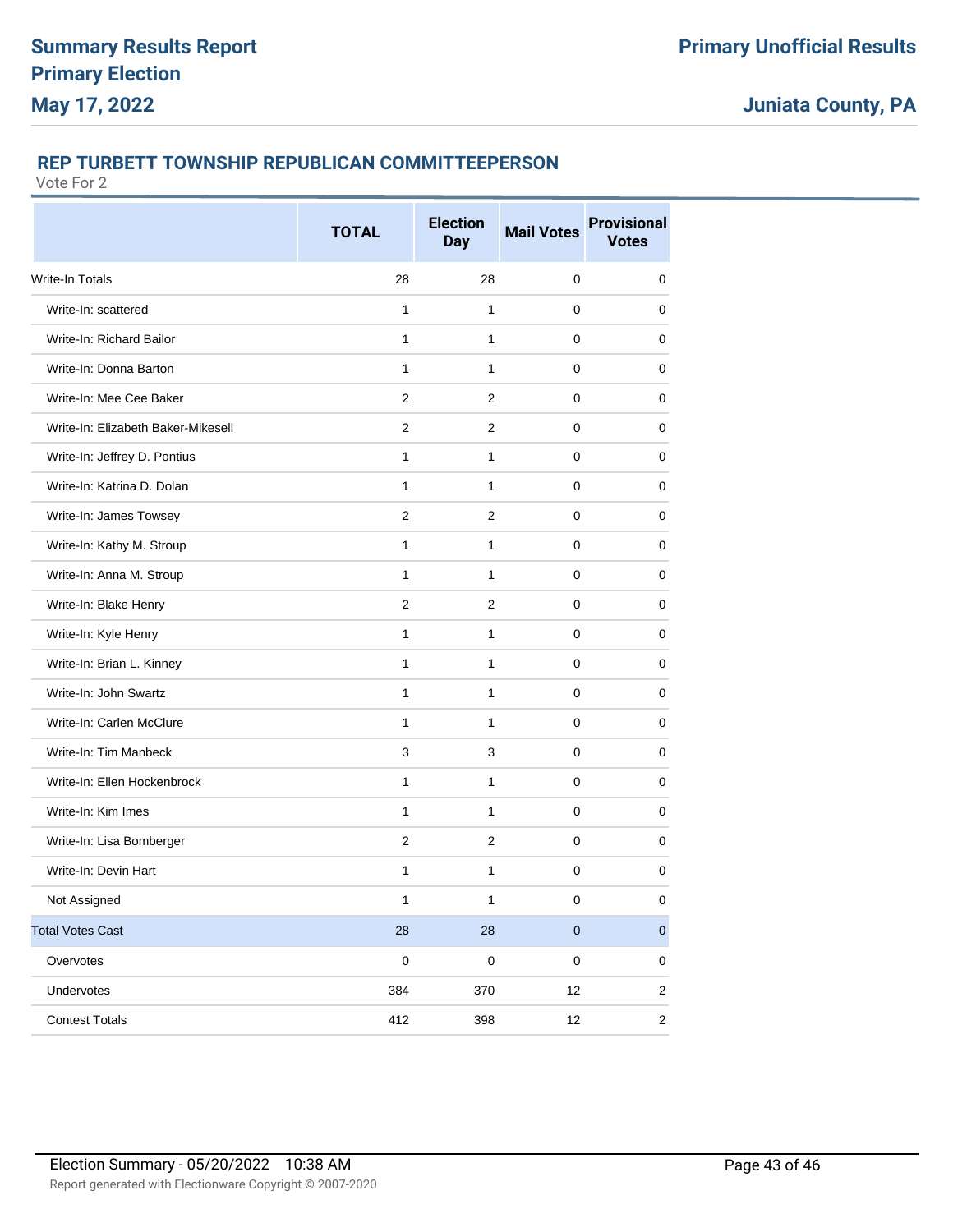#### **REP TUSCARORA TOWNSHIP/E. WATERFORD DISTRICT REPUBLICAN COMMITTEEPERSON** Vote For 2

|                            | <b>TOTAL</b>   | <b>Election</b><br><b>Day</b> | <b>Mail Votes</b> | <b>Provisional</b><br><b>Votes</b> |
|----------------------------|----------------|-------------------------------|-------------------|------------------------------------|
| <b>Write-In Totals</b>     | 8              | $\overline{7}$                | 1                 | $\mathbf 0$                        |
| Write-In: Jason Piper      | 1              | 1                             | $\mathbf 0$       | 0                                  |
| Write-In: Lesa Gray        | 1              | 1                             | $\Omega$          | $\mathbf 0$                        |
| Write-In: Terrance Shepler | 1              | 1                             | $\mathbf 0$       | 0                                  |
| Write-In: Albert Gray      | 1              | 1                             | $\Omega$          | 0                                  |
| Write-In: Roxie Jones      | $\overline{2}$ | 1                             | 1                 | $\Omega$                           |
| Write-In: Brian Henry      | 1              | 1                             | $\Omega$          | 0                                  |
| Write-In: Heidi L. Love    | 1              | 1                             | $\Omega$          | 0                                  |
| Not Assigned               | $\Omega$       | $\Omega$                      | $\Omega$          | $\Omega$                           |
| <b>Total Votes Cast</b>    | 8              | $\overline{7}$                | $\mathbf{1}$      | $\overline{0}$                     |
| Overvotes                  | $\Omega$       | $\Omega$                      | $\Omega$          | $\Omega$                           |
| Undervotes                 | 94             | 83                            | 11                | $\Omega$                           |
| <b>Contest Totals</b>      | 102            | 90                            | 12                | $\Omega$                           |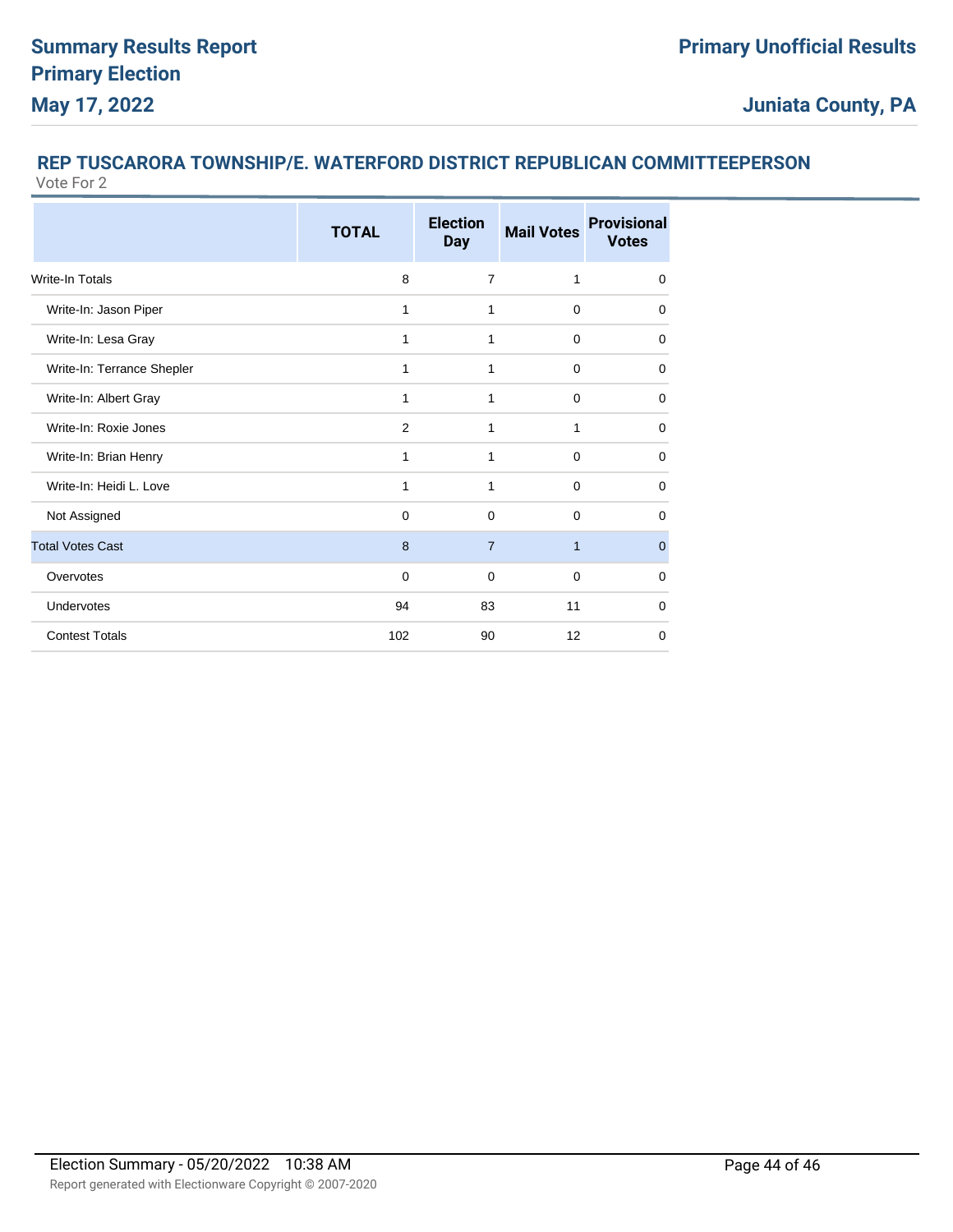# **REP TUSCARORA TOWNSHIP/TUSC DISTRICT REPUBLICAN COMMITTEEPERSON**

|                                      | <b>TOTAL</b> | <b>Election</b><br><b>Day</b> | <b>Mail Votes</b> | <b>Provisional</b><br><b>Votes</b> |
|--------------------------------------|--------------|-------------------------------|-------------------|------------------------------------|
| <b>Write-In Totals</b>               | 16           | 11                            | 5                 | $\mathbf 0$                        |
| Write-In: James Fitzgerald           | 1            | 1                             | $\mathbf 0$       | 0                                  |
| Write-In: Brenda Murphy              | 1            | $\mathbf{1}$                  | $\mathbf 0$       | $\mathbf 0$                        |
| Write-In: Steve Johnson              | 1            | 1                             | $\mathbf 0$       | 0                                  |
| Write-In: Elizabeth M. Raffensberger | 2            | 2                             | $\Omega$          | $\Omega$                           |
| Write-In: Joe A. Parson              | 6            | 3                             | 3                 | $\mathbf 0$                        |
| Write-In: Nancy L. Gloss             | 1            | $\mathbf 0$                   | 1                 | $\mathbf 0$                        |
| Write-In: Kelly S. Henry             | 1            | $\Omega$                      | 1                 | $\mathbf 0$                        |
| Write-In: scattered                  | 2            | 2                             | $\mathbf 0$       | $\mathbf 0$                        |
| Write-In: Michele Peterson           | 1            | 1                             | $\Omega$          | $\Omega$                           |
| Not Assigned                         | $\Omega$     | $\Omega$                      | $\Omega$          | $\Omega$                           |
| <b>Total Votes Cast</b>              | 16           | 11                            | 5                 | $\mathbf{0}$                       |
| Overvotes                            | $\mathbf 0$  | $\Omega$                      | $\Omega$          | 0                                  |
| <b>Undervotes</b>                    | 370          | 349                           | 21                | 0                                  |
| <b>Contest Totals</b>                | 386          | 360                           | 26                | 0                                  |